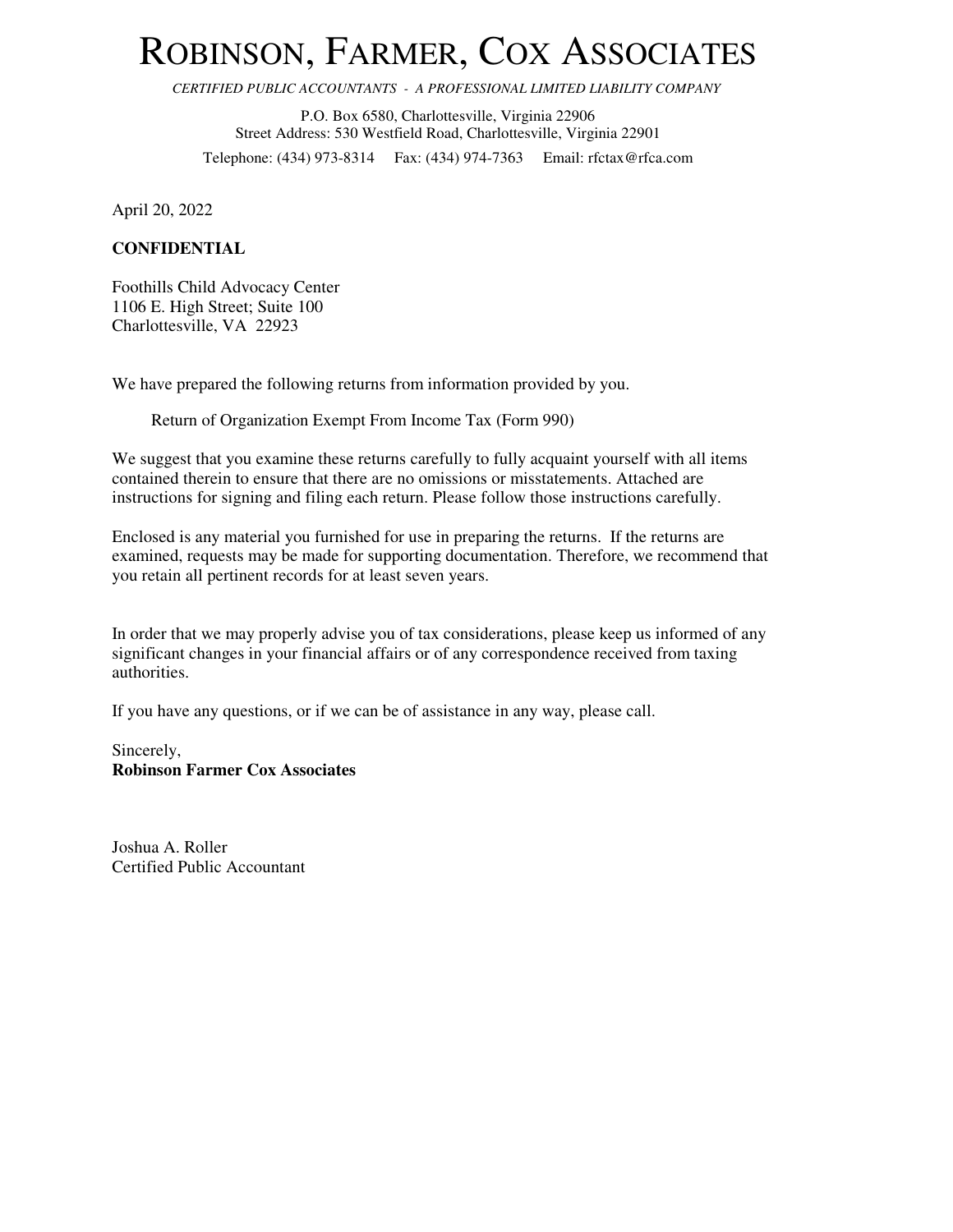# **Filing Instructions**

# **Foothills Child Advocacy Center**

# **Exempt Organization Tax Return**

# **Taxable Year Ended June 30, 2021**

| Date Due:          | May 16, 2022                                                                                                                                                             |
|--------------------|--------------------------------------------------------------------------------------------------------------------------------------------------------------------------|
| <b>Remittance:</b> | None is required. Your Form 990 for the tax year ended 6/30/21 shows no<br>balance due.                                                                                  |
| Signature:         | You are using a Personal Identification Number (PIN) for signing your return<br>electronically. Sign the IRS e-file Authorization and mail it as soon as possible<br>to: |
|                    | <b>Jenn Lyster</b><br>Robinson Farmer Cox Associates<br>530 Westfield Rd<br>Charlottesville, VA 22901-1726                                                               |
| Other:             | Initial and date the copy of the return, and retain it for your records.                                                                                                 |
|                    | Your return is being filed electronically with the IRS and is not required to be                                                                                         |

mailed. Mailing a paper copy of your return to the IRS will delay the processing of your return.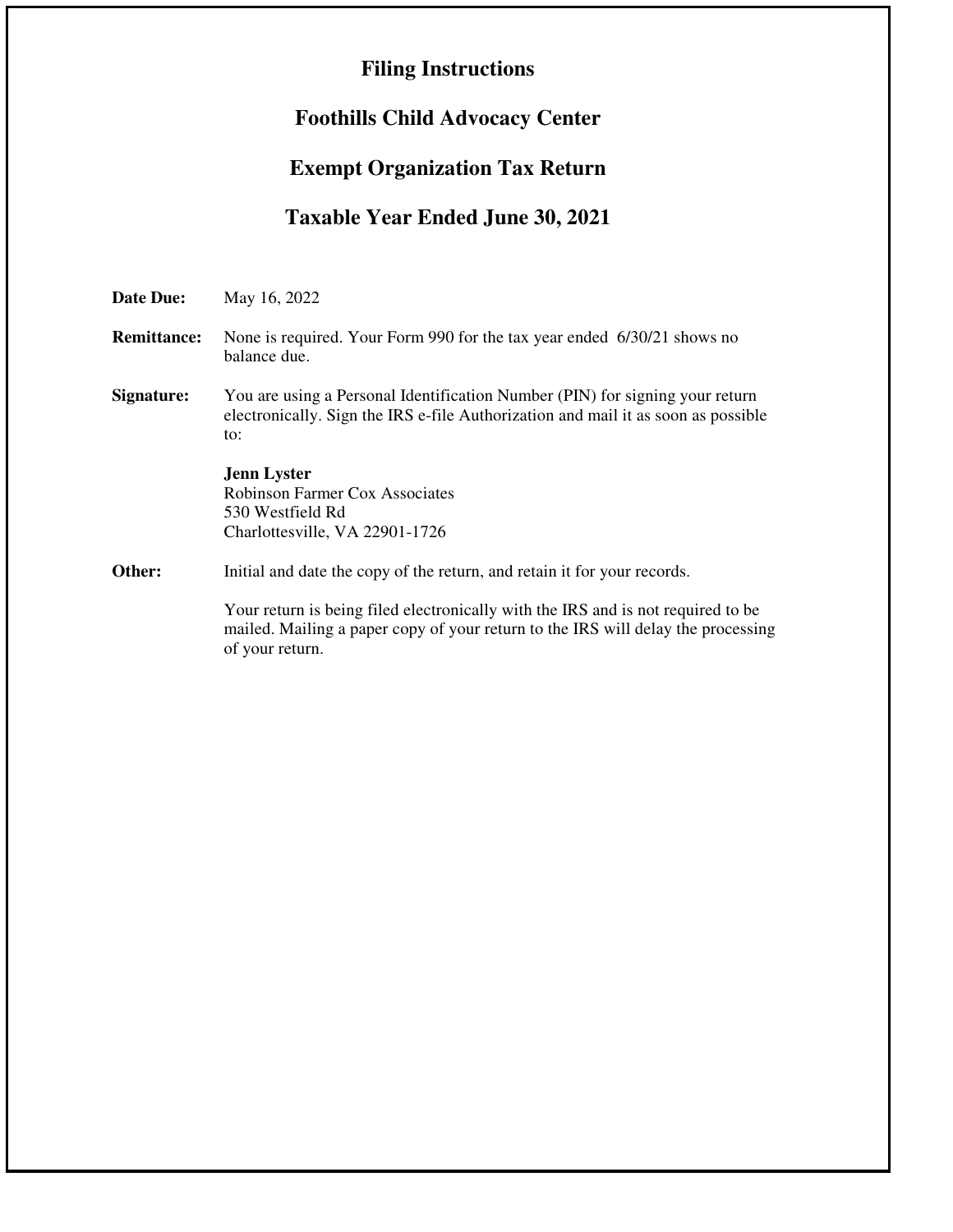| Form 8879-EO                                                                                                                                                                        |   |                                                  | <b>IRS e-file Signature Authorization</b><br>for an Exempt Organization                                                                                                                                                                                                      |                         |                                                                   | OMB No. 1545-0047                                                                                                     |
|-------------------------------------------------------------------------------------------------------------------------------------------------------------------------------------|---|--------------------------------------------------|------------------------------------------------------------------------------------------------------------------------------------------------------------------------------------------------------------------------------------------------------------------------------|-------------------------|-------------------------------------------------------------------|-----------------------------------------------------------------------------------------------------------------------|
| Department of the Treasury<br>Internal Revenue Service                                                                                                                              |   | For calendar year 2020, or fiscal year beginning | Do not send to the IRS. Keep for your records.<br>Go to www.irs.gov/Form8879EO for the latest information.                                                                                                                                                                   | $7/01$ 2020, and ending | $6/30_{\tiny{.20}}$ $21$                                          | 2020                                                                                                                  |
| Name of exempt organization or person subject to tax                                                                                                                                |   |                                                  |                                                                                                                                                                                                                                                                              |                         | Taxpayer identification number                                    |                                                                                                                       |
|                                                                                                                                                                                     |   |                                                  | Foothills Child Advocacy Center                                                                                                                                                                                                                                              |                         | 20-5182316                                                        |                                                                                                                       |
| Name and title of officer or person subject to tax Cynthia Hurst                                                                                                                    |   |                                                  |                                                                                                                                                                                                                                                                              |                         |                                                                   |                                                                                                                       |
| Part I                                                                                                                                                                              |   | <b>Executive Director</b>                        | Type of Return and Return Information (Whole Dollars Only)                                                                                                                                                                                                                   |                         |                                                                   |                                                                                                                       |
| Check the box for the return for which you are using this Form 8879-EO and enter the applicable amount, if any, from the return. If you                                             |   |                                                  |                                                                                                                                                                                                                                                                              |                         |                                                                   |                                                                                                                       |
| check the box on line 1a, 2a, 3a, 4a, 5a, 6a, or 7a below, and the amount on that line for the return being filed with this form was                                                |   |                                                  |                                                                                                                                                                                                                                                                              |                         |                                                                   |                                                                                                                       |
| blank, then leave line 1b, 2b, 3b, 4b, 5b, 6b, or 7b, whichever is applicable, blank (do not enter -0-). But, if you entered -0- on the                                             |   |                                                  |                                                                                                                                                                                                                                                                              |                         |                                                                   |                                                                                                                       |
| return, then enter -0- on the applicable line below. Do not complete more than one line in Part I.                                                                                  |   |                                                  |                                                                                                                                                                                                                                                                              |                         |                                                                   |                                                                                                                       |
| 1a Form 990 check here                                                                                                                                                              | X |                                                  | <b>b</b> Total revenue, if any (Form 990, Part VIII, column (A), line 12)                                                                                                                                                                                                    |                         | 1 <sub>b</sub>                                                    | 626,004                                                                                                               |
| 2a Form 990-EZ check here                                                                                                                                                           |   |                                                  | <b>b</b> Total revenue, if any (Form 990-EZ, line 9) $\ldots$ $\ldots$ $\ldots$ $\ldots$ $\ldots$ $\ldots$                                                                                                                                                                   |                         | 2 <sub>b</sub>                                                    | <u> 1989 - Johann Barbara, martx</u>                                                                                  |
| 3a Form 1120-POL check here ▶                                                                                                                                                       |   |                                                  |                                                                                                                                                                                                                                                                              |                         | 3b                                                                |                                                                                                                       |
| 4a Form 990-PF check here                                                                                                                                                           |   |                                                  | <b>b</b> Tax based on investment income (Form 990-PF, Part VI, line 5)                                                                                                                                                                                                       |                         | 4b.                                                               | <u> 1989 - Jan Stein Harry Stein Harry Stein Harry Stein Harry Stein Harry Stein Harry Stein Harry Stein Harry St</u> |
| 5a Form 8868 check here ▶                                                                                                                                                           |   |                                                  |                                                                                                                                                                                                                                                                              |                         | 5b                                                                | <u> 1986 - John Stein, Amerikaansk politiker (</u>                                                                    |
| 6a Form 990-T check here                                                                                                                                                            |   |                                                  |                                                                                                                                                                                                                                                                              |                         | 6b                                                                |                                                                                                                       |
| 7a Form 4720 check here ▶                                                                                                                                                           |   |                                                  |                                                                                                                                                                                                                                                                              |                         | 7b                                                                |                                                                                                                       |
| Partill                                                                                                                                                                             |   |                                                  | Declaration and Signature Authorization of Officer or Person Subject to Tax                                                                                                                                                                                                  |                         |                                                                   |                                                                                                                       |
| Under penalties of perjury, I declare that $ \mathbf{X} $ I am an officer of the above organization or $ $ I am a person subject to tax with respect to                             |   |                                                  |                                                                                                                                                                                                                                                                              |                         |                                                                   |                                                                                                                       |
| (name of organization)<br>of the 2020 electronic return and accompanying schedules and statements, and, to the best of my knowledge and belief, they are                            |   |                                                  |                                                                                                                                                                                                                                                                              | , (EIN)                 |                                                                   | and that I have examined a copy                                                                                       |
| true, correct, and complete. I further declare that the amount in Part I above is the amount shown on the copy of the electronic return.                                            |   |                                                  |                                                                                                                                                                                                                                                                              |                         |                                                                   |                                                                                                                       |
| I consent to allow my intermediate service provider, transmitter, or electronic return originator (ERO) to send the return to the IRS and                                           |   |                                                  |                                                                                                                                                                                                                                                                              |                         |                                                                   |                                                                                                                       |
| to receive from the IRS (a) an acknowledgement of receipt or reason for rejection of the transmission, (b) the reason for any delay in                                              |   |                                                  |                                                                                                                                                                                                                                                                              |                         |                                                                   |                                                                                                                       |
| processing the return or refund, and (c) the date of any refund. If applicable, I authorize the U.S. Treasury and its designated Financial                                          |   |                                                  |                                                                                                                                                                                                                                                                              |                         |                                                                   |                                                                                                                       |
| Agent to initiate an electronic funds withdrawal (direct debit) entry to the financial institution account indicated in the tax preparation                                         |   |                                                  |                                                                                                                                                                                                                                                                              |                         |                                                                   |                                                                                                                       |
| software for payment of the federal taxes owed on this return, and the financial institution to debit the entry to this account. To revoke                                          |   |                                                  |                                                                                                                                                                                                                                                                              |                         |                                                                   |                                                                                                                       |
| a payment, I must contact the U.S. Treasury Financial Agent at 1-888-353-4537 no later than 2 business days prior to the payment                                                    |   |                                                  |                                                                                                                                                                                                                                                                              |                         |                                                                   |                                                                                                                       |
| (settlement) date. I also authorize the financial institutions involved in the processing of the electronic payment of taxes to receive                                             |   |                                                  |                                                                                                                                                                                                                                                                              |                         |                                                                   |                                                                                                                       |
| confidential information necessary to answer inquiries and resolve issues related to the payment. I have selected a personal                                                        |   |                                                  |                                                                                                                                                                                                                                                                              |                         |                                                                   |                                                                                                                       |
| identification number (PIN) as my signature for the electronic return and, if applicable, the consent to electronic funds withdrawal.                                               |   |                                                  |                                                                                                                                                                                                                                                                              |                         |                                                                   |                                                                                                                       |
| PIN: check one box only                                                                                                                                                             |   |                                                  |                                                                                                                                                                                                                                                                              |                         |                                                                   |                                                                                                                       |
|                                                                                                                                                                                     |   |                                                  |                                                                                                                                                                                                                                                                              |                         |                                                                   |                                                                                                                       |
| X lauthorize Robinson Farmer Cox Associates                                                                                                                                         |   |                                                  |                                                                                                                                                                                                                                                                              |                         | $\overline{a}$ to enter my PIN $\overline{62068}$ as my signature |                                                                                                                       |
|                                                                                                                                                                                     |   | ERO firm name                                    |                                                                                                                                                                                                                                                                              |                         | Enter five numbers, but<br>do not enter all zeros                 |                                                                                                                       |
|                                                                                                                                                                                     |   |                                                  |                                                                                                                                                                                                                                                                              |                         |                                                                   |                                                                                                                       |
|                                                                                                                                                                                     |   |                                                  | on the tax year 2020 electronically filed return. If I have indicated within this return that a copy of the return is being filed with a<br>state agency(ies) regulating charities as part of the IRS Fed/State program, I also authorize the aforementioned ERO to enter my |                         |                                                                   |                                                                                                                       |
| PIN on the return's disclosure consent screen.                                                                                                                                      |   |                                                  |                                                                                                                                                                                                                                                                              |                         |                                                                   |                                                                                                                       |
|                                                                                                                                                                                     |   |                                                  |                                                                                                                                                                                                                                                                              |                         |                                                                   |                                                                                                                       |
|                                                                                                                                                                                     |   |                                                  | As an officer or person subject to tax with respect to the organization, I will enter my PIN as my signature on the tax year 2020                                                                                                                                            |                         |                                                                   |                                                                                                                       |
|                                                                                                                                                                                     |   |                                                  | electronically filed return. If I have indicated within this return that a copy of the return is being filed with a state agency(ies)                                                                                                                                        |                         |                                                                   |                                                                                                                       |
|                                                                                                                                                                                     |   |                                                  | regulating charities as part of the IRS Fed/State program, I will enter my PIN on the return's disclosure consent screen.                                                                                                                                                    |                         |                                                                   |                                                                                                                       |
| Signature of officer or person subject to ta>                                                                                                                                       |   |                                                  |                                                                                                                                                                                                                                                                              |                         | Date $\rightarrow 11/02/20$                                       |                                                                                                                       |
| Pariti III                                                                                                                                                                          |   | <b>Certification and Authentication</b>          |                                                                                                                                                                                                                                                                              |                         |                                                                   |                                                                                                                       |
| ERO's EFIN/PIN. Enter your six-digit electronic filing identification                                                                                                               |   |                                                  |                                                                                                                                                                                                                                                                              |                         |                                                                   |                                                                                                                       |
| number (EFIN) followed by your five-digit self-selected PIN.                                                                                                                        |   |                                                  |                                                                                                                                                                                                                                                                              |                         |                                                                   | 54365112321                                                                                                           |
|                                                                                                                                                                                     |   |                                                  |                                                                                                                                                                                                                                                                              |                         |                                                                   | Do not enter all zeros                                                                                                |
|                                                                                                                                                                                     |   |                                                  |                                                                                                                                                                                                                                                                              |                         |                                                                   |                                                                                                                       |
| I certify that the above numeric entry is my PIN, which is my signature on the 2020 electronically filed return indicated above. I confirm                                          |   |                                                  |                                                                                                                                                                                                                                                                              |                         |                                                                   |                                                                                                                       |
| that I am submitting this return in accordance with the requirements of Pub. 4163, Modernized e-File (MeF) Information for Authorized<br>IRS e-file Providers for Business Returns. |   |                                                  |                                                                                                                                                                                                                                                                              |                         |                                                                   |                                                                                                                       |
|                                                                                                                                                                                     |   |                                                  |                                                                                                                                                                                                                                                                              |                         |                                                                   |                                                                                                                       |
| ERO's signature                                                                                                                                                                     |   | Joshua A. Roller                                 |                                                                                                                                                                                                                                                                              | Date                    | 11/02/20                                                          |                                                                                                                       |
|                                                                                                                                                                                     |   |                                                  | <b>ERO Must Retain This Form - See Instructions</b>                                                                                                                                                                                                                          |                         |                                                                   |                                                                                                                       |
|                                                                                                                                                                                     |   |                                                  |                                                                                                                                                                                                                                                                              |                         |                                                                   |                                                                                                                       |
|                                                                                                                                                                                     |   |                                                  | Do Not Submit This Form to the IRS Unless Requested To Do So                                                                                                                                                                                                                 |                         |                                                                   |                                                                                                                       |
| For Paperwork Reduction Act Notice, see back of form.                                                                                                                               |   |                                                  |                                                                                                                                                                                                                                                                              |                         |                                                                   | Form 8879-EO (2020)                                                                                                   |

**For Paperwork Reduction Act Notice, see back of form.**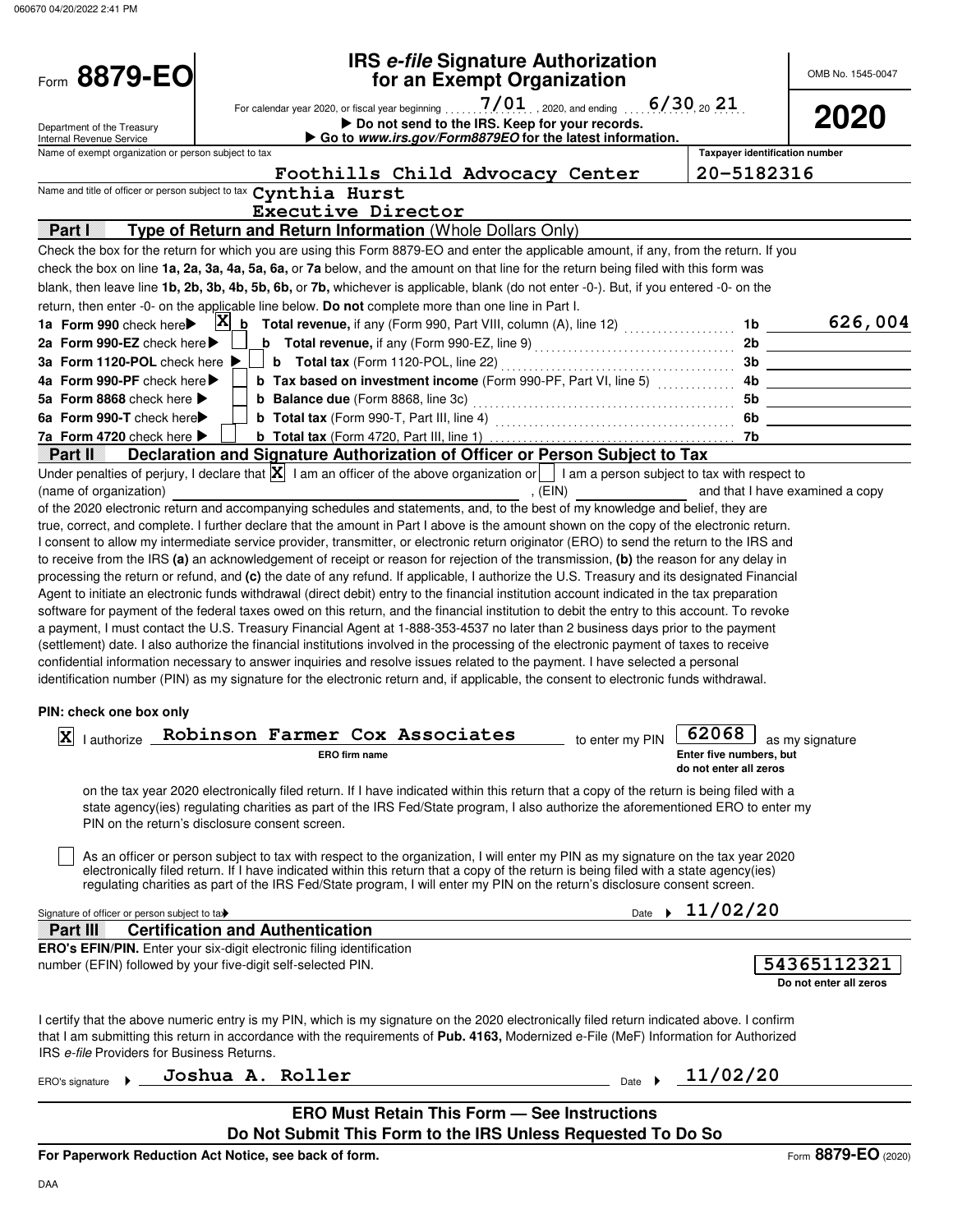| Form                                   | 990                                                    |                                                                                                                                                                                                                                                                                                                          | <b>Return of Organization Exempt From Income Tax</b><br>Under section 501(c), 527, or 4947(a)(1) of the Internal Revenue Code (except private foundations) |     |                                               |                              | OMB No. 1545-0047<br><b>2020</b>                |
|----------------------------------------|--------------------------------------------------------|--------------------------------------------------------------------------------------------------------------------------------------------------------------------------------------------------------------------------------------------------------------------------------------------------------------------------|------------------------------------------------------------------------------------------------------------------------------------------------------------|-----|-----------------------------------------------|------------------------------|-------------------------------------------------|
|                                        | Department of the Treasury<br>Internal Revenue Service |                                                                                                                                                                                                                                                                                                                          | Do not enter social security numbers on this form as it may be made public.<br>Go to www.irs.gov/Form990 for instructions and the latest information.      |     |                                               |                              | <b>Open to Public</b><br><b>Inspection</b>      |
|                                        |                                                        | For the 2020 calendar year, or tax year beginning 07/01/20, and ending 06/30/21                                                                                                                                                                                                                                          |                                                                                                                                                            |     |                                               |                              |                                                 |
| В                                      | Check if applicable:                                   | C Name of organization                                                                                                                                                                                                                                                                                                   |                                                                                                                                                            |     |                                               |                              | D Employer identification number                |
|                                        | Address change                                         | Doing business as                                                                                                                                                                                                                                                                                                        | Foothills Child Advocacy Center                                                                                                                            |     |                                               |                              | 20-5182316                                      |
|                                        | Name change                                            | Number and street (or P.O. box if mail is not delivered to street address)                                                                                                                                                                                                                                               |                                                                                                                                                            |     | Room/suite                                    | E Telephone number           |                                                 |
| Initial return                         |                                                        | 1106 E. High Street; Suite 100                                                                                                                                                                                                                                                                                           |                                                                                                                                                            |     |                                               |                              | $434 - 971 - 7233$                              |
| Final return/<br>terminated            |                                                        | City or town, state or province, country, and ZIP or foreign postal code<br>Charlottesville                                                                                                                                                                                                                              | VA 22923                                                                                                                                                   |     |                                               |                              |                                                 |
|                                        | Amended return                                         | F Name and address of principal officer:                                                                                                                                                                                                                                                                                 |                                                                                                                                                            |     |                                               | G Gross receipts\$           | 626,004                                         |
|                                        | Application pending                                    | Cynthia Hurst                                                                                                                                                                                                                                                                                                            |                                                                                                                                                            |     | H(a) Is this a group return for subordinates? |                              | $\mathbf{x}$<br>Yes<br>No                       |
|                                        |                                                        | 9352 Rockfish Gap Turnpike                                                                                                                                                                                                                                                                                               |                                                                                                                                                            |     | H(b) Are all subordinates included?           |                              | Yes<br>No                                       |
|                                        | Afton                                                  |                                                                                                                                                                                                                                                                                                                          | VA 22920                                                                                                                                                   |     |                                               |                              | If "No," attach a list. See instructions        |
|                                        | Tax-exempt status:                                     | $\overline{\mathbf{X}}$ 501(c)(3)<br>501(c)                                                                                                                                                                                                                                                                              | $\triangleleft$ (insert no.)<br>4947(a)(1) or                                                                                                              | 527 |                                               |                              |                                                 |
| Website:                               |                                                        | www.foothillscac.org                                                                                                                                                                                                                                                                                                     |                                                                                                                                                            |     | $H(c)$ Group exemption number                 |                              |                                                 |
|                                        | Form of organization:                                  | $ \mathbf{X} $ Corporation<br>Trust<br>Association                                                                                                                                                                                                                                                                       | Other $\blacktriangleright$                                                                                                                                |     | L Year of formation: 2007                     |                              | <b>M</b> State of legal domicile: $\mathbf{VA}$ |
| Part I                                 | <b>Summary</b>                                         |                                                                                                                                                                                                                                                                                                                          |                                                                                                                                                            |     |                                               |                              |                                                 |
|                                        |                                                        |                                                                                                                                                                                                                                                                                                                          |                                                                                                                                                            |     |                                               |                              |                                                 |
| & Governance                           | See Schedule O                                         |                                                                                                                                                                                                                                                                                                                          |                                                                                                                                                            |     |                                               |                              |                                                 |
|                                        |                                                        |                                                                                                                                                                                                                                                                                                                          |                                                                                                                                                            |     |                                               |                              |                                                 |
|                                        |                                                        |                                                                                                                                                                                                                                                                                                                          |                                                                                                                                                            |     |                                               |                              |                                                 |
|                                        |                                                        | 2 Check this box $\blacktriangleright$ if the organization discontinued its operations or disposed of more than 25% of its net assets.                                                                                                                                                                                   |                                                                                                                                                            |     |                                               |                              | 14                                              |
|                                        |                                                        | 3 Number of voting members of the governing body (Part VI, line 1a)<br>4 Number of independent voting members of the governing body (Part VI, line 1b) [1] [1] [1] Number of independent voting members of the governing body (Part VI, line 1b)                                                                         |                                                                                                                                                            |     |                                               | 3<br>$\overline{\mathbf{4}}$ | 14                                              |
| Activities                             |                                                        | 5 Total number of individuals employed in calendar year 2020 (Part V, line 2a) [[[[[[[[[[[[[[[[[[[[[[[[[[[[[[                                                                                                                                                                                                            |                                                                                                                                                            |     |                                               | 5                            | 8                                               |
|                                        |                                                        | 6 Total number of volunteers (estimate if necessary)                                                                                                                                                                                                                                                                     |                                                                                                                                                            |     |                                               | 6                            | 0                                               |
|                                        |                                                        |                                                                                                                                                                                                                                                                                                                          |                                                                                                                                                            |     |                                               | 7a                           | $\mathbf 0$                                     |
|                                        |                                                        |                                                                                                                                                                                                                                                                                                                          |                                                                                                                                                            |     |                                               | 7b                           | $\mathbf 0$                                     |
|                                        |                                                        |                                                                                                                                                                                                                                                                                                                          |                                                                                                                                                            |     | <b>Prior Year</b>                             |                              | <b>Current Year</b>                             |
|                                        |                                                        | 8 Contributions and grants (Part VIII, line 1h)                                                                                                                                                                                                                                                                          |                                                                                                                                                            |     |                                               | 629,511                      | 604,883                                         |
|                                        |                                                        | 9 Program service revenue (Part VIII, line 2g)                                                                                                                                                                                                                                                                           |                                                                                                                                                            |     |                                               | 0                            |                                                 |
| Revenue                                |                                                        | 10 Investment income (Part VIII, column (A), lines 3, 4, and 7d)                                                                                                                                                                                                                                                         |                                                                                                                                                            |     |                                               | 97                           | 121                                             |
|                                        |                                                        | 11 Other revenue (Part VIII, column (A), lines 5, 6d, 8c, 9c, 10c, and 11e)                                                                                                                                                                                                                                              |                                                                                                                                                            |     |                                               | 0<br>629,608                 | 21,000                                          |
|                                        |                                                        | 12 Total revenue - add lines 8 through 11 (must equal Part VIII, column (A), line 12)                                                                                                                                                                                                                                    |                                                                                                                                                            |     |                                               | 165                          | 626,004<br>$\mathbf 0$                          |
|                                        |                                                        | 14 Benefits paid to or for members (Part IX, column (A), line 4)                                                                                                                                                                                                                                                         |                                                                                                                                                            |     |                                               |                              | O.                                              |
|                                        |                                                        | 15 Salaries, other compensation, employee benefits (Part IX, column (A), lines 5-10)                                                                                                                                                                                                                                     |                                                                                                                                                            |     |                                               | 332,885                      | 392,853                                         |
|                                        |                                                        | 15 Salaries, other compensation, employee 22<br>16aProfessional fundraising fees (Part IX, column (A), line 11e)<br>17, 008                                                                                                                                                                                              |                                                                                                                                                            |     |                                               |                              |                                                 |
|                                        |                                                        |                                                                                                                                                                                                                                                                                                                          |                                                                                                                                                            |     |                                               |                              |                                                 |
| Expenses                               |                                                        | 17 Other expenses (Part IX, column (A), lines 11a-11d, 11f-24e)                                                                                                                                                                                                                                                          |                                                                                                                                                            |     |                                               | 211,182                      | 246,891                                         |
|                                        |                                                        | 18 Total expenses. Add lines 13-17 (must equal Part IX, column (A), line 25)                                                                                                                                                                                                                                             |                                                                                                                                                            |     |                                               | 544,232                      | 639,744                                         |
|                                        |                                                        |                                                                                                                                                                                                                                                                                                                          |                                                                                                                                                            |     |                                               | 85,376                       | $-13,740$                                       |
|                                        |                                                        |                                                                                                                                                                                                                                                                                                                          |                                                                                                                                                            |     | <b>Beginning of Current Year</b>              |                              | <b>End of Year</b>                              |
|                                        |                                                        |                                                                                                                                                                                                                                                                                                                          |                                                                                                                                                            |     |                                               | 362,538                      | 366,209                                         |
| <b>Net Assets or<br/>Fund Balances</b> |                                                        |                                                                                                                                                                                                                                                                                                                          |                                                                                                                                                            |     |                                               | 41,271                       | 58,682                                          |
|                                        |                                                        |                                                                                                                                                                                                                                                                                                                          |                                                                                                                                                            |     |                                               | 321,267                      | 307,527                                         |
| Part II                                | <b>Signature Block</b>                                 |                                                                                                                                                                                                                                                                                                                          |                                                                                                                                                            |     |                                               |                              |                                                 |
|                                        |                                                        | Under penalties of perjury, I declare that I have examined this return, including accompanying schedules and statements, and to the best of my knowledge and belief, it is<br>true, correct, and complete. Declaration of preparer (other than officer) is based on all information of which preparer has any knowledge. |                                                                                                                                                            |     |                                               |                              |                                                 |
|                                        |                                                        |                                                                                                                                                                                                                                                                                                                          |                                                                                                                                                            |     |                                               |                              |                                                 |
| Sign                                   | Signature of officer                                   |                                                                                                                                                                                                                                                                                                                          |                                                                                                                                                            |     |                                               | Date                         |                                                 |
| <b>Here</b>                            |                                                        | Cynthia Hurst                                                                                                                                                                                                                                                                                                            |                                                                                                                                                            |     | <b>Executive Director</b>                     |                              |                                                 |
|                                        |                                                        | Type or print name and title                                                                                                                                                                                                                                                                                             |                                                                                                                                                            |     |                                               |                              |                                                 |
|                                        | Print/Type preparer's name                             |                                                                                                                                                                                                                                                                                                                          | Preparer's signature                                                                                                                                       |     | Date                                          | Check                        | PTIN<br>if                                      |
| Paid                                   | Joshua A. Roller                                       |                                                                                                                                                                                                                                                                                                                          | Joshua A. Roller                                                                                                                                           |     |                                               | $04/20/22$ self-employed     | P01464398                                       |
| Preparer                               | Firm's name                                            |                                                                                                                                                                                                                                                                                                                          | Robinson Farmer Cox Associates                                                                                                                             |     |                                               | Firm's EIN ▶                 | 54-1896113                                      |
| Use Only                               |                                                        | 530 Westfield Rd                                                                                                                                                                                                                                                                                                         |                                                                                                                                                            |     |                                               |                              |                                                 |
|                                        | Firm's address                                         | Charlottesville, VA                                                                                                                                                                                                                                                                                                      | 22901-1726                                                                                                                                                 |     |                                               | Phone no.                    | 434-973-8314                                    |
|                                        |                                                        |                                                                                                                                                                                                                                                                                                                          |                                                                                                                                                            |     |                                               |                              | <b>Yes</b><br>No                                |

| Sign<br><b>Here</b>                 |                                                       | Signature of officer<br>Type or print name and title | Cynthia Hurst                                                                                                                                         |                                              | <b>Executive Director</b> |                           | Date                              |                            |                       |
|-------------------------------------|-------------------------------------------------------|------------------------------------------------------|-------------------------------------------------------------------------------------------------------------------------------------------------------|----------------------------------------------|---------------------------|---------------------------|-----------------------------------|----------------------------|-----------------------|
| Paid<br>Preparer<br><b>Use Only</b> | Print/Type preparer's name<br><b>Joshua A. Roller</b> |                                                      |                                                                                                                                                       | Preparer's signature<br>Joshua A. Roller     | Date                      |                           | Check<br>$04/20/22$ self-employed | <b>PTIN</b><br>P01464398   |                       |
|                                     | Firm's name<br>Firm's address                         |                                                      | 530 Westfield Rd<br>Charlottesville, VA                                                                                                               | Robinson Farmer Cox Associates<br>22901-1726 |                           | Firm's $EIN$<br>Phone no. |                                   | 54-1896113<br>434-973-8314 |                       |
|                                     |                                                       |                                                      | May the IRS discuss this return with the preparer shown above? See instructions<br>For Paperwork Reduction Act Notice, see the separate instructions. |                                              |                           |                           |                                   | Yes                        | No<br>Form 990 (2020) |

or **Pap**<br>DAA rtice, see the sepa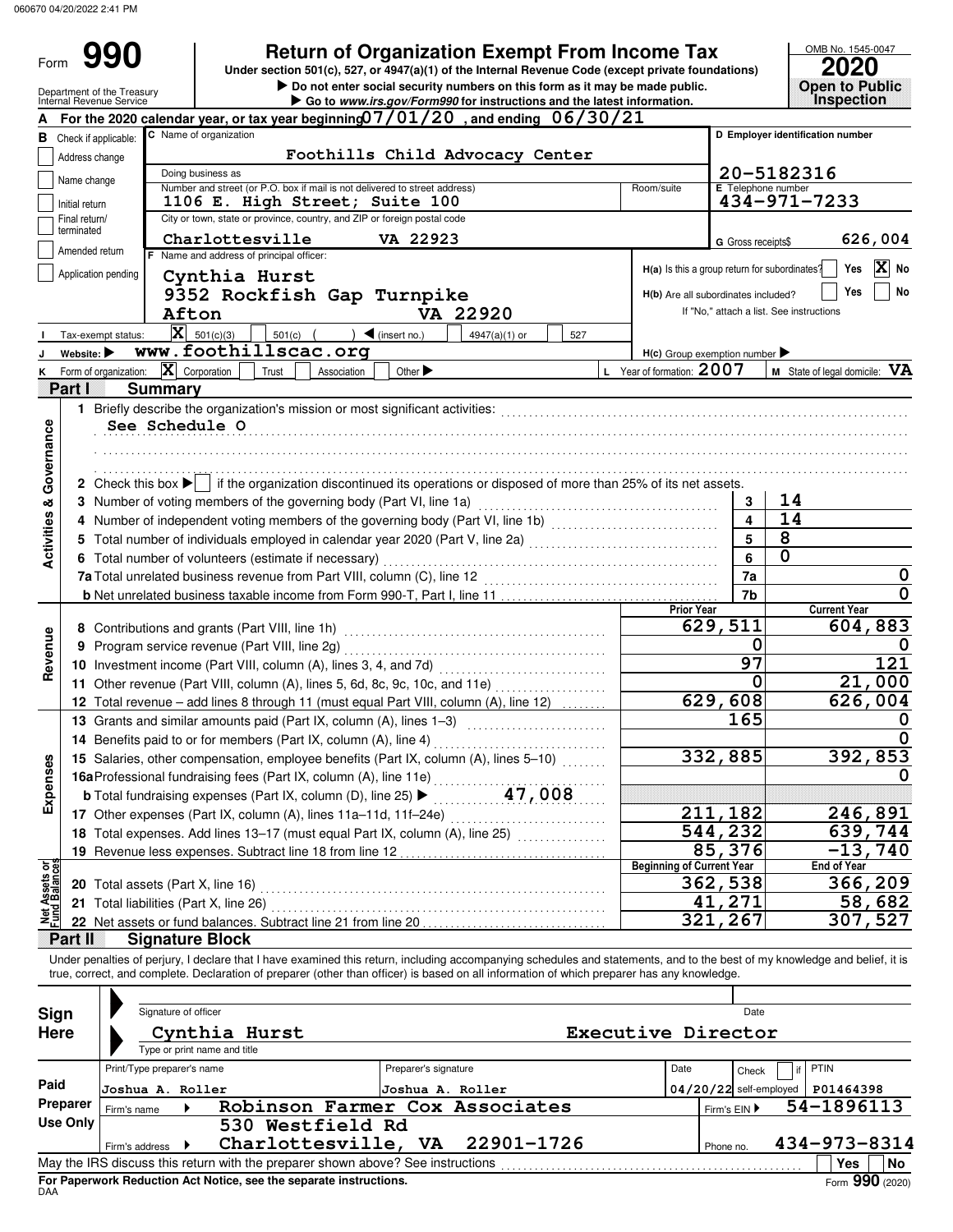| Part III                                                                                 | Form 990 (2020) Foothills Child Advocacy Center<br><b>Statement of Program Service Accomplishments</b>                                                                                                                                                                                                                                                                                                                                                                                                                                                                                                                                                                                                                      | 20-5182316                                                                 | Page 2                |
|------------------------------------------------------------------------------------------|-----------------------------------------------------------------------------------------------------------------------------------------------------------------------------------------------------------------------------------------------------------------------------------------------------------------------------------------------------------------------------------------------------------------------------------------------------------------------------------------------------------------------------------------------------------------------------------------------------------------------------------------------------------------------------------------------------------------------------|----------------------------------------------------------------------------|-----------------------|
|                                                                                          |                                                                                                                                                                                                                                                                                                                                                                                                                                                                                                                                                                                                                                                                                                                             |                                                                            | $\mathbf{x}$          |
| 1 Briefly describe the organization's mission:                                           |                                                                                                                                                                                                                                                                                                                                                                                                                                                                                                                                                                                                                                                                                                                             |                                                                            |                       |
| See Schedule O                                                                           |                                                                                                                                                                                                                                                                                                                                                                                                                                                                                                                                                                                                                                                                                                                             |                                                                            |                       |
|                                                                                          |                                                                                                                                                                                                                                                                                                                                                                                                                                                                                                                                                                                                                                                                                                                             |                                                                            |                       |
|                                                                                          |                                                                                                                                                                                                                                                                                                                                                                                                                                                                                                                                                                                                                                                                                                                             |                                                                            |                       |
|                                                                                          |                                                                                                                                                                                                                                                                                                                                                                                                                                                                                                                                                                                                                                                                                                                             |                                                                            |                       |
|                                                                                          | 2 Did the organization undertake any significant program services during the year which were not listed on the                                                                                                                                                                                                                                                                                                                                                                                                                                                                                                                                                                                                              |                                                                            |                       |
| prior Form 990 or 990-EZ?                                                                |                                                                                                                                                                                                                                                                                                                                                                                                                                                                                                                                                                                                                                                                                                                             |                                                                            | Yes $\overline{X}$ No |
| If "Yes," describe these new services on Schedule O.                                     | Did the organization cease conducting, or make significant changes in how it conducts, any program                                                                                                                                                                                                                                                                                                                                                                                                                                                                                                                                                                                                                          |                                                                            |                       |
| services?                                                                                |                                                                                                                                                                                                                                                                                                                                                                                                                                                                                                                                                                                                                                                                                                                             |                                                                            | Yes $\overline{X}$ No |
| If "Yes," describe these changes on Schedule O.                                          |                                                                                                                                                                                                                                                                                                                                                                                                                                                                                                                                                                                                                                                                                                                             |                                                                            |                       |
| 4                                                                                        | Describe the organization's program service accomplishments for each of its three largest program services, as measured by                                                                                                                                                                                                                                                                                                                                                                                                                                                                                                                                                                                                  |                                                                            |                       |
|                                                                                          | expenses. Section $501(c)(3)$ and $501(c)(4)$ organizations are required to report the amount of grants and allocations to others,                                                                                                                                                                                                                                                                                                                                                                                                                                                                                                                                                                                          |                                                                            |                       |
|                                                                                          | the total expenses, and revenue, if any, for each program service reported.                                                                                                                                                                                                                                                                                                                                                                                                                                                                                                                                                                                                                                                 |                                                                            |                       |
|                                                                                          |                                                                                                                                                                                                                                                                                                                                                                                                                                                                                                                                                                                                                                                                                                                             |                                                                            |                       |
| 4a (Code:<br>$(1, 1, 1)$ (Expenses \$                                                    |                                                                                                                                                                                                                                                                                                                                                                                                                                                                                                                                                                                                                                                                                                                             |                                                                            |                       |
| See Schedule O                                                                           |                                                                                                                                                                                                                                                                                                                                                                                                                                                                                                                                                                                                                                                                                                                             |                                                                            |                       |
|                                                                                          |                                                                                                                                                                                                                                                                                                                                                                                                                                                                                                                                                                                                                                                                                                                             |                                                                            |                       |
|                                                                                          |                                                                                                                                                                                                                                                                                                                                                                                                                                                                                                                                                                                                                                                                                                                             |                                                                            |                       |
|                                                                                          |                                                                                                                                                                                                                                                                                                                                                                                                                                                                                                                                                                                                                                                                                                                             |                                                                            |                       |
|                                                                                          |                                                                                                                                                                                                                                                                                                                                                                                                                                                                                                                                                                                                                                                                                                                             |                                                                            |                       |
|                                                                                          |                                                                                                                                                                                                                                                                                                                                                                                                                                                                                                                                                                                                                                                                                                                             |                                                                            |                       |
|                                                                                          |                                                                                                                                                                                                                                                                                                                                                                                                                                                                                                                                                                                                                                                                                                                             |                                                                            |                       |
|                                                                                          |                                                                                                                                                                                                                                                                                                                                                                                                                                                                                                                                                                                                                                                                                                                             |                                                                            |                       |
|                                                                                          |                                                                                                                                                                                                                                                                                                                                                                                                                                                                                                                                                                                                                                                                                                                             |                                                                            |                       |
|                                                                                          |                                                                                                                                                                                                                                                                                                                                                                                                                                                                                                                                                                                                                                                                                                                             |                                                                            |                       |
|                                                                                          |                                                                                                                                                                                                                                                                                                                                                                                                                                                                                                                                                                                                                                                                                                                             |                                                                            |                       |
|                                                                                          | b (Code: ) (Expenses \$ 69,415 including grants of \$ ) (Revenue \$ ) (Revenue \$ ) (Revenue \$ ) (Revenue \$ ) (Revenue \$ ) (Revenue \$ ) (Revenue \$ ) (Revenue \$ ) (Revenue $\frac{1}{2}$ ) (Revenue $\frac{1}{2}$ ) (Revenue $\frac{1}{2}$ ) (<br>The Child Victim's Health Access Program increase access to appropriate<br>health care for child victims of abuse. Since April 1, 2018, Foothills CAC<br>has been providing forensic medical evaluations to children victims on site<br>at Foothills. In fiscal year ended 6/30/2021, 44 children were offered<br>medical services, regardless of access to insurance or ability to pay,<br>which is a best practice, according to the National Children's Alliance | (2017). Forensic medical evaluations support legal decision-making; screen |                       |
|                                                                                          | for injuries/medical conditions and initiate medical treatment diagnose<br>sexual and physical abuse and neglect; and reassure victims and parents<br>about the child's physical well-being (Walsh et al, 2007).                                                                                                                                                                                                                                                                                                                                                                                                                                                                                                            |                                                                            |                       |
|                                                                                          |                                                                                                                                                                                                                                                                                                                                                                                                                                                                                                                                                                                                                                                                                                                             |                                                                            |                       |
|                                                                                          | $\ldots$ ) (Expenses \$ $\ldots$ 10, 955 including grants of \$ $\ldots$ ) (Revenue \$ $\ldots$ )                                                                                                                                                                                                                                                                                                                                                                                                                                                                                                                                                                                                                           |                                                                            |                       |
|                                                                                          | Public Education and Outreach Program:                                                                                                                                                                                                                                                                                                                                                                                                                                                                                                                                                                                                                                                                                      |                                                                            |                       |
|                                                                                          | Foothills increases community understanding of the ways to prevent and stop                                                                                                                                                                                                                                                                                                                                                                                                                                                                                                                                                                                                                                                 |                                                                            |                       |
|                                                                                          | child abuse and neglect by offering the nationally recognizes Stewards of                                                                                                                                                                                                                                                                                                                                                                                                                                                                                                                                                                                                                                                   |                                                                            |                       |
|                                                                                          | Children child sexual abuse prevention training, the locally developed                                                                                                                                                                                                                                                                                                                                                                                                                                                                                                                                                                                                                                                      |                                                                            |                       |
|                                                                                          | Stand Up for Kids! mandated reporter training, and other training free of                                                                                                                                                                                                                                                                                                                                                                                                                                                                                                                                                                                                                                                   |                                                                            |                       |
|                                                                                          | charge to parents, grandparents, and other concerned adults and the staff                                                                                                                                                                                                                                                                                                                                                                                                                                                                                                                                                                                                                                                   |                                                                            |                       |
|                                                                                          | at youth-serving organizations. In FY2021, 559 adults completed trainings                                                                                                                                                                                                                                                                                                                                                                                                                                                                                                                                                                                                                                                   |                                                                            |                       |
|                                                                                          |                                                                                                                                                                                                                                                                                                                                                                                                                                                                                                                                                                                                                                                                                                                             |                                                                            |                       |
|                                                                                          |                                                                                                                                                                                                                                                                                                                                                                                                                                                                                                                                                                                                                                                                                                                             |                                                                            |                       |
|                                                                                          |                                                                                                                                                                                                                                                                                                                                                                                                                                                                                                                                                                                                                                                                                                                             |                                                                            |                       |
|                                                                                          |                                                                                                                                                                                                                                                                                                                                                                                                                                                                                                                                                                                                                                                                                                                             |                                                                            |                       |
|                                                                                          |                                                                                                                                                                                                                                                                                                                                                                                                                                                                                                                                                                                                                                                                                                                             |                                                                            |                       |
| 4c (Code:<br>offered by Foothills<br>4d Other program services (Describe on Schedule O.) |                                                                                                                                                                                                                                                                                                                                                                                                                                                                                                                                                                                                                                                                                                                             |                                                                            |                       |
| (Expenses \$<br>4e Total program service expenses >                                      | including grants of \$<br>513,617                                                                                                                                                                                                                                                                                                                                                                                                                                                                                                                                                                                                                                                                                           | ) (Revenue \$                                                              |                       |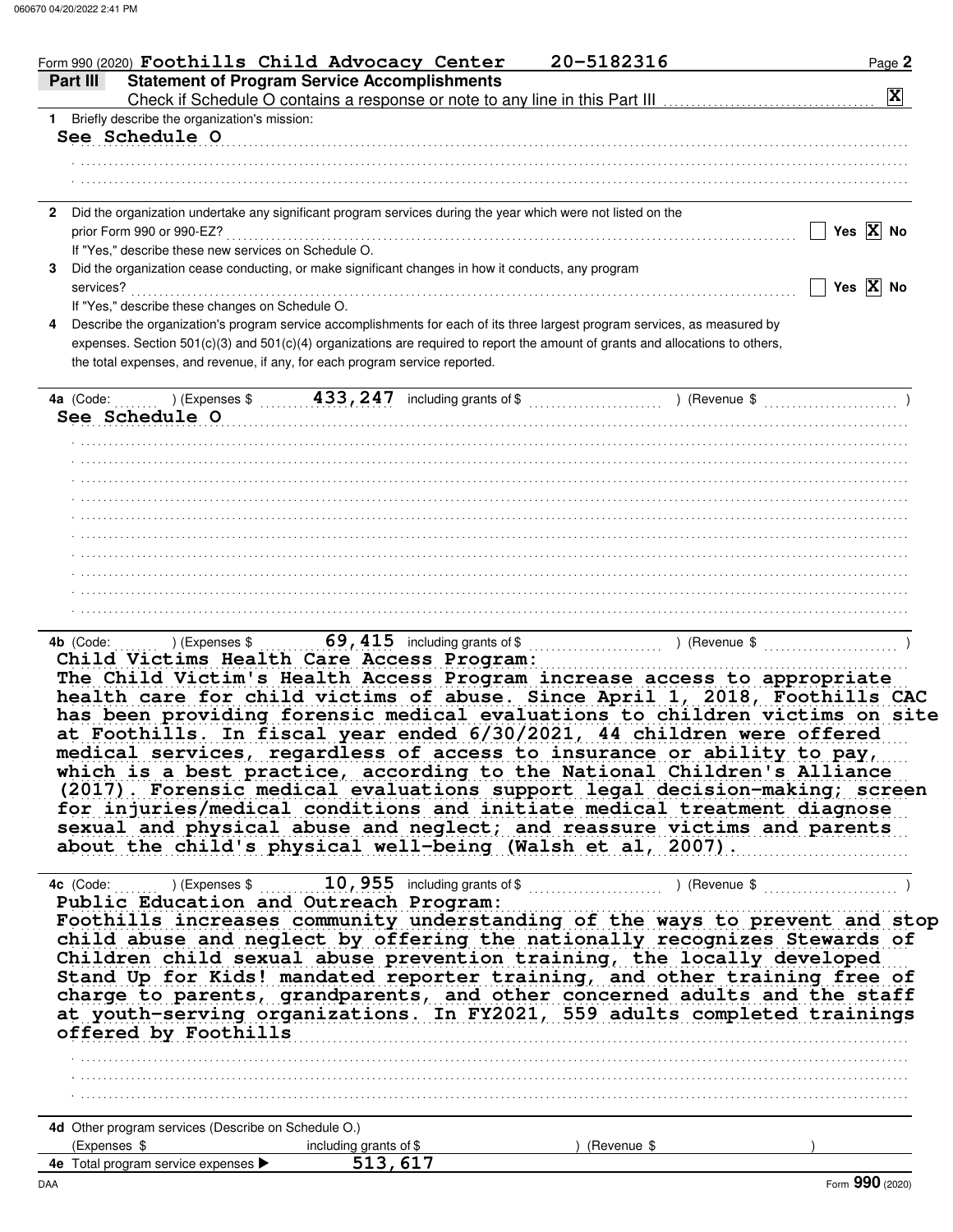# Form 990 (2020) Foothills Child Advocacy Center 20-5182316 Page 3

**Part IV Checklist of Required Schedules**

| Is the organization described in section $501(c)(3)$ or $4947(a)(1)$ (other than a private foundation)? If "Yes,"<br>1.<br>X<br>complete Schedule A<br>1<br>$\mathbf x$<br>$\overline{2}$<br>Is the organization required to complete Schedule B, Schedule of Contributors (see instructions)?<br>2<br>Did the organization engage in direct or indirect political campaign activities on behalf of or in opposition to<br>3<br>X<br>candidates for public office? If "Yes," complete Schedule C, Part I<br>3<br>Section 501(c)(3) organizations. Did the organization engage in lobbying activities, or have a section 501(h)<br>4<br>X<br>election in effect during the tax year? If "Yes," complete Schedule C, Part II<br>4<br>Is the organization a section 501(c)(4), 501(c)(5), or 501(c)(6) organization that receives membership dues,<br>5<br>X<br>assessments, or similar amounts as defined in Revenue Procedure 98-19? If "Yes," complete Schedule C, Part III<br>5<br>Did the organization maintain any donor advised funds or any similar funds or accounts for which donors<br>6<br>have the right to provide advice on the distribution or investment of amounts in such funds or accounts? If<br>X<br>"Yes," complete Schedule D, Part I<br>6<br>Did the organization receive or hold a conservation easement, including easements to preserve open space,<br>7<br>X<br>the environment, historic land areas, or historic structures? If "Yes," complete Schedule D, Part II<br>7<br>Did the organization maintain collections of works of art, historical treasures, or other similar assets? If "Yes,"<br>8<br>X<br>complete Schedule D, Part III<br>8<br>Did the organization report an amount in Part X, line 21, for escrow or custodial account liability, serve as a<br>9<br>custodian for amounts not listed in Part X; or provide credit counseling, debt management, credit repair, or<br>X<br>debt negotiation services? If "Yes," complete Schedule D, Part IV<br>9<br>Did the organization, directly or through a related organization, hold assets in donor-restricted endowments<br>10<br>X<br>or in quasi endowments? If "Yes," complete Schedule D, Part V<br>10<br>If the organization's answer to any of the following questions is "Yes," then complete Schedule D, Parts VI,<br>11<br>VII, VIII, IX, or X as applicable.<br>Did the organization report an amount for land, buildings, and equipment in Part X, line 10? If "Yes,"<br>a<br>X<br>complete Schedule D, Part VI<br>11a<br>Did the organization report an amount for investments—other securities in Part X, line 12, that is 5% or more<br>b<br>X<br>of its total assets reported in Part X, line 16? If "Yes," complete Schedule D, Part VII<br>11 <sub>b</sub><br>Did the organization report an amount for investments—program related in Part X, line 13, that is 5% or more<br>c<br>X<br>of its total assets reported in Part X, line 16? If "Yes," complete Schedule D, Part VIII<br>11c<br>Did the organization report an amount for other assets in Part X, line 15, that is 5% or more of its total assets<br>d<br>X<br>reported in Part X, line 16? If "Yes," complete Schedule D, Part IX<br>11d<br>X<br>Did the organization report an amount for other liabilities in Part X, line 25? If "Yes," complete Schedule D, Part X<br>11e<br>е<br>Did the organization's separate or consolidated financial statements for the tax year include a footnote that addresses<br>f<br>X<br>the organization's liability for uncertain tax positions under FIN 48 (ASC 740)? If "Yes," complete Schedule D, Part X<br>11f<br>Did the organization obtain separate, independent audited financial statements for the tax year? If "Yes," complete<br>12a<br>X<br>Schedule D, Parts XI and XII<br>12a<br>b Was the organization included in consolidated, independent audited financial statements for the tax year? If<br>12 <sub>b</sub><br>X<br>"Yes," and if the organization answered "No" to line 12a, then completing Schedule D, Parts XI and XII is optional<br>$\mathbf x$<br>13<br>13<br>X<br>Did the organization maintain an office, employees, or agents outside of the United States?<br>14a<br>14a<br>Did the organization have aggregate revenues or expenses of more than \$10,000 from grantmaking,<br>b<br>fundraising, business, investment, and program service activities outside the United States, or aggregate<br>X<br>14b<br>Did the organization report on Part IX, column (A), line 3, more than \$5,000 of grants or other assistance to or<br>15<br>X<br>for any foreign organization? If "Yes," complete Schedule F, Parts II and IV<br>15<br>Did the organization report on Part IX, column (A), line 3, more than \$5,000 of aggregate grants or other<br>16<br>X<br>16<br>Did the organization report a total of more than \$15,000 of expenses for professional fundraising services on<br>17<br>X<br>17<br>Did the organization report more than \$15,000 total of fundraising event gross income and contributions on<br>18<br>X<br>Part VIII, lines 1c and 8a? If "Yes," complete Schedule G, Part II<br>18<br>19<br>Did the organization report more than \$15,000 of gross income from gaming activities on Part VIII, line 9a?<br>19<br>X<br>X<br>Did the organization operate one or more hospital facilities? If "Yes," complete Schedule H<br>20a<br>20a<br>20 <sub>b</sub><br>b<br>Did the organization report more than \$5,000 of grants or other assistance to any domestic organization or<br>21<br>21<br>X |  | Yes | No |
|-------------------------------------------------------------------------------------------------------------------------------------------------------------------------------------------------------------------------------------------------------------------------------------------------------------------------------------------------------------------------------------------------------------------------------------------------------------------------------------------------------------------------------------------------------------------------------------------------------------------------------------------------------------------------------------------------------------------------------------------------------------------------------------------------------------------------------------------------------------------------------------------------------------------------------------------------------------------------------------------------------------------------------------------------------------------------------------------------------------------------------------------------------------------------------------------------------------------------------------------------------------------------------------------------------------------------------------------------------------------------------------------------------------------------------------------------------------------------------------------------------------------------------------------------------------------------------------------------------------------------------------------------------------------------------------------------------------------------------------------------------------------------------------------------------------------------------------------------------------------------------------------------------------------------------------------------------------------------------------------------------------------------------------------------------------------------------------------------------------------------------------------------------------------------------------------------------------------------------------------------------------------------------------------------------------------------------------------------------------------------------------------------------------------------------------------------------------------------------------------------------------------------------------------------------------------------------------------------------------------------------------------------------------------------------------------------------------------------------------------------------------------------------------------------------------------------------------------------------------------------------------------------------------------------------------------------------------------------------------------------------------------------------------------------------------------------------------------------------------------------------------------------------------------------------------------------------------------------------------------------------------------------------------------------------------------------------------------------------------------------------------------------------------------------------------------------------------------------------------------------------------------------------------------------------------------------------------------------------------------------------------------------------------------------------------------------------------------------------------------------------------------------------------------------------------------------------------------------------------------------------------------------------------------------------------------------------------------------------------------------------------------------------------------------------------------------------------------------------------------------------------------------------------------------------------------------------------------------------------------------------------------------------------------------------------------------------------------------------------------------------------------------------------------------------------------------------------------------------------------------------------------------------------------------------------------------------------------------------------------------------------------------------------------------------------------------------------------------------------------------------------------------------------------------------------------------------------------------------------------------------------------------------------------------------------------------------------------------------------------------------------------------------------------------------------------------------------------------------------------------------------------------------------------------------------------------------------------------------------------------------------------------------------------------------------------------------------------------------------------------------------------------------------------------------------------------------------------------------------------------------------------------------------------------------------------|--|-----|----|
|                                                                                                                                                                                                                                                                                                                                                                                                                                                                                                                                                                                                                                                                                                                                                                                                                                                                                                                                                                                                                                                                                                                                                                                                                                                                                                                                                                                                                                                                                                                                                                                                                                                                                                                                                                                                                                                                                                                                                                                                                                                                                                                                                                                                                                                                                                                                                                                                                                                                                                                                                                                                                                                                                                                                                                                                                                                                                                                                                                                                                                                                                                                                                                                                                                                                                                                                                                                                                                                                                                                                                                                                                                                                                                                                                                                                                                                                                                                                                                                                                                                                                                                                                                                                                                                                                                                                                                                                                                                                                                                                                                                                                                                                                                                                                                                                                                                                                                                                                                                                                                                                                                                                                                                                                                                                                                                                                                                                                                                                                                                                                                   |  |     |    |
|                                                                                                                                                                                                                                                                                                                                                                                                                                                                                                                                                                                                                                                                                                                                                                                                                                                                                                                                                                                                                                                                                                                                                                                                                                                                                                                                                                                                                                                                                                                                                                                                                                                                                                                                                                                                                                                                                                                                                                                                                                                                                                                                                                                                                                                                                                                                                                                                                                                                                                                                                                                                                                                                                                                                                                                                                                                                                                                                                                                                                                                                                                                                                                                                                                                                                                                                                                                                                                                                                                                                                                                                                                                                                                                                                                                                                                                                                                                                                                                                                                                                                                                                                                                                                                                                                                                                                                                                                                                                                                                                                                                                                                                                                                                                                                                                                                                                                                                                                                                                                                                                                                                                                                                                                                                                                                                                                                                                                                                                                                                                                                   |  |     |    |
|                                                                                                                                                                                                                                                                                                                                                                                                                                                                                                                                                                                                                                                                                                                                                                                                                                                                                                                                                                                                                                                                                                                                                                                                                                                                                                                                                                                                                                                                                                                                                                                                                                                                                                                                                                                                                                                                                                                                                                                                                                                                                                                                                                                                                                                                                                                                                                                                                                                                                                                                                                                                                                                                                                                                                                                                                                                                                                                                                                                                                                                                                                                                                                                                                                                                                                                                                                                                                                                                                                                                                                                                                                                                                                                                                                                                                                                                                                                                                                                                                                                                                                                                                                                                                                                                                                                                                                                                                                                                                                                                                                                                                                                                                                                                                                                                                                                                                                                                                                                                                                                                                                                                                                                                                                                                                                                                                                                                                                                                                                                                                                   |  |     |    |
|                                                                                                                                                                                                                                                                                                                                                                                                                                                                                                                                                                                                                                                                                                                                                                                                                                                                                                                                                                                                                                                                                                                                                                                                                                                                                                                                                                                                                                                                                                                                                                                                                                                                                                                                                                                                                                                                                                                                                                                                                                                                                                                                                                                                                                                                                                                                                                                                                                                                                                                                                                                                                                                                                                                                                                                                                                                                                                                                                                                                                                                                                                                                                                                                                                                                                                                                                                                                                                                                                                                                                                                                                                                                                                                                                                                                                                                                                                                                                                                                                                                                                                                                                                                                                                                                                                                                                                                                                                                                                                                                                                                                                                                                                                                                                                                                                                                                                                                                                                                                                                                                                                                                                                                                                                                                                                                                                                                                                                                                                                                                                                   |  |     |    |
|                                                                                                                                                                                                                                                                                                                                                                                                                                                                                                                                                                                                                                                                                                                                                                                                                                                                                                                                                                                                                                                                                                                                                                                                                                                                                                                                                                                                                                                                                                                                                                                                                                                                                                                                                                                                                                                                                                                                                                                                                                                                                                                                                                                                                                                                                                                                                                                                                                                                                                                                                                                                                                                                                                                                                                                                                                                                                                                                                                                                                                                                                                                                                                                                                                                                                                                                                                                                                                                                                                                                                                                                                                                                                                                                                                                                                                                                                                                                                                                                                                                                                                                                                                                                                                                                                                                                                                                                                                                                                                                                                                                                                                                                                                                                                                                                                                                                                                                                                                                                                                                                                                                                                                                                                                                                                                                                                                                                                                                                                                                                                                   |  |     |    |
|                                                                                                                                                                                                                                                                                                                                                                                                                                                                                                                                                                                                                                                                                                                                                                                                                                                                                                                                                                                                                                                                                                                                                                                                                                                                                                                                                                                                                                                                                                                                                                                                                                                                                                                                                                                                                                                                                                                                                                                                                                                                                                                                                                                                                                                                                                                                                                                                                                                                                                                                                                                                                                                                                                                                                                                                                                                                                                                                                                                                                                                                                                                                                                                                                                                                                                                                                                                                                                                                                                                                                                                                                                                                                                                                                                                                                                                                                                                                                                                                                                                                                                                                                                                                                                                                                                                                                                                                                                                                                                                                                                                                                                                                                                                                                                                                                                                                                                                                                                                                                                                                                                                                                                                                                                                                                                                                                                                                                                                                                                                                                                   |  |     |    |
|                                                                                                                                                                                                                                                                                                                                                                                                                                                                                                                                                                                                                                                                                                                                                                                                                                                                                                                                                                                                                                                                                                                                                                                                                                                                                                                                                                                                                                                                                                                                                                                                                                                                                                                                                                                                                                                                                                                                                                                                                                                                                                                                                                                                                                                                                                                                                                                                                                                                                                                                                                                                                                                                                                                                                                                                                                                                                                                                                                                                                                                                                                                                                                                                                                                                                                                                                                                                                                                                                                                                                                                                                                                                                                                                                                                                                                                                                                                                                                                                                                                                                                                                                                                                                                                                                                                                                                                                                                                                                                                                                                                                                                                                                                                                                                                                                                                                                                                                                                                                                                                                                                                                                                                                                                                                                                                                                                                                                                                                                                                                                                   |  |     |    |
|                                                                                                                                                                                                                                                                                                                                                                                                                                                                                                                                                                                                                                                                                                                                                                                                                                                                                                                                                                                                                                                                                                                                                                                                                                                                                                                                                                                                                                                                                                                                                                                                                                                                                                                                                                                                                                                                                                                                                                                                                                                                                                                                                                                                                                                                                                                                                                                                                                                                                                                                                                                                                                                                                                                                                                                                                                                                                                                                                                                                                                                                                                                                                                                                                                                                                                                                                                                                                                                                                                                                                                                                                                                                                                                                                                                                                                                                                                                                                                                                                                                                                                                                                                                                                                                                                                                                                                                                                                                                                                                                                                                                                                                                                                                                                                                                                                                                                                                                                                                                                                                                                                                                                                                                                                                                                                                                                                                                                                                                                                                                                                   |  |     |    |
|                                                                                                                                                                                                                                                                                                                                                                                                                                                                                                                                                                                                                                                                                                                                                                                                                                                                                                                                                                                                                                                                                                                                                                                                                                                                                                                                                                                                                                                                                                                                                                                                                                                                                                                                                                                                                                                                                                                                                                                                                                                                                                                                                                                                                                                                                                                                                                                                                                                                                                                                                                                                                                                                                                                                                                                                                                                                                                                                                                                                                                                                                                                                                                                                                                                                                                                                                                                                                                                                                                                                                                                                                                                                                                                                                                                                                                                                                                                                                                                                                                                                                                                                                                                                                                                                                                                                                                                                                                                                                                                                                                                                                                                                                                                                                                                                                                                                                                                                                                                                                                                                                                                                                                                                                                                                                                                                                                                                                                                                                                                                                                   |  |     |    |
|                                                                                                                                                                                                                                                                                                                                                                                                                                                                                                                                                                                                                                                                                                                                                                                                                                                                                                                                                                                                                                                                                                                                                                                                                                                                                                                                                                                                                                                                                                                                                                                                                                                                                                                                                                                                                                                                                                                                                                                                                                                                                                                                                                                                                                                                                                                                                                                                                                                                                                                                                                                                                                                                                                                                                                                                                                                                                                                                                                                                                                                                                                                                                                                                                                                                                                                                                                                                                                                                                                                                                                                                                                                                                                                                                                                                                                                                                                                                                                                                                                                                                                                                                                                                                                                                                                                                                                                                                                                                                                                                                                                                                                                                                                                                                                                                                                                                                                                                                                                                                                                                                                                                                                                                                                                                                                                                                                                                                                                                                                                                                                   |  |     |    |
|                                                                                                                                                                                                                                                                                                                                                                                                                                                                                                                                                                                                                                                                                                                                                                                                                                                                                                                                                                                                                                                                                                                                                                                                                                                                                                                                                                                                                                                                                                                                                                                                                                                                                                                                                                                                                                                                                                                                                                                                                                                                                                                                                                                                                                                                                                                                                                                                                                                                                                                                                                                                                                                                                                                                                                                                                                                                                                                                                                                                                                                                                                                                                                                                                                                                                                                                                                                                                                                                                                                                                                                                                                                                                                                                                                                                                                                                                                                                                                                                                                                                                                                                                                                                                                                                                                                                                                                                                                                                                                                                                                                                                                                                                                                                                                                                                                                                                                                                                                                                                                                                                                                                                                                                                                                                                                                                                                                                                                                                                                                                                                   |  |     |    |
|                                                                                                                                                                                                                                                                                                                                                                                                                                                                                                                                                                                                                                                                                                                                                                                                                                                                                                                                                                                                                                                                                                                                                                                                                                                                                                                                                                                                                                                                                                                                                                                                                                                                                                                                                                                                                                                                                                                                                                                                                                                                                                                                                                                                                                                                                                                                                                                                                                                                                                                                                                                                                                                                                                                                                                                                                                                                                                                                                                                                                                                                                                                                                                                                                                                                                                                                                                                                                                                                                                                                                                                                                                                                                                                                                                                                                                                                                                                                                                                                                                                                                                                                                                                                                                                                                                                                                                                                                                                                                                                                                                                                                                                                                                                                                                                                                                                                                                                                                                                                                                                                                                                                                                                                                                                                                                                                                                                                                                                                                                                                                                   |  |     |    |
|                                                                                                                                                                                                                                                                                                                                                                                                                                                                                                                                                                                                                                                                                                                                                                                                                                                                                                                                                                                                                                                                                                                                                                                                                                                                                                                                                                                                                                                                                                                                                                                                                                                                                                                                                                                                                                                                                                                                                                                                                                                                                                                                                                                                                                                                                                                                                                                                                                                                                                                                                                                                                                                                                                                                                                                                                                                                                                                                                                                                                                                                                                                                                                                                                                                                                                                                                                                                                                                                                                                                                                                                                                                                                                                                                                                                                                                                                                                                                                                                                                                                                                                                                                                                                                                                                                                                                                                                                                                                                                                                                                                                                                                                                                                                                                                                                                                                                                                                                                                                                                                                                                                                                                                                                                                                                                                                                                                                                                                                                                                                                                   |  |     |    |
|                                                                                                                                                                                                                                                                                                                                                                                                                                                                                                                                                                                                                                                                                                                                                                                                                                                                                                                                                                                                                                                                                                                                                                                                                                                                                                                                                                                                                                                                                                                                                                                                                                                                                                                                                                                                                                                                                                                                                                                                                                                                                                                                                                                                                                                                                                                                                                                                                                                                                                                                                                                                                                                                                                                                                                                                                                                                                                                                                                                                                                                                                                                                                                                                                                                                                                                                                                                                                                                                                                                                                                                                                                                                                                                                                                                                                                                                                                                                                                                                                                                                                                                                                                                                                                                                                                                                                                                                                                                                                                                                                                                                                                                                                                                                                                                                                                                                                                                                                                                                                                                                                                                                                                                                                                                                                                                                                                                                                                                                                                                                                                   |  |     |    |
|                                                                                                                                                                                                                                                                                                                                                                                                                                                                                                                                                                                                                                                                                                                                                                                                                                                                                                                                                                                                                                                                                                                                                                                                                                                                                                                                                                                                                                                                                                                                                                                                                                                                                                                                                                                                                                                                                                                                                                                                                                                                                                                                                                                                                                                                                                                                                                                                                                                                                                                                                                                                                                                                                                                                                                                                                                                                                                                                                                                                                                                                                                                                                                                                                                                                                                                                                                                                                                                                                                                                                                                                                                                                                                                                                                                                                                                                                                                                                                                                                                                                                                                                                                                                                                                                                                                                                                                                                                                                                                                                                                                                                                                                                                                                                                                                                                                                                                                                                                                                                                                                                                                                                                                                                                                                                                                                                                                                                                                                                                                                                                   |  |     |    |
|                                                                                                                                                                                                                                                                                                                                                                                                                                                                                                                                                                                                                                                                                                                                                                                                                                                                                                                                                                                                                                                                                                                                                                                                                                                                                                                                                                                                                                                                                                                                                                                                                                                                                                                                                                                                                                                                                                                                                                                                                                                                                                                                                                                                                                                                                                                                                                                                                                                                                                                                                                                                                                                                                                                                                                                                                                                                                                                                                                                                                                                                                                                                                                                                                                                                                                                                                                                                                                                                                                                                                                                                                                                                                                                                                                                                                                                                                                                                                                                                                                                                                                                                                                                                                                                                                                                                                                                                                                                                                                                                                                                                                                                                                                                                                                                                                                                                                                                                                                                                                                                                                                                                                                                                                                                                                                                                                                                                                                                                                                                                                                   |  |     |    |
|                                                                                                                                                                                                                                                                                                                                                                                                                                                                                                                                                                                                                                                                                                                                                                                                                                                                                                                                                                                                                                                                                                                                                                                                                                                                                                                                                                                                                                                                                                                                                                                                                                                                                                                                                                                                                                                                                                                                                                                                                                                                                                                                                                                                                                                                                                                                                                                                                                                                                                                                                                                                                                                                                                                                                                                                                                                                                                                                                                                                                                                                                                                                                                                                                                                                                                                                                                                                                                                                                                                                                                                                                                                                                                                                                                                                                                                                                                                                                                                                                                                                                                                                                                                                                                                                                                                                                                                                                                                                                                                                                                                                                                                                                                                                                                                                                                                                                                                                                                                                                                                                                                                                                                                                                                                                                                                                                                                                                                                                                                                                                                   |  |     |    |
|                                                                                                                                                                                                                                                                                                                                                                                                                                                                                                                                                                                                                                                                                                                                                                                                                                                                                                                                                                                                                                                                                                                                                                                                                                                                                                                                                                                                                                                                                                                                                                                                                                                                                                                                                                                                                                                                                                                                                                                                                                                                                                                                                                                                                                                                                                                                                                                                                                                                                                                                                                                                                                                                                                                                                                                                                                                                                                                                                                                                                                                                                                                                                                                                                                                                                                                                                                                                                                                                                                                                                                                                                                                                                                                                                                                                                                                                                                                                                                                                                                                                                                                                                                                                                                                                                                                                                                                                                                                                                                                                                                                                                                                                                                                                                                                                                                                                                                                                                                                                                                                                                                                                                                                                                                                                                                                                                                                                                                                                                                                                                                   |  |     |    |
|                                                                                                                                                                                                                                                                                                                                                                                                                                                                                                                                                                                                                                                                                                                                                                                                                                                                                                                                                                                                                                                                                                                                                                                                                                                                                                                                                                                                                                                                                                                                                                                                                                                                                                                                                                                                                                                                                                                                                                                                                                                                                                                                                                                                                                                                                                                                                                                                                                                                                                                                                                                                                                                                                                                                                                                                                                                                                                                                                                                                                                                                                                                                                                                                                                                                                                                                                                                                                                                                                                                                                                                                                                                                                                                                                                                                                                                                                                                                                                                                                                                                                                                                                                                                                                                                                                                                                                                                                                                                                                                                                                                                                                                                                                                                                                                                                                                                                                                                                                                                                                                                                                                                                                                                                                                                                                                                                                                                                                                                                                                                                                   |  |     |    |
|                                                                                                                                                                                                                                                                                                                                                                                                                                                                                                                                                                                                                                                                                                                                                                                                                                                                                                                                                                                                                                                                                                                                                                                                                                                                                                                                                                                                                                                                                                                                                                                                                                                                                                                                                                                                                                                                                                                                                                                                                                                                                                                                                                                                                                                                                                                                                                                                                                                                                                                                                                                                                                                                                                                                                                                                                                                                                                                                                                                                                                                                                                                                                                                                                                                                                                                                                                                                                                                                                                                                                                                                                                                                                                                                                                                                                                                                                                                                                                                                                                                                                                                                                                                                                                                                                                                                                                                                                                                                                                                                                                                                                                                                                                                                                                                                                                                                                                                                                                                                                                                                                                                                                                                                                                                                                                                                                                                                                                                                                                                                                                   |  |     |    |
|                                                                                                                                                                                                                                                                                                                                                                                                                                                                                                                                                                                                                                                                                                                                                                                                                                                                                                                                                                                                                                                                                                                                                                                                                                                                                                                                                                                                                                                                                                                                                                                                                                                                                                                                                                                                                                                                                                                                                                                                                                                                                                                                                                                                                                                                                                                                                                                                                                                                                                                                                                                                                                                                                                                                                                                                                                                                                                                                                                                                                                                                                                                                                                                                                                                                                                                                                                                                                                                                                                                                                                                                                                                                                                                                                                                                                                                                                                                                                                                                                                                                                                                                                                                                                                                                                                                                                                                                                                                                                                                                                                                                                                                                                                                                                                                                                                                                                                                                                                                                                                                                                                                                                                                                                                                                                                                                                                                                                                                                                                                                                                   |  |     |    |
|                                                                                                                                                                                                                                                                                                                                                                                                                                                                                                                                                                                                                                                                                                                                                                                                                                                                                                                                                                                                                                                                                                                                                                                                                                                                                                                                                                                                                                                                                                                                                                                                                                                                                                                                                                                                                                                                                                                                                                                                                                                                                                                                                                                                                                                                                                                                                                                                                                                                                                                                                                                                                                                                                                                                                                                                                                                                                                                                                                                                                                                                                                                                                                                                                                                                                                                                                                                                                                                                                                                                                                                                                                                                                                                                                                                                                                                                                                                                                                                                                                                                                                                                                                                                                                                                                                                                                                                                                                                                                                                                                                                                                                                                                                                                                                                                                                                                                                                                                                                                                                                                                                                                                                                                                                                                                                                                                                                                                                                                                                                                                                   |  |     |    |
|                                                                                                                                                                                                                                                                                                                                                                                                                                                                                                                                                                                                                                                                                                                                                                                                                                                                                                                                                                                                                                                                                                                                                                                                                                                                                                                                                                                                                                                                                                                                                                                                                                                                                                                                                                                                                                                                                                                                                                                                                                                                                                                                                                                                                                                                                                                                                                                                                                                                                                                                                                                                                                                                                                                                                                                                                                                                                                                                                                                                                                                                                                                                                                                                                                                                                                                                                                                                                                                                                                                                                                                                                                                                                                                                                                                                                                                                                                                                                                                                                                                                                                                                                                                                                                                                                                                                                                                                                                                                                                                                                                                                                                                                                                                                                                                                                                                                                                                                                                                                                                                                                                                                                                                                                                                                                                                                                                                                                                                                                                                                                                   |  |     |    |
|                                                                                                                                                                                                                                                                                                                                                                                                                                                                                                                                                                                                                                                                                                                                                                                                                                                                                                                                                                                                                                                                                                                                                                                                                                                                                                                                                                                                                                                                                                                                                                                                                                                                                                                                                                                                                                                                                                                                                                                                                                                                                                                                                                                                                                                                                                                                                                                                                                                                                                                                                                                                                                                                                                                                                                                                                                                                                                                                                                                                                                                                                                                                                                                                                                                                                                                                                                                                                                                                                                                                                                                                                                                                                                                                                                                                                                                                                                                                                                                                                                                                                                                                                                                                                                                                                                                                                                                                                                                                                                                                                                                                                                                                                                                                                                                                                                                                                                                                                                                                                                                                                                                                                                                                                                                                                                                                                                                                                                                                                                                                                                   |  |     |    |
|                                                                                                                                                                                                                                                                                                                                                                                                                                                                                                                                                                                                                                                                                                                                                                                                                                                                                                                                                                                                                                                                                                                                                                                                                                                                                                                                                                                                                                                                                                                                                                                                                                                                                                                                                                                                                                                                                                                                                                                                                                                                                                                                                                                                                                                                                                                                                                                                                                                                                                                                                                                                                                                                                                                                                                                                                                                                                                                                                                                                                                                                                                                                                                                                                                                                                                                                                                                                                                                                                                                                                                                                                                                                                                                                                                                                                                                                                                                                                                                                                                                                                                                                                                                                                                                                                                                                                                                                                                                                                                                                                                                                                                                                                                                                                                                                                                                                                                                                                                                                                                                                                                                                                                                                                                                                                                                                                                                                                                                                                                                                                                   |  |     |    |
|                                                                                                                                                                                                                                                                                                                                                                                                                                                                                                                                                                                                                                                                                                                                                                                                                                                                                                                                                                                                                                                                                                                                                                                                                                                                                                                                                                                                                                                                                                                                                                                                                                                                                                                                                                                                                                                                                                                                                                                                                                                                                                                                                                                                                                                                                                                                                                                                                                                                                                                                                                                                                                                                                                                                                                                                                                                                                                                                                                                                                                                                                                                                                                                                                                                                                                                                                                                                                                                                                                                                                                                                                                                                                                                                                                                                                                                                                                                                                                                                                                                                                                                                                                                                                                                                                                                                                                                                                                                                                                                                                                                                                                                                                                                                                                                                                                                                                                                                                                                                                                                                                                                                                                                                                                                                                                                                                                                                                                                                                                                                                                   |  |     |    |
|                                                                                                                                                                                                                                                                                                                                                                                                                                                                                                                                                                                                                                                                                                                                                                                                                                                                                                                                                                                                                                                                                                                                                                                                                                                                                                                                                                                                                                                                                                                                                                                                                                                                                                                                                                                                                                                                                                                                                                                                                                                                                                                                                                                                                                                                                                                                                                                                                                                                                                                                                                                                                                                                                                                                                                                                                                                                                                                                                                                                                                                                                                                                                                                                                                                                                                                                                                                                                                                                                                                                                                                                                                                                                                                                                                                                                                                                                                                                                                                                                                                                                                                                                                                                                                                                                                                                                                                                                                                                                                                                                                                                                                                                                                                                                                                                                                                                                                                                                                                                                                                                                                                                                                                                                                                                                                                                                                                                                                                                                                                                                                   |  |     |    |
|                                                                                                                                                                                                                                                                                                                                                                                                                                                                                                                                                                                                                                                                                                                                                                                                                                                                                                                                                                                                                                                                                                                                                                                                                                                                                                                                                                                                                                                                                                                                                                                                                                                                                                                                                                                                                                                                                                                                                                                                                                                                                                                                                                                                                                                                                                                                                                                                                                                                                                                                                                                                                                                                                                                                                                                                                                                                                                                                                                                                                                                                                                                                                                                                                                                                                                                                                                                                                                                                                                                                                                                                                                                                                                                                                                                                                                                                                                                                                                                                                                                                                                                                                                                                                                                                                                                                                                                                                                                                                                                                                                                                                                                                                                                                                                                                                                                                                                                                                                                                                                                                                                                                                                                                                                                                                                                                                                                                                                                                                                                                                                   |  |     |    |
|                                                                                                                                                                                                                                                                                                                                                                                                                                                                                                                                                                                                                                                                                                                                                                                                                                                                                                                                                                                                                                                                                                                                                                                                                                                                                                                                                                                                                                                                                                                                                                                                                                                                                                                                                                                                                                                                                                                                                                                                                                                                                                                                                                                                                                                                                                                                                                                                                                                                                                                                                                                                                                                                                                                                                                                                                                                                                                                                                                                                                                                                                                                                                                                                                                                                                                                                                                                                                                                                                                                                                                                                                                                                                                                                                                                                                                                                                                                                                                                                                                                                                                                                                                                                                                                                                                                                                                                                                                                                                                                                                                                                                                                                                                                                                                                                                                                                                                                                                                                                                                                                                                                                                                                                                                                                                                                                                                                                                                                                                                                                                                   |  |     |    |
|                                                                                                                                                                                                                                                                                                                                                                                                                                                                                                                                                                                                                                                                                                                                                                                                                                                                                                                                                                                                                                                                                                                                                                                                                                                                                                                                                                                                                                                                                                                                                                                                                                                                                                                                                                                                                                                                                                                                                                                                                                                                                                                                                                                                                                                                                                                                                                                                                                                                                                                                                                                                                                                                                                                                                                                                                                                                                                                                                                                                                                                                                                                                                                                                                                                                                                                                                                                                                                                                                                                                                                                                                                                                                                                                                                                                                                                                                                                                                                                                                                                                                                                                                                                                                                                                                                                                                                                                                                                                                                                                                                                                                                                                                                                                                                                                                                                                                                                                                                                                                                                                                                                                                                                                                                                                                                                                                                                                                                                                                                                                                                   |  |     |    |
|                                                                                                                                                                                                                                                                                                                                                                                                                                                                                                                                                                                                                                                                                                                                                                                                                                                                                                                                                                                                                                                                                                                                                                                                                                                                                                                                                                                                                                                                                                                                                                                                                                                                                                                                                                                                                                                                                                                                                                                                                                                                                                                                                                                                                                                                                                                                                                                                                                                                                                                                                                                                                                                                                                                                                                                                                                                                                                                                                                                                                                                                                                                                                                                                                                                                                                                                                                                                                                                                                                                                                                                                                                                                                                                                                                                                                                                                                                                                                                                                                                                                                                                                                                                                                                                                                                                                                                                                                                                                                                                                                                                                                                                                                                                                                                                                                                                                                                                                                                                                                                                                                                                                                                                                                                                                                                                                                                                                                                                                                                                                                                   |  |     |    |
|                                                                                                                                                                                                                                                                                                                                                                                                                                                                                                                                                                                                                                                                                                                                                                                                                                                                                                                                                                                                                                                                                                                                                                                                                                                                                                                                                                                                                                                                                                                                                                                                                                                                                                                                                                                                                                                                                                                                                                                                                                                                                                                                                                                                                                                                                                                                                                                                                                                                                                                                                                                                                                                                                                                                                                                                                                                                                                                                                                                                                                                                                                                                                                                                                                                                                                                                                                                                                                                                                                                                                                                                                                                                                                                                                                                                                                                                                                                                                                                                                                                                                                                                                                                                                                                                                                                                                                                                                                                                                                                                                                                                                                                                                                                                                                                                                                                                                                                                                                                                                                                                                                                                                                                                                                                                                                                                                                                                                                                                                                                                                                   |  |     |    |
|                                                                                                                                                                                                                                                                                                                                                                                                                                                                                                                                                                                                                                                                                                                                                                                                                                                                                                                                                                                                                                                                                                                                                                                                                                                                                                                                                                                                                                                                                                                                                                                                                                                                                                                                                                                                                                                                                                                                                                                                                                                                                                                                                                                                                                                                                                                                                                                                                                                                                                                                                                                                                                                                                                                                                                                                                                                                                                                                                                                                                                                                                                                                                                                                                                                                                                                                                                                                                                                                                                                                                                                                                                                                                                                                                                                                                                                                                                                                                                                                                                                                                                                                                                                                                                                                                                                                                                                                                                                                                                                                                                                                                                                                                                                                                                                                                                                                                                                                                                                                                                                                                                                                                                                                                                                                                                                                                                                                                                                                                                                                                                   |  |     |    |
|                                                                                                                                                                                                                                                                                                                                                                                                                                                                                                                                                                                                                                                                                                                                                                                                                                                                                                                                                                                                                                                                                                                                                                                                                                                                                                                                                                                                                                                                                                                                                                                                                                                                                                                                                                                                                                                                                                                                                                                                                                                                                                                                                                                                                                                                                                                                                                                                                                                                                                                                                                                                                                                                                                                                                                                                                                                                                                                                                                                                                                                                                                                                                                                                                                                                                                                                                                                                                                                                                                                                                                                                                                                                                                                                                                                                                                                                                                                                                                                                                                                                                                                                                                                                                                                                                                                                                                                                                                                                                                                                                                                                                                                                                                                                                                                                                                                                                                                                                                                                                                                                                                                                                                                                                                                                                                                                                                                                                                                                                                                                                                   |  |     |    |
|                                                                                                                                                                                                                                                                                                                                                                                                                                                                                                                                                                                                                                                                                                                                                                                                                                                                                                                                                                                                                                                                                                                                                                                                                                                                                                                                                                                                                                                                                                                                                                                                                                                                                                                                                                                                                                                                                                                                                                                                                                                                                                                                                                                                                                                                                                                                                                                                                                                                                                                                                                                                                                                                                                                                                                                                                                                                                                                                                                                                                                                                                                                                                                                                                                                                                                                                                                                                                                                                                                                                                                                                                                                                                                                                                                                                                                                                                                                                                                                                                                                                                                                                                                                                                                                                                                                                                                                                                                                                                                                                                                                                                                                                                                                                                                                                                                                                                                                                                                                                                                                                                                                                                                                                                                                                                                                                                                                                                                                                                                                                                                   |  |     |    |
|                                                                                                                                                                                                                                                                                                                                                                                                                                                                                                                                                                                                                                                                                                                                                                                                                                                                                                                                                                                                                                                                                                                                                                                                                                                                                                                                                                                                                                                                                                                                                                                                                                                                                                                                                                                                                                                                                                                                                                                                                                                                                                                                                                                                                                                                                                                                                                                                                                                                                                                                                                                                                                                                                                                                                                                                                                                                                                                                                                                                                                                                                                                                                                                                                                                                                                                                                                                                                                                                                                                                                                                                                                                                                                                                                                                                                                                                                                                                                                                                                                                                                                                                                                                                                                                                                                                                                                                                                                                                                                                                                                                                                                                                                                                                                                                                                                                                                                                                                                                                                                                                                                                                                                                                                                                                                                                                                                                                                                                                                                                                                                   |  |     |    |
|                                                                                                                                                                                                                                                                                                                                                                                                                                                                                                                                                                                                                                                                                                                                                                                                                                                                                                                                                                                                                                                                                                                                                                                                                                                                                                                                                                                                                                                                                                                                                                                                                                                                                                                                                                                                                                                                                                                                                                                                                                                                                                                                                                                                                                                                                                                                                                                                                                                                                                                                                                                                                                                                                                                                                                                                                                                                                                                                                                                                                                                                                                                                                                                                                                                                                                                                                                                                                                                                                                                                                                                                                                                                                                                                                                                                                                                                                                                                                                                                                                                                                                                                                                                                                                                                                                                                                                                                                                                                                                                                                                                                                                                                                                                                                                                                                                                                                                                                                                                                                                                                                                                                                                                                                                                                                                                                                                                                                                                                                                                                                                   |  |     |    |
|                                                                                                                                                                                                                                                                                                                                                                                                                                                                                                                                                                                                                                                                                                                                                                                                                                                                                                                                                                                                                                                                                                                                                                                                                                                                                                                                                                                                                                                                                                                                                                                                                                                                                                                                                                                                                                                                                                                                                                                                                                                                                                                                                                                                                                                                                                                                                                                                                                                                                                                                                                                                                                                                                                                                                                                                                                                                                                                                                                                                                                                                                                                                                                                                                                                                                                                                                                                                                                                                                                                                                                                                                                                                                                                                                                                                                                                                                                                                                                                                                                                                                                                                                                                                                                                                                                                                                                                                                                                                                                                                                                                                                                                                                                                                                                                                                                                                                                                                                                                                                                                                                                                                                                                                                                                                                                                                                                                                                                                                                                                                                                   |  |     |    |
|                                                                                                                                                                                                                                                                                                                                                                                                                                                                                                                                                                                                                                                                                                                                                                                                                                                                                                                                                                                                                                                                                                                                                                                                                                                                                                                                                                                                                                                                                                                                                                                                                                                                                                                                                                                                                                                                                                                                                                                                                                                                                                                                                                                                                                                                                                                                                                                                                                                                                                                                                                                                                                                                                                                                                                                                                                                                                                                                                                                                                                                                                                                                                                                                                                                                                                                                                                                                                                                                                                                                                                                                                                                                                                                                                                                                                                                                                                                                                                                                                                                                                                                                                                                                                                                                                                                                                                                                                                                                                                                                                                                                                                                                                                                                                                                                                                                                                                                                                                                                                                                                                                                                                                                                                                                                                                                                                                                                                                                                                                                                                                   |  |     |    |
|                                                                                                                                                                                                                                                                                                                                                                                                                                                                                                                                                                                                                                                                                                                                                                                                                                                                                                                                                                                                                                                                                                                                                                                                                                                                                                                                                                                                                                                                                                                                                                                                                                                                                                                                                                                                                                                                                                                                                                                                                                                                                                                                                                                                                                                                                                                                                                                                                                                                                                                                                                                                                                                                                                                                                                                                                                                                                                                                                                                                                                                                                                                                                                                                                                                                                                                                                                                                                                                                                                                                                                                                                                                                                                                                                                                                                                                                                                                                                                                                                                                                                                                                                                                                                                                                                                                                                                                                                                                                                                                                                                                                                                                                                                                                                                                                                                                                                                                                                                                                                                                                                                                                                                                                                                                                                                                                                                                                                                                                                                                                                                   |  |     |    |
|                                                                                                                                                                                                                                                                                                                                                                                                                                                                                                                                                                                                                                                                                                                                                                                                                                                                                                                                                                                                                                                                                                                                                                                                                                                                                                                                                                                                                                                                                                                                                                                                                                                                                                                                                                                                                                                                                                                                                                                                                                                                                                                                                                                                                                                                                                                                                                                                                                                                                                                                                                                                                                                                                                                                                                                                                                                                                                                                                                                                                                                                                                                                                                                                                                                                                                                                                                                                                                                                                                                                                                                                                                                                                                                                                                                                                                                                                                                                                                                                                                                                                                                                                                                                                                                                                                                                                                                                                                                                                                                                                                                                                                                                                                                                                                                                                                                                                                                                                                                                                                                                                                                                                                                                                                                                                                                                                                                                                                                                                                                                                                   |  |     |    |
|                                                                                                                                                                                                                                                                                                                                                                                                                                                                                                                                                                                                                                                                                                                                                                                                                                                                                                                                                                                                                                                                                                                                                                                                                                                                                                                                                                                                                                                                                                                                                                                                                                                                                                                                                                                                                                                                                                                                                                                                                                                                                                                                                                                                                                                                                                                                                                                                                                                                                                                                                                                                                                                                                                                                                                                                                                                                                                                                                                                                                                                                                                                                                                                                                                                                                                                                                                                                                                                                                                                                                                                                                                                                                                                                                                                                                                                                                                                                                                                                                                                                                                                                                                                                                                                                                                                                                                                                                                                                                                                                                                                                                                                                                                                                                                                                                                                                                                                                                                                                                                                                                                                                                                                                                                                                                                                                                                                                                                                                                                                                                                   |  |     |    |
|                                                                                                                                                                                                                                                                                                                                                                                                                                                                                                                                                                                                                                                                                                                                                                                                                                                                                                                                                                                                                                                                                                                                                                                                                                                                                                                                                                                                                                                                                                                                                                                                                                                                                                                                                                                                                                                                                                                                                                                                                                                                                                                                                                                                                                                                                                                                                                                                                                                                                                                                                                                                                                                                                                                                                                                                                                                                                                                                                                                                                                                                                                                                                                                                                                                                                                                                                                                                                                                                                                                                                                                                                                                                                                                                                                                                                                                                                                                                                                                                                                                                                                                                                                                                                                                                                                                                                                                                                                                                                                                                                                                                                                                                                                                                                                                                                                                                                                                                                                                                                                                                                                                                                                                                                                                                                                                                                                                                                                                                                                                                                                   |  |     |    |
|                                                                                                                                                                                                                                                                                                                                                                                                                                                                                                                                                                                                                                                                                                                                                                                                                                                                                                                                                                                                                                                                                                                                                                                                                                                                                                                                                                                                                                                                                                                                                                                                                                                                                                                                                                                                                                                                                                                                                                                                                                                                                                                                                                                                                                                                                                                                                                                                                                                                                                                                                                                                                                                                                                                                                                                                                                                                                                                                                                                                                                                                                                                                                                                                                                                                                                                                                                                                                                                                                                                                                                                                                                                                                                                                                                                                                                                                                                                                                                                                                                                                                                                                                                                                                                                                                                                                                                                                                                                                                                                                                                                                                                                                                                                                                                                                                                                                                                                                                                                                                                                                                                                                                                                                                                                                                                                                                                                                                                                                                                                                                                   |  |     |    |
|                                                                                                                                                                                                                                                                                                                                                                                                                                                                                                                                                                                                                                                                                                                                                                                                                                                                                                                                                                                                                                                                                                                                                                                                                                                                                                                                                                                                                                                                                                                                                                                                                                                                                                                                                                                                                                                                                                                                                                                                                                                                                                                                                                                                                                                                                                                                                                                                                                                                                                                                                                                                                                                                                                                                                                                                                                                                                                                                                                                                                                                                                                                                                                                                                                                                                                                                                                                                                                                                                                                                                                                                                                                                                                                                                                                                                                                                                                                                                                                                                                                                                                                                                                                                                                                                                                                                                                                                                                                                                                                                                                                                                                                                                                                                                                                                                                                                                                                                                                                                                                                                                                                                                                                                                                                                                                                                                                                                                                                                                                                                                                   |  |     |    |
|                                                                                                                                                                                                                                                                                                                                                                                                                                                                                                                                                                                                                                                                                                                                                                                                                                                                                                                                                                                                                                                                                                                                                                                                                                                                                                                                                                                                                                                                                                                                                                                                                                                                                                                                                                                                                                                                                                                                                                                                                                                                                                                                                                                                                                                                                                                                                                                                                                                                                                                                                                                                                                                                                                                                                                                                                                                                                                                                                                                                                                                                                                                                                                                                                                                                                                                                                                                                                                                                                                                                                                                                                                                                                                                                                                                                                                                                                                                                                                                                                                                                                                                                                                                                                                                                                                                                                                                                                                                                                                                                                                                                                                                                                                                                                                                                                                                                                                                                                                                                                                                                                                                                                                                                                                                                                                                                                                                                                                                                                                                                                                   |  |     |    |
|                                                                                                                                                                                                                                                                                                                                                                                                                                                                                                                                                                                                                                                                                                                                                                                                                                                                                                                                                                                                                                                                                                                                                                                                                                                                                                                                                                                                                                                                                                                                                                                                                                                                                                                                                                                                                                                                                                                                                                                                                                                                                                                                                                                                                                                                                                                                                                                                                                                                                                                                                                                                                                                                                                                                                                                                                                                                                                                                                                                                                                                                                                                                                                                                                                                                                                                                                                                                                                                                                                                                                                                                                                                                                                                                                                                                                                                                                                                                                                                                                                                                                                                                                                                                                                                                                                                                                                                                                                                                                                                                                                                                                                                                                                                                                                                                                                                                                                                                                                                                                                                                                                                                                                                                                                                                                                                                                                                                                                                                                                                                                                   |  |     |    |
|                                                                                                                                                                                                                                                                                                                                                                                                                                                                                                                                                                                                                                                                                                                                                                                                                                                                                                                                                                                                                                                                                                                                                                                                                                                                                                                                                                                                                                                                                                                                                                                                                                                                                                                                                                                                                                                                                                                                                                                                                                                                                                                                                                                                                                                                                                                                                                                                                                                                                                                                                                                                                                                                                                                                                                                                                                                                                                                                                                                                                                                                                                                                                                                                                                                                                                                                                                                                                                                                                                                                                                                                                                                                                                                                                                                                                                                                                                                                                                                                                                                                                                                                                                                                                                                                                                                                                                                                                                                                                                                                                                                                                                                                                                                                                                                                                                                                                                                                                                                                                                                                                                                                                                                                                                                                                                                                                                                                                                                                                                                                                                   |  |     |    |
|                                                                                                                                                                                                                                                                                                                                                                                                                                                                                                                                                                                                                                                                                                                                                                                                                                                                                                                                                                                                                                                                                                                                                                                                                                                                                                                                                                                                                                                                                                                                                                                                                                                                                                                                                                                                                                                                                                                                                                                                                                                                                                                                                                                                                                                                                                                                                                                                                                                                                                                                                                                                                                                                                                                                                                                                                                                                                                                                                                                                                                                                                                                                                                                                                                                                                                                                                                                                                                                                                                                                                                                                                                                                                                                                                                                                                                                                                                                                                                                                                                                                                                                                                                                                                                                                                                                                                                                                                                                                                                                                                                                                                                                                                                                                                                                                                                                                                                                                                                                                                                                                                                                                                                                                                                                                                                                                                                                                                                                                                                                                                                   |  |     |    |
|                                                                                                                                                                                                                                                                                                                                                                                                                                                                                                                                                                                                                                                                                                                                                                                                                                                                                                                                                                                                                                                                                                                                                                                                                                                                                                                                                                                                                                                                                                                                                                                                                                                                                                                                                                                                                                                                                                                                                                                                                                                                                                                                                                                                                                                                                                                                                                                                                                                                                                                                                                                                                                                                                                                                                                                                                                                                                                                                                                                                                                                                                                                                                                                                                                                                                                                                                                                                                                                                                                                                                                                                                                                                                                                                                                                                                                                                                                                                                                                                                                                                                                                                                                                                                                                                                                                                                                                                                                                                                                                                                                                                                                                                                                                                                                                                                                                                                                                                                                                                                                                                                                                                                                                                                                                                                                                                                                                                                                                                                                                                                                   |  |     |    |
|                                                                                                                                                                                                                                                                                                                                                                                                                                                                                                                                                                                                                                                                                                                                                                                                                                                                                                                                                                                                                                                                                                                                                                                                                                                                                                                                                                                                                                                                                                                                                                                                                                                                                                                                                                                                                                                                                                                                                                                                                                                                                                                                                                                                                                                                                                                                                                                                                                                                                                                                                                                                                                                                                                                                                                                                                                                                                                                                                                                                                                                                                                                                                                                                                                                                                                                                                                                                                                                                                                                                                                                                                                                                                                                                                                                                                                                                                                                                                                                                                                                                                                                                                                                                                                                                                                                                                                                                                                                                                                                                                                                                                                                                                                                                                                                                                                                                                                                                                                                                                                                                                                                                                                                                                                                                                                                                                                                                                                                                                                                                                                   |  |     |    |
|                                                                                                                                                                                                                                                                                                                                                                                                                                                                                                                                                                                                                                                                                                                                                                                                                                                                                                                                                                                                                                                                                                                                                                                                                                                                                                                                                                                                                                                                                                                                                                                                                                                                                                                                                                                                                                                                                                                                                                                                                                                                                                                                                                                                                                                                                                                                                                                                                                                                                                                                                                                                                                                                                                                                                                                                                                                                                                                                                                                                                                                                                                                                                                                                                                                                                                                                                                                                                                                                                                                                                                                                                                                                                                                                                                                                                                                                                                                                                                                                                                                                                                                                                                                                                                                                                                                                                                                                                                                                                                                                                                                                                                                                                                                                                                                                                                                                                                                                                                                                                                                                                                                                                                                                                                                                                                                                                                                                                                                                                                                                                                   |  |     |    |
|                                                                                                                                                                                                                                                                                                                                                                                                                                                                                                                                                                                                                                                                                                                                                                                                                                                                                                                                                                                                                                                                                                                                                                                                                                                                                                                                                                                                                                                                                                                                                                                                                                                                                                                                                                                                                                                                                                                                                                                                                                                                                                                                                                                                                                                                                                                                                                                                                                                                                                                                                                                                                                                                                                                                                                                                                                                                                                                                                                                                                                                                                                                                                                                                                                                                                                                                                                                                                                                                                                                                                                                                                                                                                                                                                                                                                                                                                                                                                                                                                                                                                                                                                                                                                                                                                                                                                                                                                                                                                                                                                                                                                                                                                                                                                                                                                                                                                                                                                                                                                                                                                                                                                                                                                                                                                                                                                                                                                                                                                                                                                                   |  |     |    |
|                                                                                                                                                                                                                                                                                                                                                                                                                                                                                                                                                                                                                                                                                                                                                                                                                                                                                                                                                                                                                                                                                                                                                                                                                                                                                                                                                                                                                                                                                                                                                                                                                                                                                                                                                                                                                                                                                                                                                                                                                                                                                                                                                                                                                                                                                                                                                                                                                                                                                                                                                                                                                                                                                                                                                                                                                                                                                                                                                                                                                                                                                                                                                                                                                                                                                                                                                                                                                                                                                                                                                                                                                                                                                                                                                                                                                                                                                                                                                                                                                                                                                                                                                                                                                                                                                                                                                                                                                                                                                                                                                                                                                                                                                                                                                                                                                                                                                                                                                                                                                                                                                                                                                                                                                                                                                                                                                                                                                                                                                                                                                                   |  |     |    |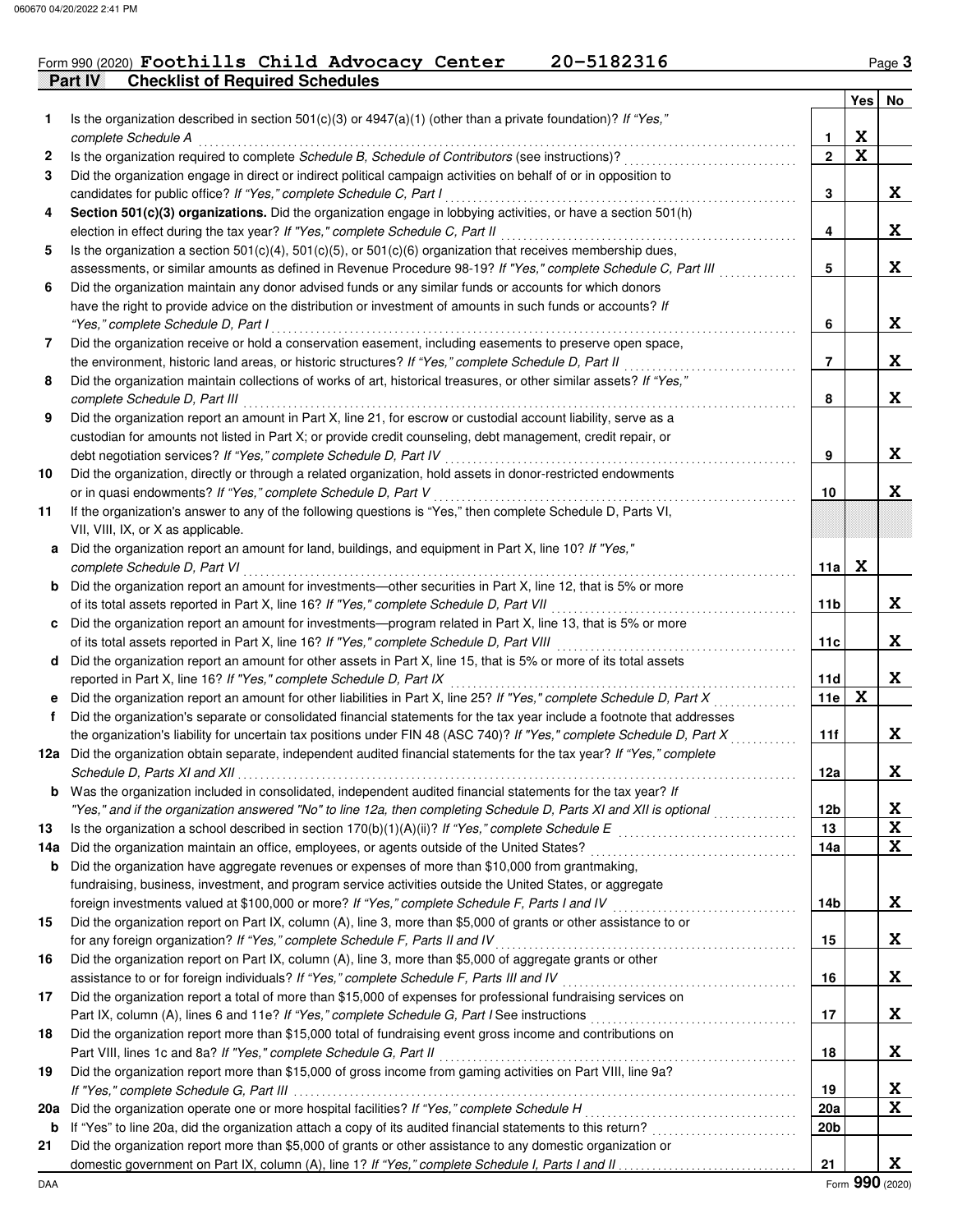#### Form 990 (2020) **Foothills Child Advocacy Center 20-5182316** Page **4 Foothills Child Advocacy Center 20-5182316**

**Part IV** Checklist of Required Schedules (continued)

|          |                                                                                                                                                                                                                      |                |                         |                 | Yes | No                      |
|----------|----------------------------------------------------------------------------------------------------------------------------------------------------------------------------------------------------------------------|----------------|-------------------------|-----------------|-----|-------------------------|
| 22       | Did the organization report more than \$5,000 of grants or other assistance to or for domestic individuals on                                                                                                        |                |                         |                 |     |                         |
|          | Part IX, column (A), line 2? If "Yes," complete Schedule I, Parts I and III                                                                                                                                          |                |                         | 22              |     | X                       |
| 23       | Did the organization answer "Yes" to Part VII, Section A, line 3, 4, or 5 about compensation of the                                                                                                                  |                |                         |                 |     |                         |
|          | organization's current and former officers, directors, trustees, key employees, and highest compensated                                                                                                              |                |                         |                 |     |                         |
|          | employees? If "Yes," complete Schedule J                                                                                                                                                                             |                |                         | 23              |     | X                       |
| 24a      | Did the organization have a tax-exempt bond issue with an outstanding principal amount of more than<br>\$100,000 as of the last day of the year, that was issued after December 31, 2002? If "Yes," answer lines 24b |                |                         |                 |     |                         |
|          | through 24d and complete Schedule K. If "No," go to line 25a                                                                                                                                                         |                |                         | 24a             |     | X                       |
| b        | Did the organization invest any proceeds of tax-exempt bonds beyond a temporary period exception?                                                                                                                    |                |                         | 24b             |     |                         |
| c        | Did the organization maintain an escrow account other than a refunding escrow at any time during the year                                                                                                            |                |                         |                 |     |                         |
|          | to defease any tax-exempt bonds?                                                                                                                                                                                     |                |                         | 24c             |     |                         |
| d        | Did the organization act as an "on behalf of" issuer for bonds outstanding at any time during the year?                                                                                                              |                |                         | 24d             |     |                         |
| 25а      | Section 501(c)(3), 501(c)(4), and 501(c)(29) organizations. Did the organization engage in an excess benefit                                                                                                         |                |                         |                 |     |                         |
|          | transaction with a disqualified person during the year? If "Yes," complete Schedule L, Part I                                                                                                                        |                |                         | 25a             |     | X                       |
| b        | Is the organization aware that it engaged in an excess benefit transaction with a disqualified person in a prior                                                                                                     |                |                         |                 |     |                         |
|          | year, and that the transaction has not been reported on any of the organization's prior Forms 990 or 990-EZ?                                                                                                         |                |                         |                 |     |                         |
|          | If "Yes," complete Schedule L, Part I                                                                                                                                                                                |                |                         | 25 <sub>b</sub> |     | X                       |
| 26       | Did the organization report any amount on Part X, line 5 or 22, for receivables from or payables to any current                                                                                                      |                |                         |                 |     |                         |
|          | or former officer, director, trustee, key employee, creator or founder, substantial contributor, or 35%                                                                                                              |                |                         |                 |     |                         |
|          | controlled entity or family member of any of these persons? If "Yes," complete Schedule L, Part II                                                                                                                   |                |                         | 26              |     | X                       |
| 27       | Did the organization provide a grant or other assistance to any current or former officer, director, trustee, key                                                                                                    |                |                         |                 |     |                         |
|          | employee, creator or founder, substantial contributor or employee thereof, a grant selection committee                                                                                                               |                |                         |                 |     |                         |
|          | member, or to a 35% controlled entity (including an employee thereof) or family member of any of these                                                                                                               |                |                         |                 |     |                         |
|          | persons? If "Yes," complete Schedule L, Part III                                                                                                                                                                     |                |                         | 27              |     | X                       |
| 28       | Was the organization a party to a business transaction with one of the following parties (see Schedule L, Part                                                                                                       |                |                         |                 |     |                         |
| a        | IV instructions, for applicable filing thresholds, conditions, and exceptions):<br>A current or former officer, director, trustee, key employee, creator or founder, or substantial contributor? If                  |                |                         |                 |     |                         |
|          | "Yes," complete Schedule L, Part IV                                                                                                                                                                                  |                |                         | 28a             |     | X                       |
| b        | A family member of any individual described in line 28a? If "Yes," complete Schedule L, Part IV                                                                                                                      |                |                         | 28 <sub>b</sub> |     | $\mathbf x$             |
| c        | A 35% controlled entity of one or more individuals and/or organizations described in lines 28a or 28b? If                                                                                                            |                |                         |                 |     |                         |
|          | "Yes," complete Schedule L, Part IV                                                                                                                                                                                  |                |                         | 28c             |     | X                       |
| 29       | Did the organization receive more than \$25,000 in non-cash contributions? If "Yes," complete Schedule M                                                                                                             |                |                         | 29              |     | $\overline{\mathbf{x}}$ |
| 30       | Did the organization receive contributions of art, historical treasures, or other similar assets, or qualified                                                                                                       |                |                         |                 |     |                         |
|          | conservation contributions? If "Yes," complete Schedule M                                                                                                                                                            |                |                         | 30              |     | X                       |
| 31       | Did the organization liquidate, terminate, or dissolve and cease operations? If "Yes," complete Schedule N, Part I                                                                                                   |                |                         | 31              |     | $\overline{\mathbf{x}}$ |
| 32       | Did the organization sell, exchange, dispose of, or transfer more than 25% of its net assets? If "Yes,"                                                                                                              |                |                         |                 |     |                         |
|          | complete Schedule N, Part II                                                                                                                                                                                         |                |                         | 32              |     | X                       |
| 33       | Did the organization own 100% of an entity disregarded as separate from the organization under Regulations                                                                                                           |                |                         |                 |     |                         |
|          | sections 301.7701-2 and 301.7701-3? If "Yes," complete Schedule R, Part I                                                                                                                                            |                |                         | 33              |     | X                       |
| 34       | Was the organization related to any tax-exempt or taxable entity? If "Yes," complete Schedule R, Part II, III,                                                                                                       |                |                         |                 |     |                         |
|          | or IV, and Part V, line 1                                                                                                                                                                                            |                |                         | 34<br>35a       |     | X<br>$\mathbf x$        |
| 35а<br>b | If "Yes" to line 35a, did the organization receive any payment from or engage in any transaction with a                                                                                                              |                |                         |                 |     |                         |
|          | controlled entity within the meaning of section 512(b)(13)? If "Yes," complete Schedule R, Part V, line 2                                                                                                            |                |                         | 35 <sub>b</sub> |     |                         |
| 36       | Section 501(c)(3) organizations. Did the organization make any transfers to an exempt non-charitable                                                                                                                 |                |                         |                 |     |                         |
|          | related organization? If "Yes," complete Schedule R, Part V, line 2                                                                                                                                                  |                |                         | 36              |     | X                       |
| 37       | Did the organization conduct more than 5% of its activities through an entity that is not a related organization                                                                                                     |                |                         |                 |     |                         |
|          | and that is treated as a partnership for federal income tax purposes? If "Yes," complete Schedule R, Part VI                                                                                                         |                |                         | 37              |     | X                       |
| 38       | Did the organization complete Schedule O and provide explanations in Schedule O for Part VI, lines 11b and                                                                                                           |                |                         |                 |     |                         |
|          | 19? Note: All Form 990 filers are required to complete Schedule O.                                                                                                                                                   |                |                         | 38              | X   |                         |
|          | <b>Statements Regarding Other IRS Filings and Tax Compliance</b><br>Part V                                                                                                                                           |                |                         |                 |     |                         |
|          | Check if Schedule O contains a response or note to any line in this Part V                                                                                                                                           |                |                         |                 |     |                         |
|          |                                                                                                                                                                                                                      |                |                         |                 | Yes | No                      |
| 1a       | Enter the number reported in Box 3 of Form 1096. Enter -0- if not applicable                                                                                                                                         | 1a             | $\boldsymbol{0}$        |                 |     |                         |
| b        | Enter the number of Forms W-2G included in line 1a. Enter -0- if not applicable                                                                                                                                      | 1 <sub>b</sub> | $\overline{\mathbf{0}}$ |                 |     |                         |
| c        | Did the organization comply with backup withholding rules for reportable payments to vendors and                                                                                                                     |                |                         |                 |     |                         |
|          |                                                                                                                                                                                                                      |                |                         | 1c              |     | X<br>Form 990 (2020)    |
| DAA      |                                                                                                                                                                                                                      |                |                         |                 |     |                         |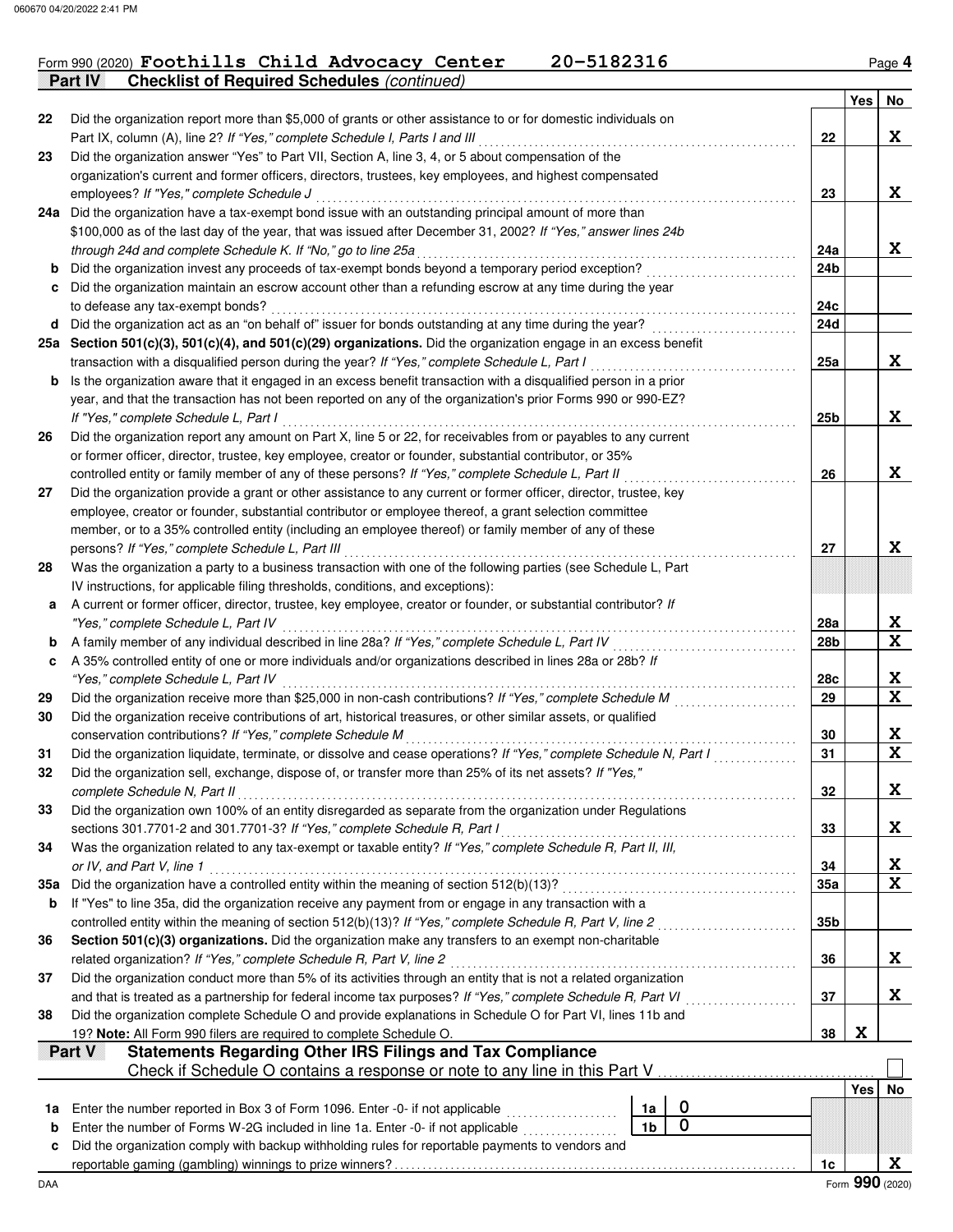|         | 20-5182316<br>Form 990 (2020) Foothills Child Advocacy Center<br>Statements Regarding Other IRS Filings and Tax Compliance (continued)<br>Part V                                                                                                                                                                   |                                                                                                                       |          |        | Page 5       |
|---------|--------------------------------------------------------------------------------------------------------------------------------------------------------------------------------------------------------------------------------------------------------------------------------------------------------------------|-----------------------------------------------------------------------------------------------------------------------|----------|--------|--------------|
|         |                                                                                                                                                                                                                                                                                                                    |                                                                                                                       |          | Yes No |              |
|         | 2a Enter the number of employees reported on Form W-3, Transmittal of Wage and Tax                                                                                                                                                                                                                                 |                                                                                                                       |          |        |              |
|         | Statements, filed for the calendar year ending with or within the year covered by this return                                                                                                                                                                                                                      | 8<br>2a                                                                                                               |          |        |              |
| b       | If at least one is reported on line 2a, did the organization file all required federal employment tax returns?                                                                                                                                                                                                     |                                                                                                                       | 2b       |        | X            |
|         | Note: If the sum of lines 1a and 2a is greater than 250, you may be required to e-file (see instructions)                                                                                                                                                                                                          |                                                                                                                       |          |        |              |
| За      | Did the organization have unrelated business gross income of \$1,000 or more during the year?                                                                                                                                                                                                                      |                                                                                                                       | За       |        | X            |
| b       | If "Yes," has it filed a Form 990-T for this year? If "No" to line 3b, provide an explanation on Schedule O                                                                                                                                                                                                        |                                                                                                                       | 3b       |        |              |
| 4a      | At any time during the calendar year, did the organization have an interest in, or a signature or other authority over,                                                                                                                                                                                            |                                                                                                                       |          |        |              |
|         | a financial account in a foreign country (such as a bank account, securities account, or other financial account)?                                                                                                                                                                                                 |                                                                                                                       | 4a       |        | X            |
| b       | If "Yes," enter the name of the foreign country ▶                                                                                                                                                                                                                                                                  |                                                                                                                       |          |        |              |
|         | See instructions for filing requirements for FinCEN Form 114, Report of Foreign Bank and Financial Accounts (FBAR).                                                                                                                                                                                                |                                                                                                                       |          |        |              |
| 5a      | Was the organization a party to a prohibited tax shelter transaction at any time during the tax year?                                                                                                                                                                                                              |                                                                                                                       | 5a       |        | X            |
| b       | Did any taxable party notify the organization that it was or is a party to a prohibited tax shelter transaction?                                                                                                                                                                                                   |                                                                                                                       | 5b       |        | $\mathbf{x}$ |
| c       | If "Yes" to line 5a or 5b, did the organization file Form 8886-T?                                                                                                                                                                                                                                                  |                                                                                                                       | 5c       |        |              |
| 6a      | Does the organization have annual gross receipts that are normally greater than \$100,000, and did the                                                                                                                                                                                                             |                                                                                                                       |          |        |              |
|         | organization solicit any contributions that were not tax deductible as charitable contributions?                                                                                                                                                                                                                   |                                                                                                                       | 6a       |        | X            |
| b       | If "Yes," did the organization include with every solicitation an express statement that such contributions or                                                                                                                                                                                                     |                                                                                                                       |          |        |              |
|         | gifts were not tax deductible?                                                                                                                                                                                                                                                                                     |                                                                                                                       | 6b       |        |              |
| 7       | Organizations that may receive deductible contributions under section 170(c).                                                                                                                                                                                                                                      |                                                                                                                       |          |        |              |
| a       | Did the organization receive a payment in excess of \$75 made partly as a contribution and partly for goods                                                                                                                                                                                                        |                                                                                                                       |          |        |              |
|         | and services provided to the payor?                                                                                                                                                                                                                                                                                |                                                                                                                       | 7a<br>7b |        |              |
| b       | If "Yes," did the organization notify the donor of the value of the goods or services provided?<br>If "Yes," did the organization notify the donor of the value of the goods or services provided?<br><br>Did the organization sell, exchange, or otherwise dispose of tangible personal property for which it was |                                                                                                                       |          |        |              |
| c       | required to file Form 8282?                                                                                                                                                                                                                                                                                        |                                                                                                                       | 7c       |        |              |
|         | If "Yes," indicate the number of Forms 8282 filed during the year                                                                                                                                                                                                                                                  | 7d                                                                                                                    |          |        |              |
| d       | Did the organization receive any funds, directly or indirectly, to pay premiums on a personal benefit contract?                                                                                                                                                                                                    |                                                                                                                       | 7e       |        |              |
| е<br>f. | Did the organization, during the year, pay premiums, directly or indirectly, on a personal benefit contract?                                                                                                                                                                                                       |                                                                                                                       | 7f       |        |              |
| g       | If the organization received a contribution of qualified intellectual property, did the organization file Form 8899 as required?                                                                                                                                                                                   |                                                                                                                       | 7g       |        |              |
| h       | If the organization received a contribution of cars, boats, airplanes, or other vehicles, did the organization file a Form 1098-C?                                                                                                                                                                                 |                                                                                                                       | 7h       |        |              |
| 8       | Sponsoring organizations maintaining donor advised funds. Did a donor advised fund maintained by the                                                                                                                                                                                                               |                                                                                                                       |          |        |              |
|         | sponsoring organization have excess business holdings at any time during the year?                                                                                                                                                                                                                                 | <u> 1986 - Jan Barbarat, martin da shekarar 1986 - 1987 - 1988 - 1989 - 1989 - 1989 - 1989 - 1989 - 1989 - 1989 -</u> | 8        |        |              |
| 9       | Sponsoring organizations maintaining donor advised funds.                                                                                                                                                                                                                                                          |                                                                                                                       |          |        |              |
| a       | Did the sponsoring organization make any taxable distributions under section 4966?                                                                                                                                                                                                                                 |                                                                                                                       | 9a       |        |              |
| b       | Did the sponsoring organization make a distribution to a donor, donor advisor, or related person?                                                                                                                                                                                                                  |                                                                                                                       | 9b       |        |              |
| 10      | Section 501(c)(7) organizations. Enter:                                                                                                                                                                                                                                                                            |                                                                                                                       |          |        |              |
| a       | Initiation fees and capital contributions included on Part VIII, line 12                                                                                                                                                                                                                                           | 10a                                                                                                                   |          |        |              |
| b       | Gross receipts, included on Form 990, Part VIII, line 12, for public use of club facilities                                                                                                                                                                                                                        | 10b                                                                                                                   |          |        |              |
| 11      | Section 501(c)(12) organizations. Enter:                                                                                                                                                                                                                                                                           |                                                                                                                       |          |        |              |
| a       | Gross income from members or shareholders                                                                                                                                                                                                                                                                          | 11a                                                                                                                   |          |        |              |
| b       | Gross income from other sources (Do not net amounts due or paid to other sources                                                                                                                                                                                                                                   |                                                                                                                       |          |        |              |
|         | against amounts due or received from them.)                                                                                                                                                                                                                                                                        | 11 <sub>b</sub>                                                                                                       |          |        |              |
| 12a     | Section 4947(a)(1) non-exempt charitable trusts. Is the organization filing Form 990 in lieu of Form 1041?                                                                                                                                                                                                         |                                                                                                                       | 12a      |        |              |
| b       | If "Yes," enter the amount of tax-exempt interest received or accrued during the year                                                                                                                                                                                                                              | 12b                                                                                                                   |          |        |              |
| 13      | Section 501(c)(29) qualified nonprofit health insurance issuers.                                                                                                                                                                                                                                                   |                                                                                                                       |          |        |              |
| a       | Is the organization licensed to issue qualified health plans in more than one state?                                                                                                                                                                                                                               |                                                                                                                       | 13a      |        |              |
|         | Note: See the instructions for additional information the organization must report on Schedule O.                                                                                                                                                                                                                  |                                                                                                                       |          |        |              |
| b       | Enter the amount of reserves the organization is required to maintain by the states in which                                                                                                                                                                                                                       |                                                                                                                       |          |        |              |
|         | the organization is licensed to issue qualified health plans                                                                                                                                                                                                                                                       | 13b                                                                                                                   |          |        |              |
| c       | Enter the amount of reserves on hand                                                                                                                                                                                                                                                                               | 13c                                                                                                                   |          |        |              |
| 14a     | Did the organization receive any payments for indoor tanning services during the tax year?                                                                                                                                                                                                                         |                                                                                                                       | 14a      |        | X            |
| b       | If "Yes," has it filed a Form 720 to report these payments? If "No," provide an explanation on Schedule O                                                                                                                                                                                                          |                                                                                                                       | 14b      |        |              |
| 15      | Is the organization subject to the section 4960 tax on payment(s) of more than \$1,000,000 in remuneration or                                                                                                                                                                                                      |                                                                                                                       |          |        |              |
|         | excess parachute payment(s) during the year?                                                                                                                                                                                                                                                                       |                                                                                                                       | 15       |        | X            |
|         | If "Yes," see instructions and file Form 4720, Schedule N.                                                                                                                                                                                                                                                         |                                                                                                                       |          |        |              |
| 16      | Is the organization an educational institution subject to the section 4968 excise tax on net investment income?                                                                                                                                                                                                    |                                                                                                                       | 16       |        | X            |
|         | If "Yes," complete Form 4720, Schedule O.                                                                                                                                                                                                                                                                          |                                                                                                                       |          |        |              |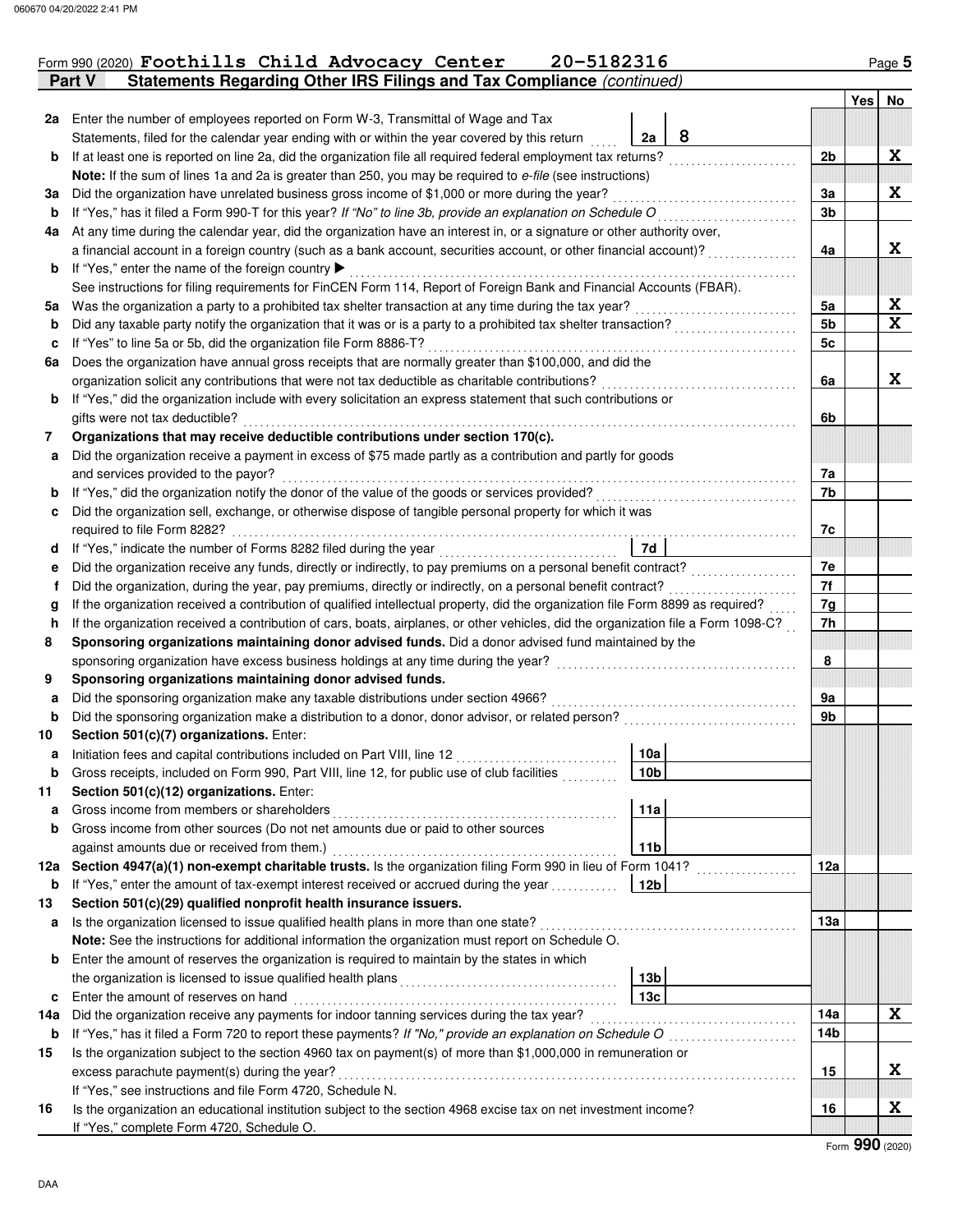| 20-5182316<br>Form 990 (2020) Foothills Child Advocacy Center | Page $\bm{6}$ |
|---------------------------------------------------------------|---------------|
|---------------------------------------------------------------|---------------|

|        | Check if Schedule O contains a response or note to any line in this Part VI.                                                                                                            |    |                 |     | $\overline{\mathbf{x}}$    |
|--------|-----------------------------------------------------------------------------------------------------------------------------------------------------------------------------------------|----|-----------------|-----|----------------------------|
|        | <b>Section A. Governing Body and Management</b>                                                                                                                                         |    |                 |     |                            |
|        |                                                                                                                                                                                         |    |                 | Yes | No.                        |
| 1a     | 1a<br>Enter the number of voting members of the governing body at the end of the tax year                                                                                               | 14 |                 |     |                            |
|        | If there are material differences in voting rights among members of the governing body, or                                                                                              |    |                 |     |                            |
|        | if the governing body delegated broad authority to an executive committee or similar                                                                                                    |    |                 |     |                            |
|        | committee, explain on Schedule O.                                                                                                                                                       |    |                 |     |                            |
| b      | 1b<br>Enter the number of voting members included on line 1a, above, who are independent                                                                                                | 14 |                 |     |                            |
| 2      | Did any officer, director, trustee, or key employee have a family relationship or a business relationship with                                                                          |    |                 |     |                            |
|        | any other officer, director, trustee, or key employee?                                                                                                                                  |    | 2               |     | X                          |
| 3      | Did the organization delegate control over management duties customarily performed by or under the direct                                                                               |    |                 |     |                            |
|        | supervision of officers, directors, trustees, or key employees to a management company or other person?                                                                                 |    | 3               |     | X                          |
| 4      | Did the organization make any significant changes to its governing documents since the prior Form 990 was filed?                                                                        |    | 4               |     | $\mathbf x$                |
| 5      | Did the organization become aware during the year of a significant diversion of the organization's assets?                                                                              |    | 5               |     | $\mathbf x$<br>$\mathbf x$ |
| 6      | Did the organization have members or stockholders?                                                                                                                                      |    | 6               |     |                            |
| 7a     | Did the organization have members, stockholders, or other persons who had the power to elect or appoint                                                                                 |    | 7a              |     | X                          |
| b      | one or more members of the governing body?<br>Are any governance decisions of the organization reserved to (or subject to approval by) members,                                         |    |                 |     |                            |
|        | stockholders, or persons other than the governing body?                                                                                                                                 |    | 7b              |     | X                          |
| 8      | Did the organization contemporaneously document the meetings held or written actions undertaken during the year by the following:                                                       |    |                 |     |                            |
| a      | The governing body?                                                                                                                                                                     |    | 8a              | X   |                            |
| b      | Each committee with authority to act on behalf of the governing body?                                                                                                                   |    | 8b              | X   |                            |
| 9      | Is there any officer, director, trustee, or key employee listed in Part VII, Section A, who cannot be reached at                                                                        |    |                 |     |                            |
|        | the organization's mailing address? If "Yes," provide the names and addresses on Schedule O                                                                                             |    | 9               |     | X                          |
|        | Section B. Policies (This Section B requests information about policies not required by the Internal Revenue Code.)                                                                     |    |                 |     |                            |
|        |                                                                                                                                                                                         |    |                 | Yes | No                         |
| 10a    | Did the organization have local chapters, branches, or affiliates?                                                                                                                      |    | 10a             |     | X                          |
| b      | If "Yes," did the organization have written policies and procedures governing the activities of such chapters,                                                                          |    |                 |     |                            |
|        | affiliates, and branches to ensure their operations are consistent with the organization's exempt purposes?                                                                             |    | 10 <sub>b</sub> |     |                            |
| 11a    | Has the organization provided a complete copy of this Form 990 to all members of its governing body before filing the form?                                                             |    | 11a             | X   |                            |
| b      | Describe in Schedule O the process, if any, used by the organization to review this Form 990.                                                                                           |    |                 |     |                            |
| 12a    | Did the organization have a written conflict of interest policy? If "No," go to line 13                                                                                                 |    | 12a             | X   |                            |
| b      | Were officers, directors, or trustees, and key employees required to disclose annually interests that could give rise to conflicts?                                                     |    | 12 <sub>b</sub> | X   |                            |
| c      | Did the organization regularly and consistently monitor and enforce compliance with the policy? If "Yes,"                                                                               |    |                 |     |                            |
|        | describe in Schedule O how this was done                                                                                                                                                |    | 12c             | X   |                            |
| 13     | Did the organization have a written whistleblower policy?                                                                                                                               |    | 13              | X   |                            |
| 14     | Did the organization have a written document retention and destruction policy?                                                                                                          |    | 14              | X   |                            |
| 15     | Did the process for determining compensation of the following persons include a review and approval by                                                                                  |    |                 |     |                            |
|        | independent persons, comparability data, and contemporaneous substantiation of the deliberation and decision?<br>The organization's CEO, Executive Director, or top management official |    | 15a             |     | X                          |
| a<br>b | Other officers or key employees of the organization                                                                                                                                     |    | 15b             |     | $\mathbf x$                |
|        | If "Yes" to line 15a or 15b, describe the process in Schedule O (see instructions).                                                                                                     |    |                 |     |                            |
|        | 16a Did the organization invest in, contribute assets to, or participate in a joint venture or similar arrangement                                                                      |    |                 |     |                            |
|        | with a taxable entity during the year?                                                                                                                                                  |    | 16a             |     | X                          |
| b      | If "Yes," did the organization follow a written policy or procedure requiring the organization to evaluate its                                                                          |    |                 |     |                            |
|        | participation in joint venture arrangements under applicable federal tax law, and take steps to safeguard the                                                                           |    |                 |     |                            |
|        |                                                                                                                                                                                         |    | 16b             |     |                            |
|        | <b>Section C. Disclosure</b>                                                                                                                                                            |    |                 |     |                            |
| 17     | List the states with which a copy of this Form 990 is required to be filed > None                                                                                                       |    |                 |     |                            |
| 18     | Section 6104 requires an organization to make its Forms 1023 (1024 or 1024-A, if applicable), 990, and 990-T (Section 501(c)                                                            |    |                 |     |                            |
|        | (3)s only) available for public inspection. Indicate how you made these available. Check all that apply.                                                                                |    |                 |     |                            |
|        | $ \mathbf{X} $ Own website $ \mathbf{X} $ Another's website $ \mathbf{X} $ Upon request<br>Other (explain on Schedule O)                                                                |    |                 |     |                            |
| 19     | Describe on Schedule O whether (and if so, how) the organization made its governing documents, conflict of interest policy, and                                                         |    |                 |     |                            |
|        | financial statements available to the public during the tax year.                                                                                                                       |    |                 |     |                            |
| 20     | State the name, address, and telephone number of the person who possesses the organization's books and records ▶                                                                        |    |                 |     |                            |
|        | 1106 E High Street; Suite 100<br>Foothills Child Advocacy Center                                                                                                                        |    |                 |     |                            |

**Part VI Governance, Management, and Disclosure** For each "Yes" response to lines 2 through 7b below, and for a "No"

response to line 8a, 8b, or 10b below, describe the circumstances, processes, or changes on Schedule O. See instructions.

### **Charlottesville VA 22902 434-971-7233**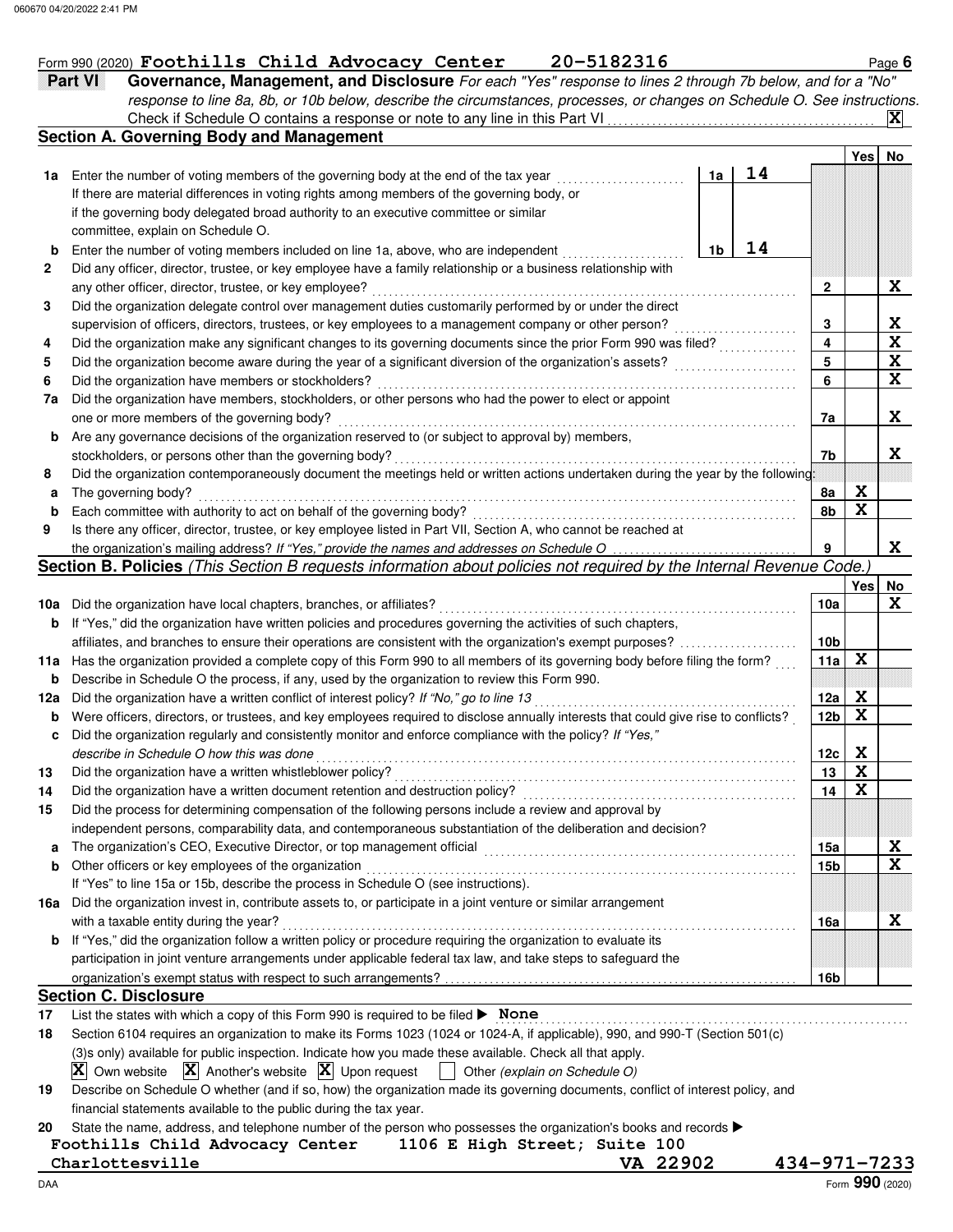### Form 990 (2020) Foothills Child Advocacy Center 20-5182316 Page 7

| Part VII Compensation of Officers, Directors, Trustees, Key Employees, Highest Compensated Employees, and |  |
|-----------------------------------------------------------------------------------------------------------|--|
| Independent Contractors                                                                                   |  |
| Check if Schedule O contains a response or note to any line in this Part VII                              |  |

#### **Section A. Officers, Directors, Trustees, Key Employees, and Highest Compensated Employees**

**1a** Complete this table for all persons required to be listed. Report compensation for the calendar year ending with or within the organization's tax year.

■ List all of the organization's **current** officers, directors, trustees (whether individuals or organizations), regardless of amount of the organization Fritary of amount of compensation. Enter -0- in columns (D), (E), and (F) if no compensation was paid.

List all of the organization's **current** key employees, if any. See instructions for definition of "key employee." **•**

■ List the organization's five **current** highest compensated employees (other than an officer, director, trustee, or key employee)<br> **•** Preceived reportable compensation (Box 5 of Form W-2 and/or Box 7 of Form 1099-MISC)

who received reportable compensation (Box 5 of Form W-2 and/or Box 7 of Form 1099-MISC) of more than \$100,000 from the organization and any related organizations.

• List all of the organization's **former** officers, key employees, and highest compensated employees who received more than<br>00,000 of reportable compensation from the organization and any related organizations \$100,000 of reportable compensation from the organization and any related organizations.

**•** List all of the organization's **former directors or trustees** that received, in the capacity as a former director or trustee of the anization more than \$10,000 of reportable compensation from the organization and any r organization, more than \$10,000 of reportable compensation from the organization and any related organizations. See instructions for the order in which to list the persons above.

 $\Box$  Check this box if neither the organization nor any related organization compensated any current officer, director, or trustee.

| (A)<br>Name and title     | (B)<br>Average<br>hours<br>per week<br>(list any<br>hours for |                                   |                      |             | (C)<br>Position | (do not check more than one<br>box, unless person is both an<br>officer and a director/trustee) |        | (D)<br>Reportable<br>compensation<br>from the<br>organization<br>(W-2/1099-MISC) | (E)<br>Reportable<br>compensation<br>from related<br>organizations<br>(W-2/1099-MISC) | (F)<br>Estimated amount<br>of other<br>compensation<br>from the<br>organization and |
|---------------------------|---------------------------------------------------------------|-----------------------------------|----------------------|-------------|-----------------|-------------------------------------------------------------------------------------------------|--------|----------------------------------------------------------------------------------|---------------------------------------------------------------------------------------|-------------------------------------------------------------------------------------|
|                           | related<br>organizations<br>below<br>dotted line)             | Individual trustee<br>or director | nstitutional trustee | Officer     | Key employee    | Highest compensated<br>employee                                                                 | Former |                                                                                  |                                                                                       | related organizations                                                               |
| (1) Cynthia Hurst         |                                                               |                                   |                      |             |                 |                                                                                                 |        |                                                                                  |                                                                                       |                                                                                     |
| <b>Executive Director</b> | 40.00<br>0.00                                                 |                                   |                      | $\mathbf x$ |                 |                                                                                                 |        | 82,599                                                                           | 0                                                                                     | 0                                                                                   |
| (2) Varinia G Anderson    |                                                               |                                   |                      |             |                 |                                                                                                 |        |                                                                                  |                                                                                       |                                                                                     |
|                           | 0.00                                                          |                                   |                      |             |                 |                                                                                                 |        |                                                                                  |                                                                                       |                                                                                     |
| Director                  | 0.00                                                          | $\mathbf x$                       |                      |             |                 |                                                                                                 |        | 0                                                                                | 0                                                                                     | $\mathbf 0$                                                                         |
| (3) Lisa S Brook          |                                                               |                                   |                      |             |                 |                                                                                                 |        |                                                                                  |                                                                                       |                                                                                     |
|                           | 0.00                                                          |                                   |                      |             |                 |                                                                                                 |        |                                                                                  |                                                                                       |                                                                                     |
| Director                  | 0.00                                                          | $\mathbf x$                       |                      |             |                 |                                                                                                 |        | 0                                                                                | 0                                                                                     | $\mathbf 0$                                                                         |
| (4) Cali D Busch          |                                                               |                                   |                      |             |                 |                                                                                                 |        |                                                                                  |                                                                                       |                                                                                     |
|                           | 0.00                                                          |                                   |                      |             |                 |                                                                                                 |        |                                                                                  |                                                                                       |                                                                                     |
| Secretary                 | 0.00                                                          | $\mathbf X$                       |                      | $\mathbf x$ |                 |                                                                                                 |        | 0                                                                                | 0                                                                                     | $\mathbf 0$                                                                         |
| (5) Todd Cabell           |                                                               |                                   |                      |             |                 |                                                                                                 |        |                                                                                  |                                                                                       |                                                                                     |
|                           | 0.00                                                          |                                   |                      |             |                 |                                                                                                 |        |                                                                                  |                                                                                       |                                                                                     |
| Treasurer                 | 0.00                                                          | $\mathbf x$                       |                      | $\mathbf x$ |                 |                                                                                                 |        | 0                                                                                | 0                                                                                     | $\mathbf 0$                                                                         |
| (6) Lee Catlin            |                                                               |                                   |                      |             |                 |                                                                                                 |        |                                                                                  |                                                                                       |                                                                                     |
|                           | 0.00                                                          |                                   |                      |             |                 |                                                                                                 |        |                                                                                  |                                                                                       |                                                                                     |
| Director                  | 0.00                                                          | $\mathbf x$                       |                      |             |                 |                                                                                                 |        | 0                                                                                | 0                                                                                     | $\mathbf 0$                                                                         |
| (7) William T Click       |                                                               |                                   |                      |             |                 |                                                                                                 |        |                                                                                  |                                                                                       |                                                                                     |
|                           | 0.00                                                          |                                   |                      |             |                 |                                                                                                 |        |                                                                                  |                                                                                       |                                                                                     |
| Chairperson               | 0.00                                                          | $\mathbf X$                       |                      | $\mathbf x$ |                 |                                                                                                 |        | 0                                                                                | 0                                                                                     | $\mathbf 0$                                                                         |
| (8) Carlton Gregory       |                                                               |                                   |                      |             |                 |                                                                                                 |        |                                                                                  |                                                                                       |                                                                                     |
|                           | 0.00                                                          |                                   |                      |             |                 |                                                                                                 |        |                                                                                  |                                                                                       |                                                                                     |
| Director                  | 0.00                                                          | $\mathbf x$                       |                      |             |                 |                                                                                                 |        | 0                                                                                | 0                                                                                     | $\mathbf 0$                                                                         |
| (9) Reza J Daugherty,     | <b>MD</b>                                                     |                                   |                      |             |                 |                                                                                                 |        |                                                                                  |                                                                                       |                                                                                     |
|                           | 0.00                                                          |                                   |                      |             |                 |                                                                                                 |        |                                                                                  |                                                                                       |                                                                                     |
| Director                  | 0.00                                                          | X                                 |                      |             |                 |                                                                                                 |        | 0                                                                                | 0                                                                                     | $\mathbf 0$                                                                         |
| (10) Katherine A Ralston  |                                                               |                                   |                      |             |                 |                                                                                                 |        |                                                                                  |                                                                                       |                                                                                     |
|                           | 0.00                                                          |                                   |                      |             |                 |                                                                                                 |        |                                                                                  |                                                                                       |                                                                                     |
| Director                  | 0.00                                                          | $\mathbf X$                       |                      |             |                 |                                                                                                 |        | 0                                                                                | 0                                                                                     | $\mathbf 0$                                                                         |
| (11) Emily Talley         |                                                               |                                   |                      |             |                 |                                                                                                 |        |                                                                                  |                                                                                       |                                                                                     |
|                           | 0.00                                                          |                                   |                      |             |                 |                                                                                                 |        |                                                                                  |                                                                                       |                                                                                     |
| Vice Chairperson          | 0.00                                                          | $\mathbf x$                       |                      | $\mathbf x$ |                 |                                                                                                 |        | 0                                                                                | 0                                                                                     | $\pmb{0}$                                                                           |

Form **990** (2020)

DAA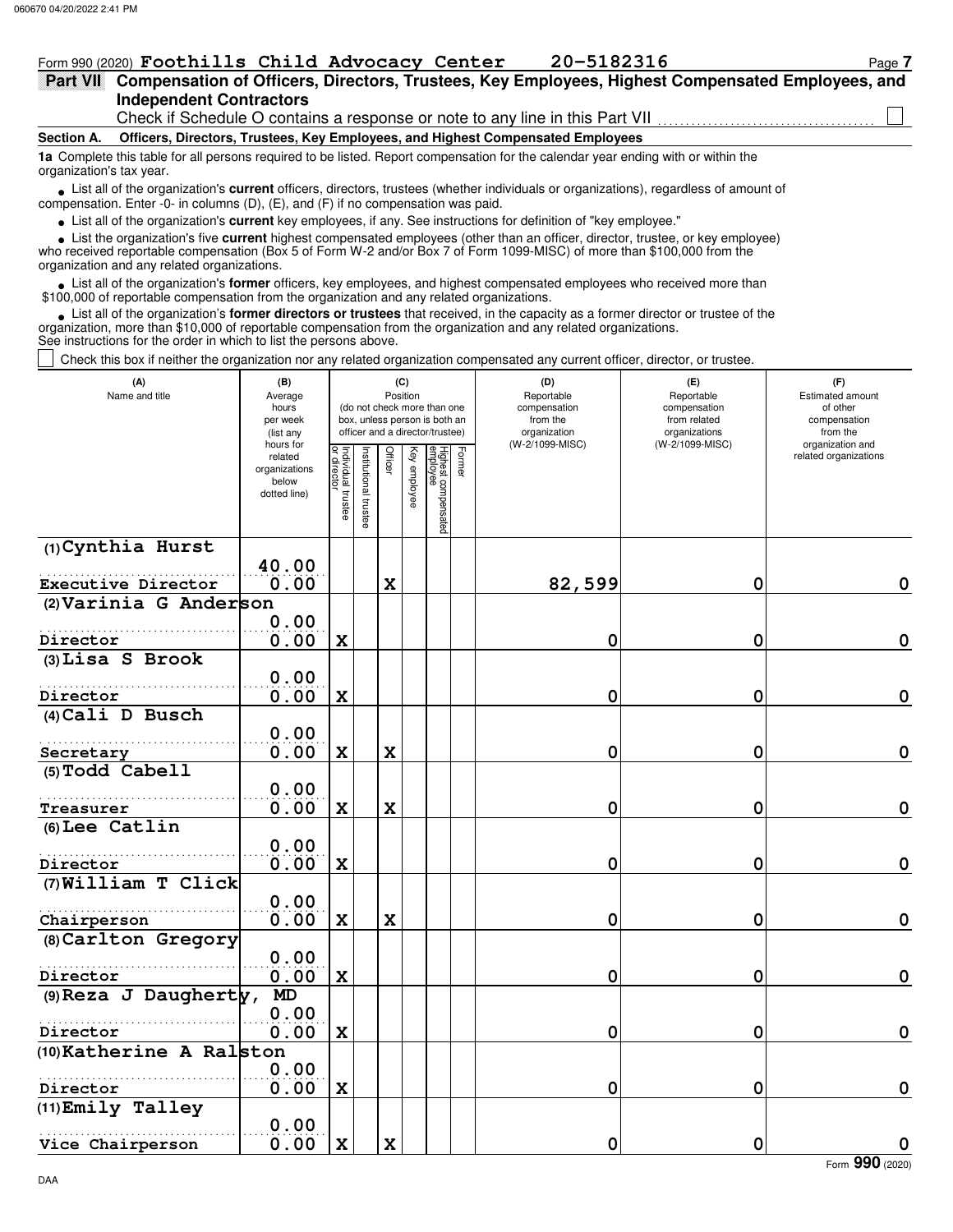|                  | Form 990 (2020) Foothills Child Advocacy Center                        |                                                                |                                        |                     |                 |              |                                                                                                 |        | 20-5182316                                                                                                                                                                                                                                                                                                                    |                                                                    | Page 8                                                                 |
|------------------|------------------------------------------------------------------------|----------------------------------------------------------------|----------------------------------------|---------------------|-----------------|--------------|-------------------------------------------------------------------------------------------------|--------|-------------------------------------------------------------------------------------------------------------------------------------------------------------------------------------------------------------------------------------------------------------------------------------------------------------------------------|--------------------------------------------------------------------|------------------------------------------------------------------------|
| Part VII         |                                                                        |                                                                |                                        |                     |                 |              |                                                                                                 |        | Section A. Officers, Directors, Trustees, Key Employees, and Highest Compensated Employees (continued)                                                                                                                                                                                                                        |                                                                    |                                                                        |
|                  | (A)<br>Name and title                                                  | (B)<br>Average<br>hours<br>per week<br>(list any               |                                        |                     | (C)<br>Position |              | (do not check more than one<br>box, unless person is both an<br>officer and a director/trustee) |        | (D)<br>Reportable<br>compensation<br>from the<br>organization                                                                                                                                                                                                                                                                 | (E)<br>Reportable<br>compensation<br>from related<br>organizations | (F)<br><b>Estimated amount</b><br>of other<br>compensation<br>from the |
|                  |                                                                        | hours for<br>related<br>organizations<br>below<br>dotted line) | Individual 1<br>or director<br>trustee | nstitutional truste | Officer         | Key employee | Highest compensated<br>employee                                                                 | Former | (W-2/1099-MISC)                                                                                                                                                                                                                                                                                                               | (W-2/1099-MISC)                                                    | organization and<br>related organizations                              |
| (12)             | Lee Winlock Wietz                                                      | 0.00                                                           |                                        |                     |                 |              |                                                                                                 |        |                                                                                                                                                                                                                                                                                                                               |                                                                    |                                                                        |
| Director<br>(13) | Susan M Wilkinson                                                      | 0.00                                                           | $\mathbf x$                            |                     |                 |              |                                                                                                 |        | 0                                                                                                                                                                                                                                                                                                                             | 0                                                                  | $\mathbf 0$                                                            |
| Director         |                                                                        | 0.00<br>0.00                                                   | $\mathbf x$                            |                     |                 |              |                                                                                                 |        | 0                                                                                                                                                                                                                                                                                                                             | 0                                                                  | $\mathbf 0$                                                            |
|                  | (14) Melvin N Wilson                                                   |                                                                |                                        |                     |                 |              |                                                                                                 |        |                                                                                                                                                                                                                                                                                                                               |                                                                    |                                                                        |
| Director         |                                                                        | 0.00<br>0.00                                                   | $\mathbf x$                            |                     |                 |              |                                                                                                 |        | 0                                                                                                                                                                                                                                                                                                                             | 0                                                                  | $\mathbf 0$                                                            |
|                  |                                                                        |                                                                |                                        |                     |                 |              |                                                                                                 |        |                                                                                                                                                                                                                                                                                                                               |                                                                    |                                                                        |
|                  |                                                                        |                                                                |                                        |                     |                 |              |                                                                                                 |        |                                                                                                                                                                                                                                                                                                                               |                                                                    |                                                                        |
|                  |                                                                        |                                                                |                                        |                     |                 |              |                                                                                                 |        |                                                                                                                                                                                                                                                                                                                               |                                                                    |                                                                        |
|                  |                                                                        |                                                                |                                        |                     |                 |              |                                                                                                 |        |                                                                                                                                                                                                                                                                                                                               |                                                                    |                                                                        |
|                  |                                                                        |                                                                |                                        |                     |                 |              |                                                                                                 |        |                                                                                                                                                                                                                                                                                                                               |                                                                    |                                                                        |
|                  | Total from continuation sheets to Part VII, Section A                  |                                                                |                                        |                     |                 |              |                                                                                                 |        | 82,599                                                                                                                                                                                                                                                                                                                        |                                                                    |                                                                        |
| d                | Total (add lines 1b and 1c)                                            |                                                                |                                        |                     |                 |              |                                                                                                 |        | 82,599                                                                                                                                                                                                                                                                                                                        |                                                                    |                                                                        |
| $\mathbf{2}$     | reportable compensation from the organization $\triangleright$ 0       |                                                                |                                        |                     |                 |              |                                                                                                 |        | Total number of individuals (including but not limited to those listed above) who received more than \$100,000 of                                                                                                                                                                                                             |                                                                    |                                                                        |
| 3<br>4           | employee on line 1a? If "Yes," complete Schedule J for such individual |                                                                |                                        |                     |                 |              |                                                                                                 |        | Did the organization list any former officer, director, trustee, key employee, or highest compensated<br>For any individual listed on line 1a, is the sum of reportable compensation and other compensation from the<br>organization and related organizations greater than \$150,000? If "Yes," complete Schedule J for such |                                                                    | No<br><b>Yes</b><br>X<br>3<br>X<br>4                                   |
| individual<br>5  |                                                                        |                                                                |                                        |                     |                 |              |                                                                                                 |        | Did any person listed on line 1a receive or accrue compensation from any unrelated organization or individual                                                                                                                                                                                                                 |                                                                    | X<br>5                                                                 |
| 1                | <b>Section B. Independent Contractors</b>                              |                                                                |                                        |                     |                 |              |                                                                                                 |        | Complete this table for your five highest compensated independent contractors that received more than \$100,000 of                                                                                                                                                                                                            |                                                                    |                                                                        |
|                  |                                                                        |                                                                |                                        |                     |                 |              |                                                                                                 |        | compensation from the organization. Report compensation for the calendar year ending with or within the organization's tax year.                                                                                                                                                                                              |                                                                    |                                                                        |
|                  |                                                                        | (A)<br>Name and business address                               |                                        |                     |                 |              |                                                                                                 |        |                                                                                                                                                                                                                                                                                                                               | (B)<br>Description of services                                     | (C)<br>Compensation                                                    |
|                  |                                                                        |                                                                |                                        |                     |                 |              |                                                                                                 |        |                                                                                                                                                                                                                                                                                                                               |                                                                    |                                                                        |
|                  |                                                                        |                                                                |                                        |                     |                 |              |                                                                                                 |        |                                                                                                                                                                                                                                                                                                                               |                                                                    |                                                                        |
|                  |                                                                        |                                                                |                                        |                     |                 |              |                                                                                                 |        |                                                                                                                                                                                                                                                                                                                               |                                                                    |                                                                        |
| 2                |                                                                        |                                                                |                                        |                     |                 |              |                                                                                                 |        | Total number of independent contractors (including but not limited to those listed above) who                                                                                                                                                                                                                                 |                                                                    |                                                                        |
|                  | received more than \$100,000 of compensation from the organization ▶   |                                                                |                                        |                     |                 |              |                                                                                                 |        |                                                                                                                                                                                                                                                                                                                               | 0                                                                  |                                                                        |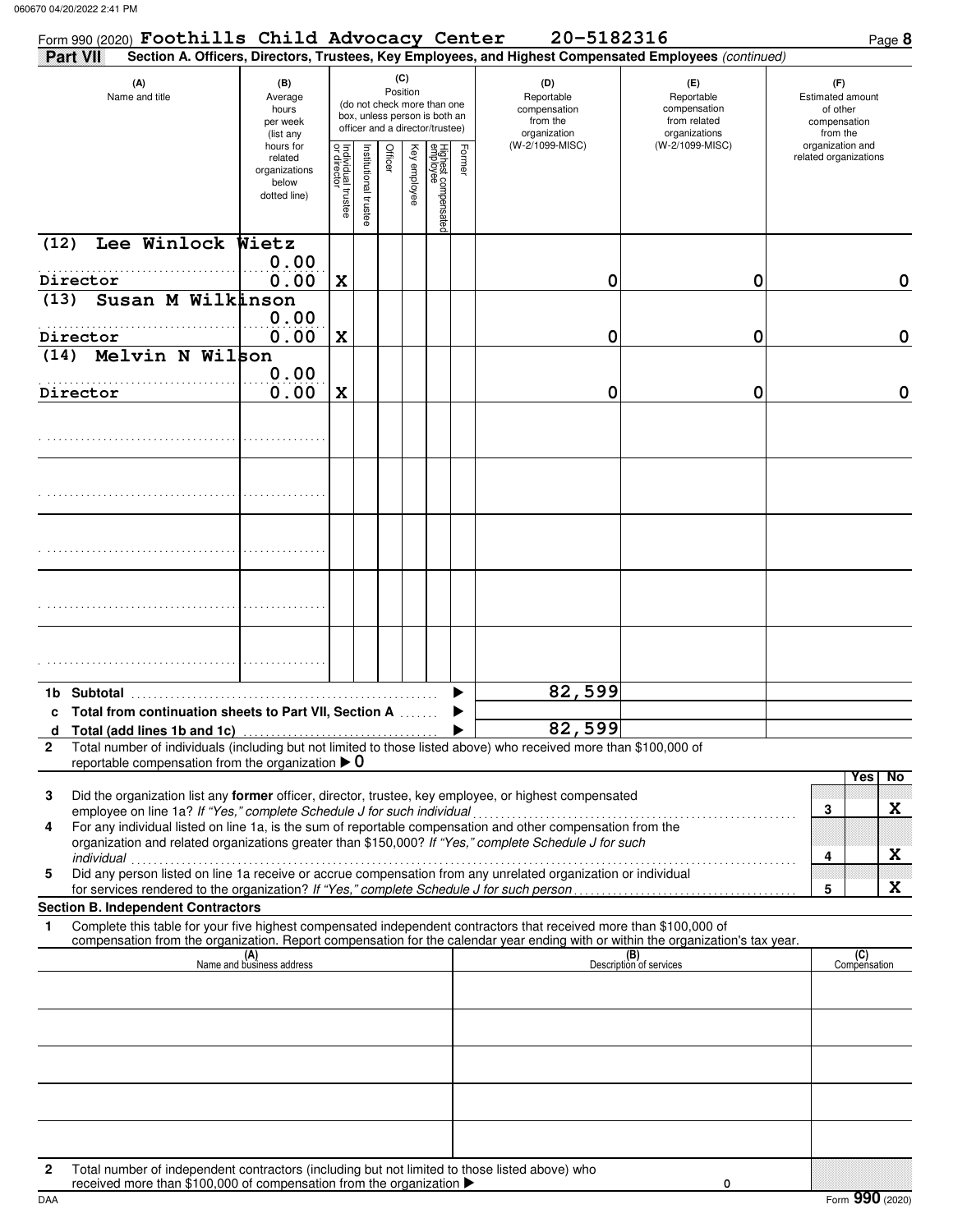| Form 990 (2020) Foothills Child Advocacy Center |  | 20-5182316 | Page 9 |
|-------------------------------------------------|--|------------|--------|
| <b>Part VIII Statement of Revenue</b>           |  |            |        |

|                                                                  |     |                                                                                                  |    |                |                      |                       | Check if Schedule O contains a response or note to any line in this Part VIII |                                              |                                      |                                                               |
|------------------------------------------------------------------|-----|--------------------------------------------------------------------------------------------------|----|----------------|----------------------|-----------------------|-------------------------------------------------------------------------------|----------------------------------------------|--------------------------------------|---------------------------------------------------------------|
|                                                                  |     |                                                                                                  |    |                |                      |                       | (A)<br>Total revenue                                                          | (B)<br>Related or exempt<br>function revenue | (C)<br>Unrelated<br>business revenue | (D)<br>Revenue excluded<br>from tax under<br>sections 512-514 |
| <b>Contributions, Gifts, Grants</b><br>and Other Similar Amounts |     | 1a Federated campaigns                                                                           |    |                | 1a                   |                       |                                                                               |                                              |                                      |                                                               |
|                                                                  |     | <b>b</b> Membership dues                                                                         |    |                | 1 <sub>b</sub>       |                       |                                                                               |                                              |                                      |                                                               |
|                                                                  |     | c Fundraising events                                                                             |    |                | 1c                   |                       |                                                                               |                                              |                                      |                                                               |
|                                                                  |     | d Related organizations                                                                          |    |                | 1 <sub>d</sub>       |                       |                                                                               |                                              |                                      |                                                               |
|                                                                  |     | e Government grants (contributions)                                                              |    |                | 1e                   | 468,147               |                                                                               |                                              |                                      |                                                               |
|                                                                  |     | f All other contributions, gifts, grants,                                                        |    |                |                      |                       |                                                                               |                                              |                                      |                                                               |
|                                                                  |     | and similar amounts not included above                                                           |    |                | 1 <sub>f</sub>       | 136,736               |                                                                               |                                              |                                      |                                                               |
|                                                                  |     | <b>g</b> Noncash contributions included in lines 1a-1f.                                          |    |                | $1g$ \$              |                       |                                                                               |                                              |                                      |                                                               |
|                                                                  |     |                                                                                                  |    |                |                      | $\blacktriangleright$ | 604,883                                                                       |                                              |                                      |                                                               |
|                                                                  |     |                                                                                                  |    |                |                      | <b>Business Code</b>  |                                                                               |                                              |                                      |                                                               |
|                                                                  | 2a  |                                                                                                  |    |                |                      |                       |                                                                               |                                              |                                      |                                                               |
|                                                                  | b   |                                                                                                  |    |                |                      |                       |                                                                               |                                              |                                      |                                                               |
| Program Service<br>Revenue                                       |     |                                                                                                  |    |                |                      |                       |                                                                               |                                              |                                      |                                                               |
|                                                                  |     |                                                                                                  |    |                |                      |                       |                                                                               |                                              |                                      |                                                               |
|                                                                  |     |                                                                                                  |    |                |                      |                       |                                                                               |                                              |                                      |                                                               |
|                                                                  |     | f All other program service revenue                                                              |    |                |                      | ▶                     |                                                                               |                                              |                                      |                                                               |
|                                                                  | 3   | Investment income (including dividends, interest, and                                            |    |                |                      |                       |                                                                               |                                              |                                      |                                                               |
|                                                                  |     |                                                                                                  |    |                |                      |                       | 121                                                                           | 121                                          |                                      |                                                               |
|                                                                  | 4   | Income from investment of tax-exempt bond proceeds                                               |    |                |                      |                       |                                                                               |                                              |                                      |                                                               |
|                                                                  | 5   |                                                                                                  |    |                |                      |                       |                                                                               |                                              |                                      |                                                               |
|                                                                  |     |                                                                                                  |    | (i) Real       |                      | (ii) Personal         |                                                                               |                                              |                                      |                                                               |
|                                                                  |     | 6a Gross rents                                                                                   | 6a |                |                      |                       |                                                                               |                                              |                                      |                                                               |
|                                                                  |     | <b>b</b> Less: rental expenses                                                                   | 6b |                |                      |                       |                                                                               |                                              |                                      |                                                               |
|                                                                  |     | C Rental inc. or (loss)                                                                          | 6c |                |                      |                       |                                                                               |                                              |                                      |                                                               |
|                                                                  |     | <b>d</b> Net rental income or (loss)                                                             |    |                |                      |                       |                                                                               |                                              |                                      |                                                               |
|                                                                  |     | <b>7a</b> Gross amount from<br>sales of assets                                                   |    | (i) Securities |                      | (ii) Other            |                                                                               |                                              |                                      |                                                               |
|                                                                  |     | other than inventory                                                                             | 7a |                |                      |                       |                                                                               |                                              |                                      |                                                               |
|                                                                  |     | <b>b</b> Less: cost or other                                                                     |    |                |                      |                       |                                                                               |                                              |                                      |                                                               |
|                                                                  |     | basis and sales exps.                                                                            | 7b |                |                      |                       |                                                                               |                                              |                                      |                                                               |
| <b>Other Revenue</b>                                             |     | c Gain or (loss)                                                                                 | 7c |                |                      |                       |                                                                               |                                              |                                      |                                                               |
|                                                                  |     |                                                                                                  |    |                |                      |                       |                                                                               |                                              |                                      |                                                               |
|                                                                  |     | 8a Gross income from fundraising events                                                          |    |                |                      |                       |                                                                               |                                              |                                      |                                                               |
|                                                                  |     | (not including \$                                                                                |    | .              |                      |                       |                                                                               |                                              |                                      |                                                               |
|                                                                  |     | of contributions reported on line 1c).                                                           |    |                |                      |                       |                                                                               |                                              |                                      |                                                               |
|                                                                  |     | See Part IV, line 18                                                                             |    | .              | 8a                   |                       |                                                                               |                                              |                                      |                                                               |
|                                                                  |     | <b>b</b> Less: direct expenses                                                                   |    |                | 8b                   |                       |                                                                               |                                              |                                      |                                                               |
|                                                                  |     | <b>c</b> Net income or (loss) from fundraising events<br>9a Gross income from gaming activities. |    |                |                      |                       |                                                                               |                                              |                                      |                                                               |
|                                                                  |     |                                                                                                  |    |                |                      |                       |                                                                               |                                              |                                      |                                                               |
|                                                                  |     | See Part IV, line 19<br><b>b</b> Less: direct expenses <i>minimals</i>                           |    | .              | 9a<br>9 <sub>b</sub> |                       |                                                                               |                                              |                                      |                                                               |
|                                                                  |     | c Net income or (loss) from gaming activities                                                    |    |                |                      |                       |                                                                               |                                              |                                      |                                                               |
|                                                                  |     | 10a Gross sales of inventory, less                                                               |    |                |                      |                       |                                                                               |                                              |                                      |                                                               |
|                                                                  |     | returns and allowances                                                                           |    |                | 10a                  |                       |                                                                               |                                              |                                      |                                                               |
|                                                                  |     | <b>b</b> Less: cost of goods sold                                                                |    |                | 10 <sub>b</sub>      |                       |                                                                               |                                              |                                      |                                                               |
|                                                                  |     | c Net income or (loss) from sales of inventory                                                   |    |                |                      |                       |                                                                               |                                              |                                      |                                                               |
|                                                                  |     |                                                                                                  |    |                |                      | <b>Business Code</b>  |                                                                               |                                              |                                      |                                                               |
|                                                                  | 11a | PPP Loan Forgiveness                                                                             |    |                |                      |                       | 21,000                                                                        |                                              |                                      | 21,000                                                        |
| Miscellaneous<br>Revenue                                         | b   |                                                                                                  |    |                |                      |                       |                                                                               |                                              |                                      |                                                               |
|                                                                  |     |                                                                                                  |    |                |                      |                       |                                                                               |                                              |                                      |                                                               |
|                                                                  |     |                                                                                                  |    |                |                      |                       |                                                                               |                                              |                                      |                                                               |
|                                                                  |     |                                                                                                  |    |                |                      |                       | 21,000                                                                        |                                              |                                      |                                                               |
|                                                                  |     |                                                                                                  |    |                |                      |                       | 626,004                                                                       | 121                                          | 0                                    | 21,000                                                        |

Form **990** (2020)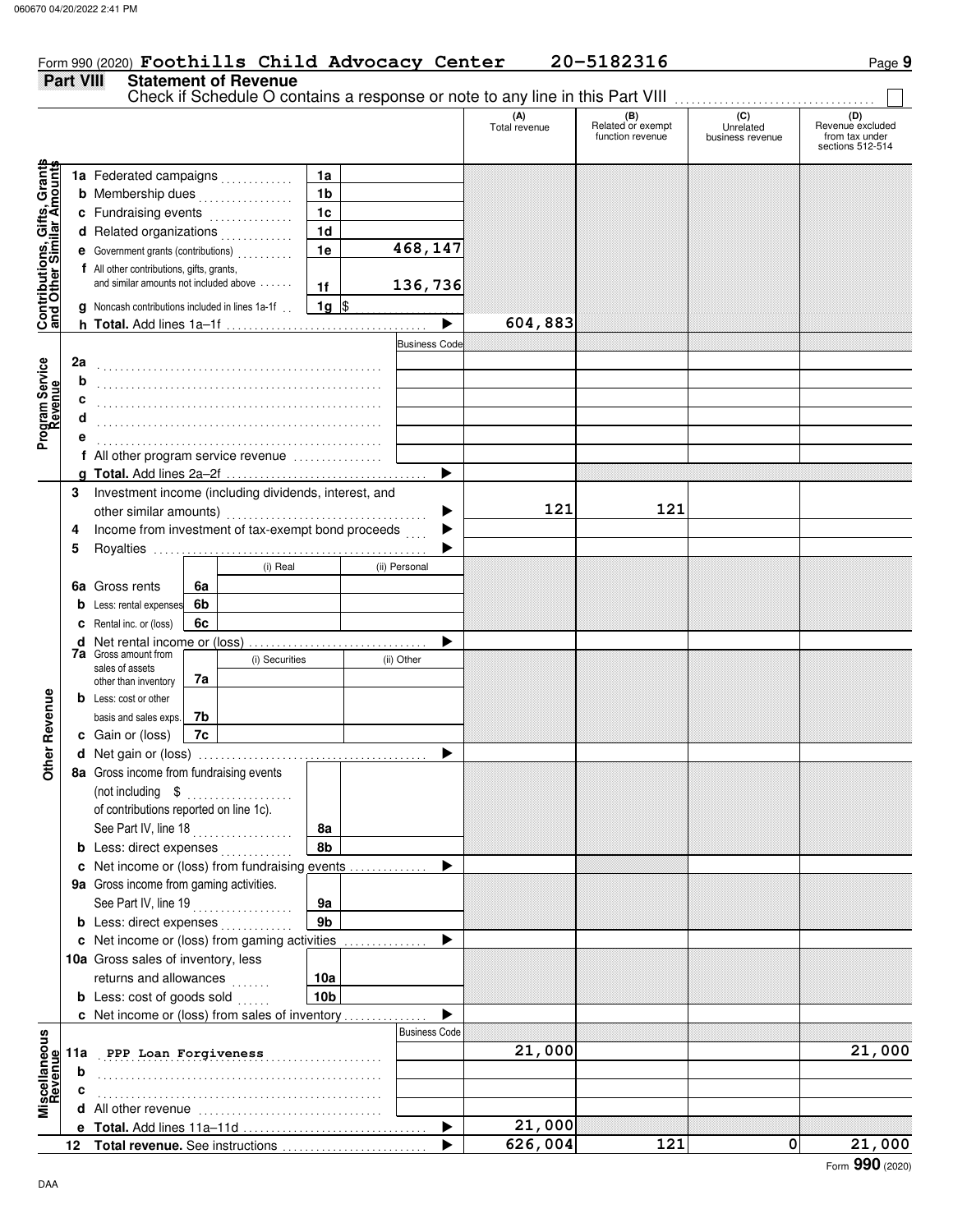### Form 990 (2020) Foothills Child Advocacy Center 20-5182316 Page 10

|              | Part IX<br><b>Statement of Functional Expenses</b>                                                                                                                                                                                                                               |                        |                             |                                    |                         |
|--------------|----------------------------------------------------------------------------------------------------------------------------------------------------------------------------------------------------------------------------------------------------------------------------------|------------------------|-----------------------------|------------------------------------|-------------------------|
|              | Section 501(c)(3) and 501(c)(4) organizations must complete all columns. All other organizations must complete column (A).                                                                                                                                                       |                        |                             |                                    |                         |
|              | Check if Schedule O contains a response or note to any line in this Part IX                                                                                                                                                                                                      | (A)                    | (B)                         | (C)                                | (D)                     |
|              | Do not include amounts reported on lines 6b,<br>7b, 8b, 9b, and 10b of Part VIII.                                                                                                                                                                                                | Total expenses         | Program service<br>expenses | Management and<br>general expenses | Fundraising<br>expenses |
| 1.           | Grants and other assistance to domestic organizations                                                                                                                                                                                                                            |                        |                             |                                    |                         |
|              | and domestic governments. See Part IV, line 21                                                                                                                                                                                                                                   |                        |                             |                                    |                         |
| $\mathbf{2}$ | Grants and other assistance to domestic                                                                                                                                                                                                                                          |                        |                             |                                    |                         |
|              | individuals. See Part IV, line 22                                                                                                                                                                                                                                                |                        |                             |                                    |                         |
| 3            | Grants and other assistance to foreign                                                                                                                                                                                                                                           |                        |                             |                                    |                         |
|              | organizations, foreign governments, and foreign                                                                                                                                                                                                                                  |                        |                             |                                    |                         |
|              | individuals. See Part IV, lines 15 and 16                                                                                                                                                                                                                                        |                        |                             |                                    |                         |
| 4            | Benefits paid to or for members                                                                                                                                                                                                                                                  |                        |                             |                                    |                         |
| 5            | Compensation of current officers, directors,                                                                                                                                                                                                                                     |                        |                             |                                    |                         |
|              | trustees, and key employees                                                                                                                                                                                                                                                      | 82,599                 | 48,881                      | 21,478                             | 12,240                  |
| 6            | Compensation not included above to disqualified                                                                                                                                                                                                                                  |                        |                             |                                    |                         |
|              | persons (as defined under section 4958(f)(1)) and                                                                                                                                                                                                                                |                        |                             |                                    |                         |
|              | persons described in section 4958(c)(3)(B)                                                                                                                                                                                                                                       |                        |                             |                                    |                         |
| 7            | Other salaries and wages                                                                                                                                                                                                                                                         | 252,621                | 208,268                     | 25,639                             | 18,714                  |
| 8            | Pension plan accruals and contributions (include                                                                                                                                                                                                                                 |                        |                             |                                    |                         |
|              | section 401(k) and 403(b) employer contributions)                                                                                                                                                                                                                                | $\frac{7,875}{24,921}$ | $\frac{6,041}{16,349}$      | $\frac{1,107}{4,562}$              | $\frac{727}{4,010}$     |
| 9<br>10      | Payroll taxes                                                                                                                                                                                                                                                                    | 24,837                 | 20, 183                     | 2,993                              | 1,661                   |
| 11           | Fees for services (nonemployees):                                                                                                                                                                                                                                                |                        |                             |                                    |                         |
| a            |                                                                                                                                                                                                                                                                                  |                        |                             |                                    |                         |
| b            | Management<br>Legal                                                                                                                                                                                                                                                              | 3,587                  | 2,705                       | 882                                |                         |
| c            |                                                                                                                                                                                                                                                                                  | 4,750                  |                             | 4,750                              |                         |
| d            | Lobbying                                                                                                                                                                                                                                                                         |                        |                             |                                    |                         |
| е            | Professional fundraising services. See Part IV, line 1                                                                                                                                                                                                                           |                        |                             |                                    |                         |
| f            | Investment management fees                                                                                                                                                                                                                                                       |                        |                             |                                    |                         |
|              | g Other. (If line 11g amount exceeds 10% of line 25, column                                                                                                                                                                                                                      |                        |                             |                                    |                         |
|              |                                                                                                                                                                                                                                                                                  | 59,687                 | 58,630                      | 1,057                              |                         |
| 12           |                                                                                                                                                                                                                                                                                  | 1,674                  |                             |                                    | 1,674                   |
| 13           |                                                                                                                                                                                                                                                                                  | 14,598                 | 7,830                       | 1,953                              | 4,815                   |
| 14           |                                                                                                                                                                                                                                                                                  | 11,666                 | 7,630                       | 1,617                              | 2,419                   |
| 15           |                                                                                                                                                                                                                                                                                  |                        |                             |                                    |                         |
| 16           |                                                                                                                                                                                                                                                                                  | 106,459                | 97,967                      | 8,492                              |                         |
|              | 17 Travel                                                                                                                                                                                                                                                                        |                        |                             |                                    |                         |
| 18           | Payments of travel or entertainment expenses                                                                                                                                                                                                                                     |                        |                             |                                    |                         |
|              | for any federal, state, or local public officials                                                                                                                                                                                                                                |                        |                             |                                    |                         |
| 19           | Conferences, conventions, and meetings                                                                                                                                                                                                                                           | 5,010                  | 4,991                       | 19                                 |                         |
| 20           | $\textbf{Interest} \hspace{0.05cm} \ldots \hspace{0.05cm} \ldots \hspace{0.05cm} \ldots \hspace{0.05cm} \ldots \hspace{0.05cm} \ldots \hspace{0.05cm} \ldots \hspace{0.05cm} \ldots \hspace{0.05cm} \ldots \hspace{0.05cm} \ldots \hspace{0.05cm} \ldots \hspace{0.05cm} \ldots$ |                        |                             |                                    |                         |
| 21<br>22     | Depreciation, depletion, and amortization                                                                                                                                                                                                                                        | 13,540                 | 13,540                      |                                    |                         |
| 23           |                                                                                                                                                                                                                                                                                  | 9,196                  | 7,273                       | 1,661                              | 262                     |
| 24           | Insurance <i>Material Material Alexandrey</i><br>Other expenses. Itemize expenses not covered                                                                                                                                                                                    |                        |                             |                                    |                         |
|              | above (List miscellaneous expenses on line 24e. If                                                                                                                                                                                                                               |                        |                             |                                    |                         |
|              | line 24e amount exceeds 10% of line 25, column                                                                                                                                                                                                                                   |                        |                             |                                    |                         |
|              | (A) amount, list line 24e expenses on Schedule O.)                                                                                                                                                                                                                               |                        |                             |                                    |                         |
| a            | Software/web licenses                                                                                                                                                                                                                                                            | 5,703                  | 4,562                       | 1,141                              |                         |
| b            | Other                                                                                                                                                                                                                                                                            | 4,982                  | 3,454                       | 1,042                              | 486                     |
| c            | Dues and subscriptions                                                                                                                                                                                                                                                           | 4,328                  | 3,602                       | 726                                |                         |
| d            | Education                                                                                                                                                                                                                                                                        | 1,076                  | 1,076                       |                                    |                         |
|              | e All other expenses                                                                                                                                                                                                                                                             | 635                    | 635                         |                                    |                         |
| 25           | Total functional expenses. Add lines 1 through 24e                                                                                                                                                                                                                               | 639,744                | 513,617                     | 79,119                             | 47,008                  |
| 26           | Joint costs. Complete this line only if the<br>organization reported in column (B) joint costs<br>from a combined educational campaign and<br>fundraising solicitation. Check here                                                                                               |                        |                             |                                    |                         |
|              | following SOP 98-2 (ASC 958-720) $\ldots$                                                                                                                                                                                                                                        |                        |                             |                                    |                         |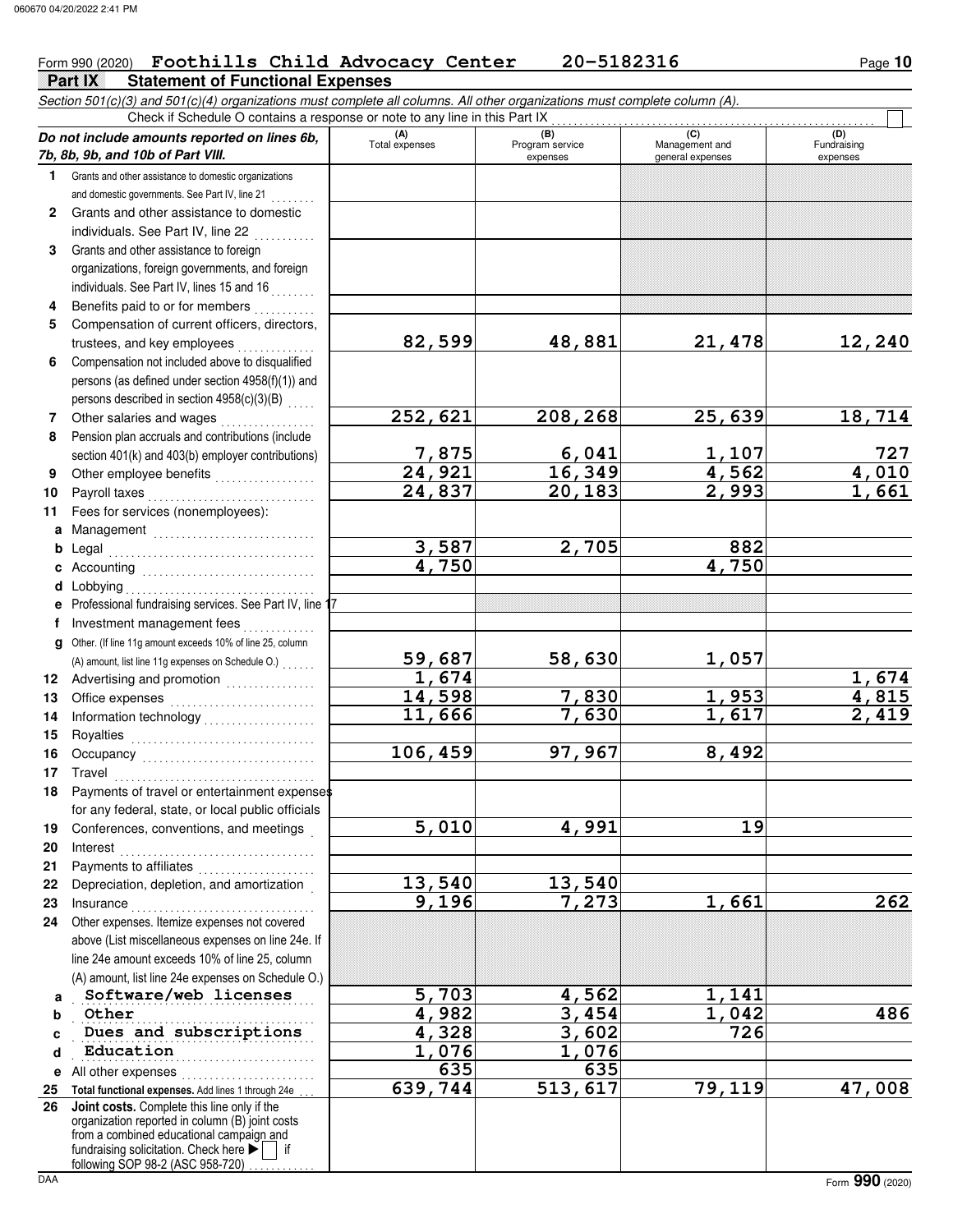### Form 990 (2020) **Foothills Child Advocacy Center** 20-5182316 Page 11 **Part X** Balance Sheet **Foothills Child Advocacy Center 20-5182316**

|                             |    | Check if Schedule O contains a response or note to any line in this Part X                                                                                                                                                          |                 |                          |                          |                 |                    |
|-----------------------------|----|-------------------------------------------------------------------------------------------------------------------------------------------------------------------------------------------------------------------------------------|-----------------|--------------------------|--------------------------|-----------------|--------------------|
|                             |    |                                                                                                                                                                                                                                     |                 |                          | (A)<br>Beginning of year |                 | (B)<br>End of year |
|                             | 1  | Cash-non-interest-bearing                                                                                                                                                                                                           |                 |                          | 185,844                  | $\mathbf{1}$    | 241,077            |
|                             | 2  |                                                                                                                                                                                                                                     |                 |                          |                          | $\mathbf{2}$    |                    |
|                             | 3  | Pledges and grants receivable, net Materian Construction of the state of the state of the state of the state of the state of the state of the state of the state of the state of the state of the state of the state of the st      |                 |                          | 82,028                   | $\mathbf{3}$    | 44,958             |
|                             | 4  | Accounts receivable, net                                                                                                                                                                                                            |                 |                          |                          | 4               |                    |
|                             | 5  | Loans and other receivables from any current or former officer, director,                                                                                                                                                           |                 |                          |                          |                 |                    |
|                             |    | trustee, key employee, creator or founder, substantial contributor, or 35%                                                                                                                                                          |                 |                          |                          |                 |                    |
|                             |    |                                                                                                                                                                                                                                     |                 |                          |                          | 5               |                    |
|                             | 6  | Loans and other receivables from other disqualified persons (as defined                                                                                                                                                             |                 |                          |                          |                 |                    |
|                             |    | under section 4958(f)(1)), and persons described in section 4958(c)(3)(B)                                                                                                                                                           |                 |                          |                          | 6               |                    |
| Assets                      | 7  |                                                                                                                                                                                                                                     |                 |                          |                          | $\overline{7}$  |                    |
|                             | 8  | Inventories for sale or use <i>communication</i> and the state of the state of the state of the state of the state of the state of the state of the state of the state of the state of the state of the state of the state of the s |                 |                          |                          | 8               |                    |
|                             | 9  |                                                                                                                                                                                                                                     |                 |                          | 7,364                    | 9               | 6,410              |
|                             |    | 10a Land, buildings, and equipment: cost or other                                                                                                                                                                                   |                 |                          |                          |                 |                    |
|                             |    |                                                                                                                                                                                                                                     |                 |                          |                          |                 |                    |
|                             |    | <b>b</b> Less: accumulated depreciation                                                                                                                                                                                             | 10 <sub>b</sub> | $\frac{105,102}{34,338}$ | 84,302                   | 10 <sub>c</sub> | 70,764             |
|                             | 11 |                                                                                                                                                                                                                                     |                 |                          |                          | 11              |                    |
|                             | 12 |                                                                                                                                                                                                                                     |                 |                          |                          | 12              |                    |
|                             | 13 |                                                                                                                                                                                                                                     |                 |                          |                          | 13              |                    |
|                             | 14 | Intangible assets                                                                                                                                                                                                                   |                 |                          |                          | 14              |                    |
|                             | 15 |                                                                                                                                                                                                                                     |                 |                          | $\overline{3}$ , 000     | 15              | 3,000              |
|                             | 16 |                                                                                                                                                                                                                                     |                 |                          | $362,538$ 16             |                 | 366,209            |
|                             | 17 |                                                                                                                                                                                                                                     |                 |                          | 18,694                   | 17              |                    |
|                             | 18 | Grants payable                                                                                                                                                                                                                      |                 |                          |                          | 18              |                    |
|                             | 19 |                                                                                                                                                                                                                                     |                 |                          |                          | 19              |                    |
|                             | 20 | Deferred revenue <b>construction and the construction of the construction of the construction</b>                                                                                                                                   |                 |                          |                          | 20              |                    |
|                             | 21 | Escrow or custodial account liability. Complete Part IV of Schedule D                                                                                                                                                               |                 |                          |                          | 21              |                    |
|                             | 22 | Loans and other payables to any current or former officer, director,                                                                                                                                                                |                 |                          |                          |                 |                    |
| Liabilities                 |    |                                                                                                                                                                                                                                     |                 |                          |                          |                 |                    |
|                             |    | trustee, key employee, creator or founder, substantial contributor, or 35%                                                                                                                                                          |                 |                          |                          | 22              |                    |
|                             |    |                                                                                                                                                                                                                                     |                 |                          |                          | 23              |                    |
|                             | 23 | Secured mortgages and notes payable to unrelated third parties<br>[[[[[[[[[[[[[[[[[[[[]]]]]]                                                                                                                                        |                 |                          |                          |                 |                    |
|                             | 24 | Unsecured notes and loans payable to unrelated third parties                                                                                                                                                                        |                 |                          |                          | 24              |                    |
|                             | 25 | Other liabilities (including federal income tax, payables to related third                                                                                                                                                          |                 |                          |                          |                 |                    |
|                             |    | parties, and other liabilities not included on lines 17-24). Complete Part X                                                                                                                                                        |                 |                          | 22,577                   |                 | 58,682             |
|                             |    | of Schedule D<br>$\cdots$                                                                                                                                                                                                           |                 |                          |                          | 25              | 58,682             |
|                             | 26 | Total liabilities. Add lines 17 through 25                                                                                                                                                                                          |                 |                          | 41,271                   | 26              |                    |
|                             |    | Organizations that follow FASB ASC 958, check here X                                                                                                                                                                                |                 |                          |                          |                 |                    |
|                             |    | and complete lines 27, 28, 32, and 33.                                                                                                                                                                                              |                 |                          |                          |                 |                    |
|                             | 27 | Net assets without donor restrictions                                                                                                                                                                                               |                 |                          | 295,998<br>25,269        | 27              | <u>293, 907</u>    |
|                             | 28 | Net assets with donor restrictions<br>Net assets with donor restrictions<br>Organizations that do not follow FASB ASC 958, check here $\blacktriangleright$                                                                         |                 |                          |                          | 28              | 13,620             |
|                             |    |                                                                                                                                                                                                                                     |                 |                          |                          |                 |                    |
| Net Assets or Fund Balances |    | and complete lines 29 through 33.                                                                                                                                                                                                   |                 |                          |                          |                 |                    |
|                             | 29 | Capital stock or trust principal, or current funds                                                                                                                                                                                  |                 |                          |                          | 29              |                    |
|                             | 30 | Paid-in or capital surplus, or land, building, or equipment fund [[[[[[[[[[[[[[[[[[[[[[[[[[[[[[[[[[[                                                                                                                                |                 |                          |                          | 30              |                    |
|                             | 31 | Retained earnings, endowment, accumulated income, or other funds                                                                                                                                                                    |                 |                          |                          | 31              |                    |
|                             | 32 | Total net assets or fund balances                                                                                                                                                                                                   |                 |                          | 321, 267                 | 32              | <u>307, 527</u>    |
|                             | 33 |                                                                                                                                                                                                                                     |                 |                          | 362,538                  | 33              | 366,209            |

Form **990** (2020)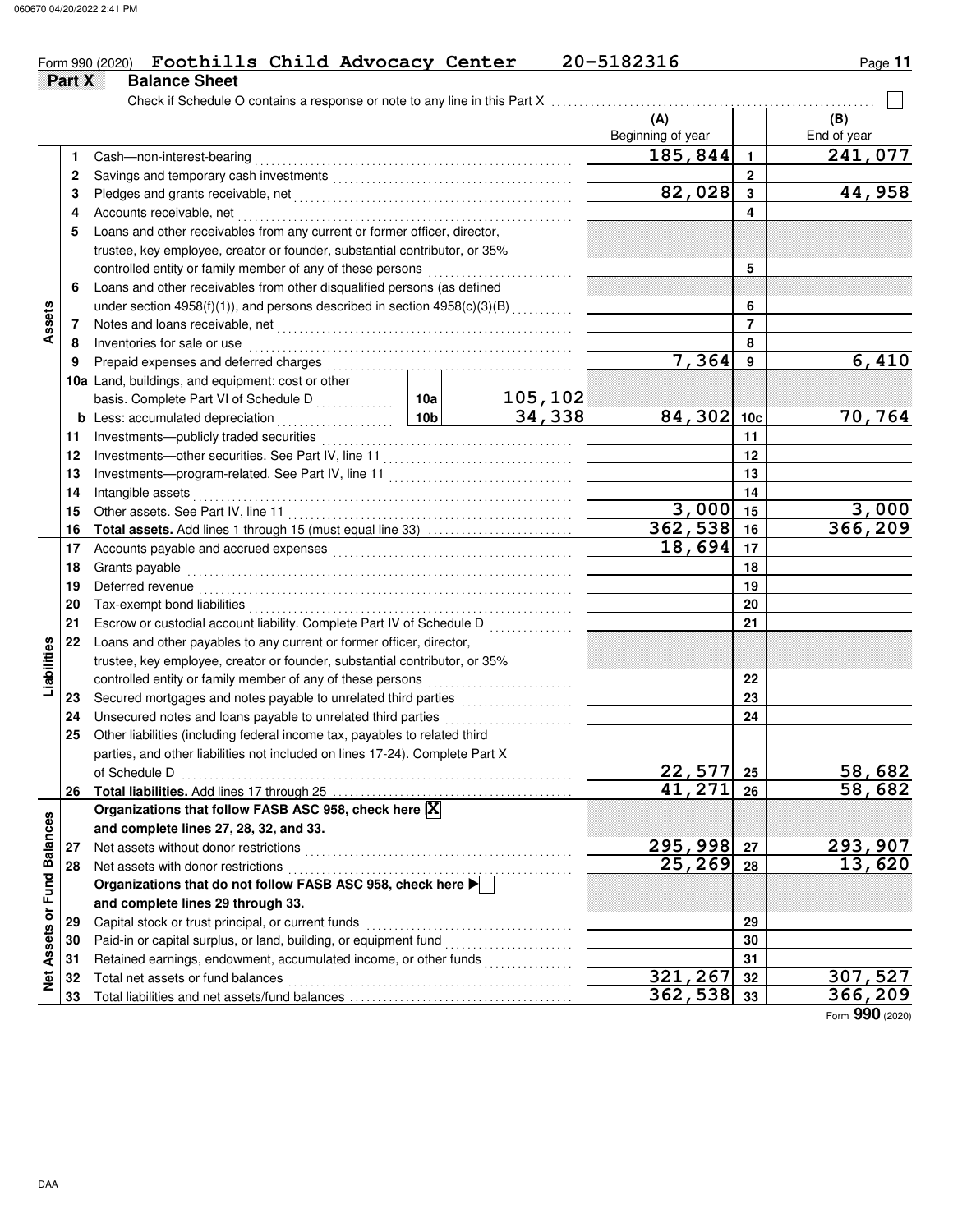|              | 20-5182316<br>Form 990 (2020) Foothills Child Advocacy Center                                                                                                                                                                  |                |                | Page 12                       |  |  |  |  |  |
|--------------|--------------------------------------------------------------------------------------------------------------------------------------------------------------------------------------------------------------------------------|----------------|----------------|-------------------------------|--|--|--|--|--|
|              | Part XI<br><b>Reconciliation of Net Assets</b>                                                                                                                                                                                 |                |                |                               |  |  |  |  |  |
|              |                                                                                                                                                                                                                                |                |                |                               |  |  |  |  |  |
| 1            |                                                                                                                                                                                                                                | $\mathbf{1}$   |                | 626,004                       |  |  |  |  |  |
| $\mathbf{2}$ |                                                                                                                                                                                                                                | $\overline{2}$ |                | 639,744                       |  |  |  |  |  |
| 3            | Revenue less expenses. Subtract line 2 from line 1                                                                                                                                                                             | $\overline{3}$ |                | $-13,740$                     |  |  |  |  |  |
| 4            | Net assets or fund balances at beginning of year (must equal Part X, line 32, column (A))                                                                                                                                      | 4              |                | 321, 267                      |  |  |  |  |  |
| 5            | Net unrealized gains (losses) on investments [11] Martin Martin Martin Martin Martin Martin Martin Martin Martin Martin Martin Martin Martin Martin Martin Martin Martin Martin Martin Martin Martin Martin Martin Martin Mart | 5              |                |                               |  |  |  |  |  |
| 6            | 6                                                                                                                                                                                                                              |                |                |                               |  |  |  |  |  |
| 7            | Investment expenses                                                                                                                                                                                                            | $\overline{7}$ |                |                               |  |  |  |  |  |
| 8            | Prior period adjustments                                                                                                                                                                                                       | 8              |                |                               |  |  |  |  |  |
| 9            | Other changes in net assets or fund balances (explain on Schedule O)                                                                                                                                                           | 9              |                |                               |  |  |  |  |  |
| 10           | Net assets or fund balances at end of year. Combine lines 3 through 9 (must equal Part X, line                                                                                                                                 |                |                |                               |  |  |  |  |  |
|              | 32, column (B))                                                                                                                                                                                                                | 10             |                | 307,527                       |  |  |  |  |  |
|              | <b>Financial Statements and Reporting</b><br>Part XII                                                                                                                                                                          |                |                |                               |  |  |  |  |  |
|              |                                                                                                                                                                                                                                |                |                |                               |  |  |  |  |  |
|              |                                                                                                                                                                                                                                |                |                | Yes <sup> </sup><br><b>No</b> |  |  |  |  |  |
| 1            | $\overline{\mathbf{X}}$ Accrual<br>Accounting method used to prepare the Form 990:  <br>Cash<br>Other                                                                                                                          |                |                |                               |  |  |  |  |  |
|              | If the organization changed its method of accounting from a prior year or checked "Other," explain in                                                                                                                          |                |                |                               |  |  |  |  |  |
|              | Schedule O.                                                                                                                                                                                                                    |                |                |                               |  |  |  |  |  |
|              | 2a Were the organization's financial statements compiled or reviewed by an independent accountant?                                                                                                                             |                | 2a             | X                             |  |  |  |  |  |
|              | If "Yes," check a box below to indicate whether the financial statements for the year were compiled or                                                                                                                         |                |                |                               |  |  |  |  |  |
|              | reviewed on a separate basis, consolidated basis, or both:                                                                                                                                                                     |                |                |                               |  |  |  |  |  |
|              | Separate basis<br>Consolidated basis<br>Both consolidated and separate basis                                                                                                                                                   |                |                |                               |  |  |  |  |  |
|              | <b>b</b> Were the organization's financial statements audited by an independent accountant?                                                                                                                                    |                | 2b             | X                             |  |  |  |  |  |
|              | If "Yes," check a box below to indicate whether the financial statements for the year were audited on a                                                                                                                        |                |                |                               |  |  |  |  |  |
|              | separate basis, consolidated basis, or both:                                                                                                                                                                                   |                |                |                               |  |  |  |  |  |
|              | $ \mathbf{X} $ Separate basis<br><b>Consolidated basis</b><br>Both consolidated and separate basis                                                                                                                             |                |                |                               |  |  |  |  |  |
|              | c If "Yes" to line 2a or 2b, does the organization have a committee that assumes responsibility for oversight of                                                                                                               |                |                |                               |  |  |  |  |  |
|              | the audit, review, or compilation of its financial statements and selection of an independent accountant?                                                                                                                      |                | 2c             | X                             |  |  |  |  |  |
|              | If the organization changed either its oversight process or selection process during the tax year, explain on                                                                                                                  |                |                |                               |  |  |  |  |  |
|              | Schedule O.                                                                                                                                                                                                                    |                |                |                               |  |  |  |  |  |
|              | 3a As a result of a federal award, was the organization required to undergo an audit or audits as set forth in the                                                                                                             |                |                |                               |  |  |  |  |  |
|              | Single Audit Act and OMB Circular A-133?                                                                                                                                                                                       |                | 3a             | X                             |  |  |  |  |  |
|              | <b>b</b> If "Yes," did the organization undergo the required audit or audits? If the organization did not undergo the                                                                                                          |                |                |                               |  |  |  |  |  |
|              |                                                                                                                                                                                                                                |                | 3 <sub>b</sub> |                               |  |  |  |  |  |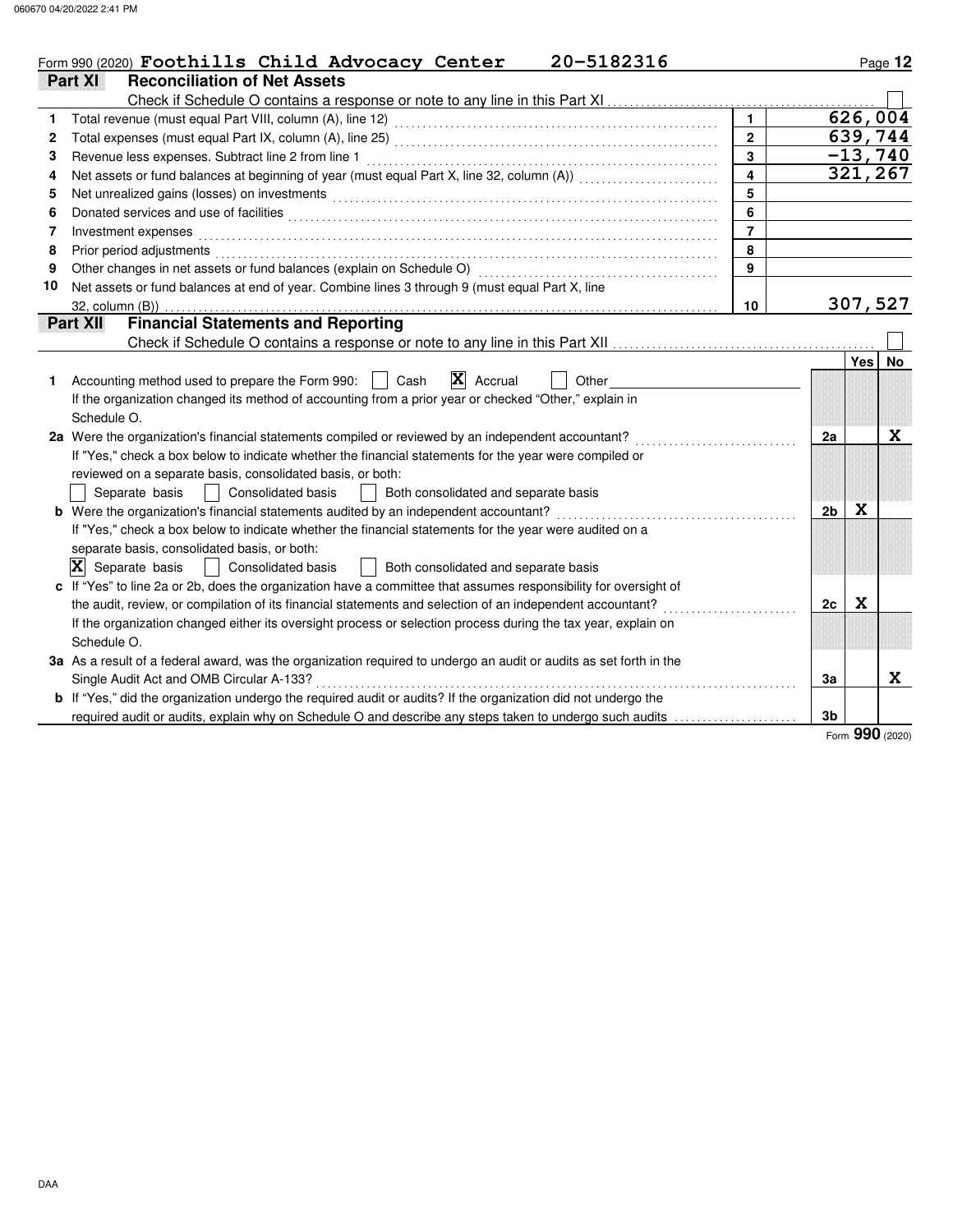060670 04/20/2022 2:41 PM

| <b>SCHEDULE A</b><br>(Form 990 or 990-EZ)<br>Department of the Treasury<br>Internal Revenue Service | <b>Public Charity Status and Public Support</b><br>Complete if the organization is a section $501(c)(3)$ organization or a section $4947(a)(1)$ nonexempt charitable trust.<br>Attach to Form 990 or Form 990-EZ.<br>Go to www.irs.gov/Form990 for instructions and the latest information. |                                                                                                                                                                                                                                                                                                                                                                                                                                                                                                                                                                                                                                                                                                                                                                                                                                                                                                                                                                                                                                                                                                                                                                                                                                                                                              |                                                                   |                                                         |                                                       |  |
|-----------------------------------------------------------------------------------------------------|---------------------------------------------------------------------------------------------------------------------------------------------------------------------------------------------------------------------------------------------------------------------------------------------|----------------------------------------------------------------------------------------------------------------------------------------------------------------------------------------------------------------------------------------------------------------------------------------------------------------------------------------------------------------------------------------------------------------------------------------------------------------------------------------------------------------------------------------------------------------------------------------------------------------------------------------------------------------------------------------------------------------------------------------------------------------------------------------------------------------------------------------------------------------------------------------------------------------------------------------------------------------------------------------------------------------------------------------------------------------------------------------------------------------------------------------------------------------------------------------------------------------------------------------------------------------------------------------------|-------------------------------------------------------------------|---------------------------------------------------------|-------------------------------------------------------|--|
| Name of the organization                                                                            |                                                                                                                                                                                                                                                                                             | Foothills Child Advocacy Center                                                                                                                                                                                                                                                                                                                                                                                                                                                                                                                                                                                                                                                                                                                                                                                                                                                                                                                                                                                                                                                                                                                                                                                                                                                              |                                                                   | 20-5182316                                              | <b>Employer identification number</b>                 |  |
| Part I                                                                                              |                                                                                                                                                                                                                                                                                             | Reason for Public Charity Status. (All organizations must complete this part.) See instructions.                                                                                                                                                                                                                                                                                                                                                                                                                                                                                                                                                                                                                                                                                                                                                                                                                                                                                                                                                                                                                                                                                                                                                                                             |                                                                   |                                                         |                                                       |  |
| 1<br>2<br>3<br>4<br>city, and state:<br>5<br>6                                                      | section 170(b)(1)(A)(iv). (Complete Part II.)                                                                                                                                                                                                                                               | The organization is not a private foundation because it is: (For lines 1 through 12, check only one box.)<br>A church, convention of churches, or association of churches described in section 170(b)(1)(A)(i).<br>A school described in section 170(b)(1)(A)(ii). (Attach Schedule E (Form 990 or 990-EZ).)<br>A hospital or a cooperative hospital service organization described in section 170(b)(1)(A)(iii).<br>A medical research organization operated in conjunction with a hospital described in section 170(b)(1)(A)(iii). Enter the hospital's name,<br>An organization operated for the benefit of a college or university owned or operated by a governmental unit described in<br>A federal, state, or local government or governmental unit described in section 170(b)(1)(A)(v).                                                                                                                                                                                                                                                                                                                                                                                                                                                                                             |                                                                   |                                                         |                                                       |  |
| $ {\bf X} $<br>7                                                                                    | described in section 170(b)(1)(A)(vi). (Complete Part II.)                                                                                                                                                                                                                                  | An organization that normally receives a substantial part of its support from a governmental unit or from the general public                                                                                                                                                                                                                                                                                                                                                                                                                                                                                                                                                                                                                                                                                                                                                                                                                                                                                                                                                                                                                                                                                                                                                                 |                                                                   |                                                         |                                                       |  |
| 8<br>9<br>university:                                                                               |                                                                                                                                                                                                                                                                                             | A community trust described in section 170(b)(1)(A)(vi). (Complete Part II.)<br>An agricultural research organization described in section 170(b)(1)(A)(ix) operated in conjunction with a land-grant college<br>or university or a non-land-grant college of agriculture (see instructions). Enter the name, city, and state of the college or                                                                                                                                                                                                                                                                                                                                                                                                                                                                                                                                                                                                                                                                                                                                                                                                                                                                                                                                              |                                                                   |                                                         |                                                       |  |
| 10                                                                                                  |                                                                                                                                                                                                                                                                                             | An organization that normally receives: (1) more than 33 1/3% of its support from contributions, membership fees, and gross<br>receipts from activities related to its exempt functions, subject to certain exceptions; and (2) no more than 331/3% of its<br>support from gross investment income and unrelated business taxable income (less section 511 tax) from businesses<br>acquired by the organization after June 30, 1975. See section 509(a)(2). (Complete Part III.)                                                                                                                                                                                                                                                                                                                                                                                                                                                                                                                                                                                                                                                                                                                                                                                                             |                                                                   |                                                         |                                                       |  |
| 11<br>12<br>a<br>b<br>c                                                                             |                                                                                                                                                                                                                                                                                             | An organization organized and operated exclusively to test for public safety. See section 509(a)(4).<br>An organization organized and operated exclusively for the benefit of, to perform the functions of, or to carry out the purposes<br>of one or more publicly supported organizations described in section 509(a)(1) or section 509(a)(2). See section 509(a)(3).<br>Check the box in lines 12a through 12d that describes the type of supporting organization and complete lines 12e, 12f, and 12g.<br>Type I. A supporting organization operated, supervised, or controlled by its supported organization(s), typically by giving<br>the supported organization(s) the power to regularly appoint or elect a majority of the directors or trustees of the<br>supporting organization. You must complete Part IV, Sections A and B.<br>Type II. A supporting organization supervised or controlled in connection with its supported organization(s), by having<br>control or management of the supporting organization vested in the same persons that control or manage the supported<br>organization(s). You must complete Part IV, Sections A and C.<br>Type III functionally integrated. A supporting organization operated in connection with, and functionally integrated with, |                                                                   |                                                         |                                                       |  |
| d                                                                                                   |                                                                                                                                                                                                                                                                                             | its supported organization(s) (see instructions). You must complete Part IV, Sections A, D, and E.<br>Type III non-functionally integrated. A supporting organization operated in connection with its supported organization(s)<br>that is not functionally integrated. The organization generally must satisfy a distribution requirement and an attentiveness                                                                                                                                                                                                                                                                                                                                                                                                                                                                                                                                                                                                                                                                                                                                                                                                                                                                                                                              |                                                                   |                                                         |                                                       |  |
| е<br>f                                                                                              | Enter the number of supported organizations                                                                                                                                                                                                                                                 | requirement (see instructions). You must complete Part IV, Sections A and D, and Part V.<br>Check this box if the organization received a written determination from the IRS that it is a Type I, Type II, Type III<br>functionally integrated, or Type III non-functionally integrated supporting organization.<br>Provide the following information about the supported organization(s).                                                                                                                                                                                                                                                                                                                                                                                                                                                                                                                                                                                                                                                                                                                                                                                                                                                                                                   |                                                                   |                                                         |                                                       |  |
| g<br>(i) Name of supported<br>organization                                                          | (ii) EIN                                                                                                                                                                                                                                                                                    | (iii) Type of organization<br>(described on lines 1-10<br>above (see instructions))                                                                                                                                                                                                                                                                                                                                                                                                                                                                                                                                                                                                                                                                                                                                                                                                                                                                                                                                                                                                                                                                                                                                                                                                          | (iv) Is the organization<br>listed in your governing<br>document? | (v) Amount of monetary<br>support (see<br>instructions) | (vi) Amount of<br>other support (see<br>instructions) |  |
| (A)                                                                                                 |                                                                                                                                                                                                                                                                                             |                                                                                                                                                                                                                                                                                                                                                                                                                                                                                                                                                                                                                                                                                                                                                                                                                                                                                                                                                                                                                                                                                                                                                                                                                                                                                              | Yes<br>No                                                         |                                                         |                                                       |  |
| (B)                                                                                                 |                                                                                                                                                                                                                                                                                             |                                                                                                                                                                                                                                                                                                                                                                                                                                                                                                                                                                                                                                                                                                                                                                                                                                                                                                                                                                                                                                                                                                                                                                                                                                                                                              |                                                                   |                                                         |                                                       |  |
| (C)                                                                                                 |                                                                                                                                                                                                                                                                                             |                                                                                                                                                                                                                                                                                                                                                                                                                                                                                                                                                                                                                                                                                                                                                                                                                                                                                                                                                                                                                                                                                                                                                                                                                                                                                              |                                                                   |                                                         |                                                       |  |
| (D)                                                                                                 |                                                                                                                                                                                                                                                                                             |                                                                                                                                                                                                                                                                                                                                                                                                                                                                                                                                                                                                                                                                                                                                                                                                                                                                                                                                                                                                                                                                                                                                                                                                                                                                                              |                                                                   |                                                         |                                                       |  |
| (E)                                                                                                 |                                                                                                                                                                                                                                                                                             |                                                                                                                                                                                                                                                                                                                                                                                                                                                                                                                                                                                                                                                                                                                                                                                                                                                                                                                                                                                                                                                                                                                                                                                                                                                                                              |                                                                   |                                                         |                                                       |  |
| <b>Total</b>                                                                                        |                                                                                                                                                                                                                                                                                             |                                                                                                                                                                                                                                                                                                                                                                                                                                                                                                                                                                                                                                                                                                                                                                                                                                                                                                                                                                                                                                                                                                                                                                                                                                                                                              |                                                                   |                                                         |                                                       |  |

**For Paperwork Reduction Act Notice, see the Instructions for Form 990 or 990-EZ.**

**Schedule A (Form 990 or 990-EZ) 2020**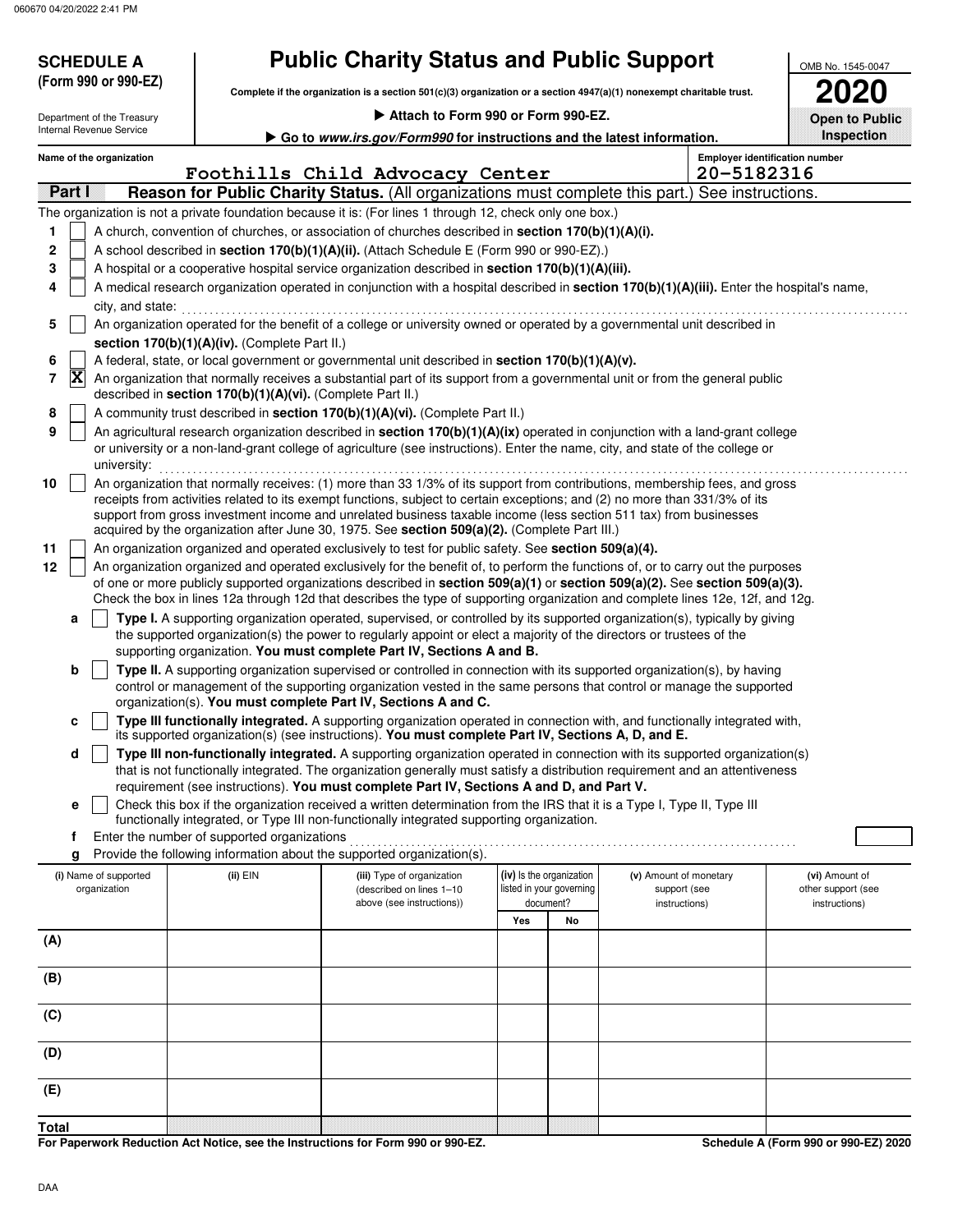|              | 70 04/20/2022 2:41 PM<br>Schedule A (Form 990 or 990-EZ) 2020<br>Support Schedule for Organizations Described in Sections 170(b)(1)(A)(iv) and 170(b)(1)(A)(vi)<br>Part II<br>(Complete only if you checked the box on line 5, 7, or 8 of Part I or if the organization failed to qualify under   | Foothills Child Advocacy Center |                |               |               | 20-5182316 | Page 2                             |
|--------------|---------------------------------------------------------------------------------------------------------------------------------------------------------------------------------------------------------------------------------------------------------------------------------------------------|---------------------------------|----------------|---------------|---------------|------------|------------------------------------|
|              | Part III. If the organization fails to qualify under the tests listed below, please complete Part III.)                                                                                                                                                                                           |                                 |                |               |               |            |                                    |
|              | <b>Section A. Public Support</b>                                                                                                                                                                                                                                                                  |                                 |                |               |               |            |                                    |
|              | Calendar year (or fiscal year beginning in)<br>▶                                                                                                                                                                                                                                                  | (a) 2016                        | (b) 2017       | $(c)$ 2018    | $(d)$ 2019    | (e) 2020   | (f) Total                          |
| 1            | Gifts, grants, contributions, and<br>membership fees received. (Do not<br>include any "unusual grants.")                                                                                                                                                                                          | 367,929                         | 372,099        | 468,642       | 629,511       | 604,883    | 2,443,064                          |
| $\mathbf{2}$ | Tax revenues levied for the<br>organization's benefit and either paid<br>to or expended on its behalf                                                                                                                                                                                             |                                 |                |               |               |            |                                    |
| 3            | The value of services or facilities<br>furnished by a governmental unit to the<br>organization without charge<br>.                                                                                                                                                                                |                                 |                |               |               |            |                                    |
| 4            | Total. Add lines 1 through 3                                                                                                                                                                                                                                                                      | 367,929                         | 372,099        | 468,642       | 629,511       | 604,883    | 2,443,064                          |
| 5            | The portion of total contributions by<br>each person (other than a<br>governmental unit or publicly<br>supported organization) included on<br>line 1 that exceeds 2% of the amount<br>shown on line 11, column (f)                                                                                |                                 |                |               |               |            |                                    |
| 6            | Public support. Subtract line 5 from line 4                                                                                                                                                                                                                                                       |                                 |                |               |               |            | 2,443,064                          |
|              | <b>Section B. Total Support</b><br>Calendar year (or fiscal year beginning in)<br>▶                                                                                                                                                                                                               |                                 |                |               |               |            |                                    |
| 7            | Amounts from line 4                                                                                                                                                                                                                                                                               | (a) 2016<br>367,929             | (b) 2017       | $(c)$ 2018    | $(d)$ 2019    | (e) 2020   | (f) Total                          |
| 8            | Gross income from interest, dividends,<br>payments received on securities loans,<br>rents, royalties, and income from<br>similar sources                                                                                                                                                          | 92                              | 372,099<br>101 | 468,642<br>88 | 629,511<br>97 | 604,883    | 2,443,064<br>378                   |
| 9            | Net income from unrelated business<br>activities, whether or not the business<br>is regularly carried on                                                                                                                                                                                          |                                 |                |               |               | 20,000     | 20,000                             |
| 10           | Other income. Do not include gain or<br>loss from the sale of capital assets<br>(Explain in Part VI.)                                                                                                                                                                                             |                                 |                |               |               |            |                                    |
| 11           | Total support. Add lines 7 through 10                                                                                                                                                                                                                                                             |                                 |                |               |               |            | 2,463,442                          |
| 12           | Gross receipts from related activities, etc. (see instructions)                                                                                                                                                                                                                                   |                                 |                |               |               | 12         | 121                                |
| 13           | First 5 years. If the Form 990 is for the organization's first, second, third, fourth, or fifth tax year as a section 501(c)(3)                                                                                                                                                                   |                                 |                |               |               |            |                                    |
|              | organization, check this box and stop here <b>construction and an intervention of the state of the state of state and stop here</b> construction and a state of the state of the state of the state of the state of the state of th<br><b>Section C. Computation of Public Support Percentage</b> |                                 |                |               |               |            |                                    |
| 14           | Public support percentage for 2020 (line 6, column (f) divided by line 11, column (f)) [[[[[[[[[[[[[[[[[[[[[[                                                                                                                                                                                     |                                 |                |               |               | 14         | 99.17%                             |
| 15           | Public support percentage from 2019 Schedule A, Part II, line 14                                                                                                                                                                                                                                  |                                 |                |               |               | 15         | 99.11%                             |
| 16a          | 33 1/3% support test-2020. If the organization did not check the box on line 13, and line 14 is 33 1/3% or more, check this<br>box and stop here. The organization qualifies as a publicly supported organization                                                                                 |                                 |                |               |               |            | $\blacktriangleright \overline{X}$ |
| b            | 33 1/3% support test-2019. If the organization did not check a box on line 13 or 16a, and line 15 is 33 1/3% or more, check                                                                                                                                                                       |                                 |                |               |               |            |                                    |

| 10% or more, and if the organization meets the "facts-and-circumstances" test, check this box and stop here. Explain in   |
|---------------------------------------------------------------------------------------------------------------------------|
| Part VI how the organization meets the "facts-and-circumstances" test. The organization qualifies as a publicly supported |
| organization                                                                                                              |

**17a 10%-facts-and-circumstances test—2020.** If the organization did not check a box on line 13, 16a, or 16b, and line 14 is

this box and **stop here.** The organization qualifies as a publicly supported organization . . . . . . . . . . . . . . . . . . . . . . . . . . . . . . . . . . . . . . . . . . . . . . . . . . . . . .

| b  | 10%-facts-and-circumstances test-2019. If the organization did not check a box on line 13, 16a, 16b, or 17a, and line        |
|----|------------------------------------------------------------------------------------------------------------------------------|
|    | 15 is 10% or more, and if the organization meets the "facts-and-circumstances" test, check this box and stop here. Explain   |
|    | in Part VI how the organization meets the "facts-and-circumstances" test. The organization qualifies as a publicly supported |
|    | organization                                                                                                                 |
| 18 | <b>Private foundation.</b> If the organization did not check a box on line 13, 16a, 16b, 17a, or 17b, check this box and see |
|    | instructions                                                                                                                 |

**Schedule A (Form 990 or 990-EZ) 2020**

 $\blacktriangleright \Box$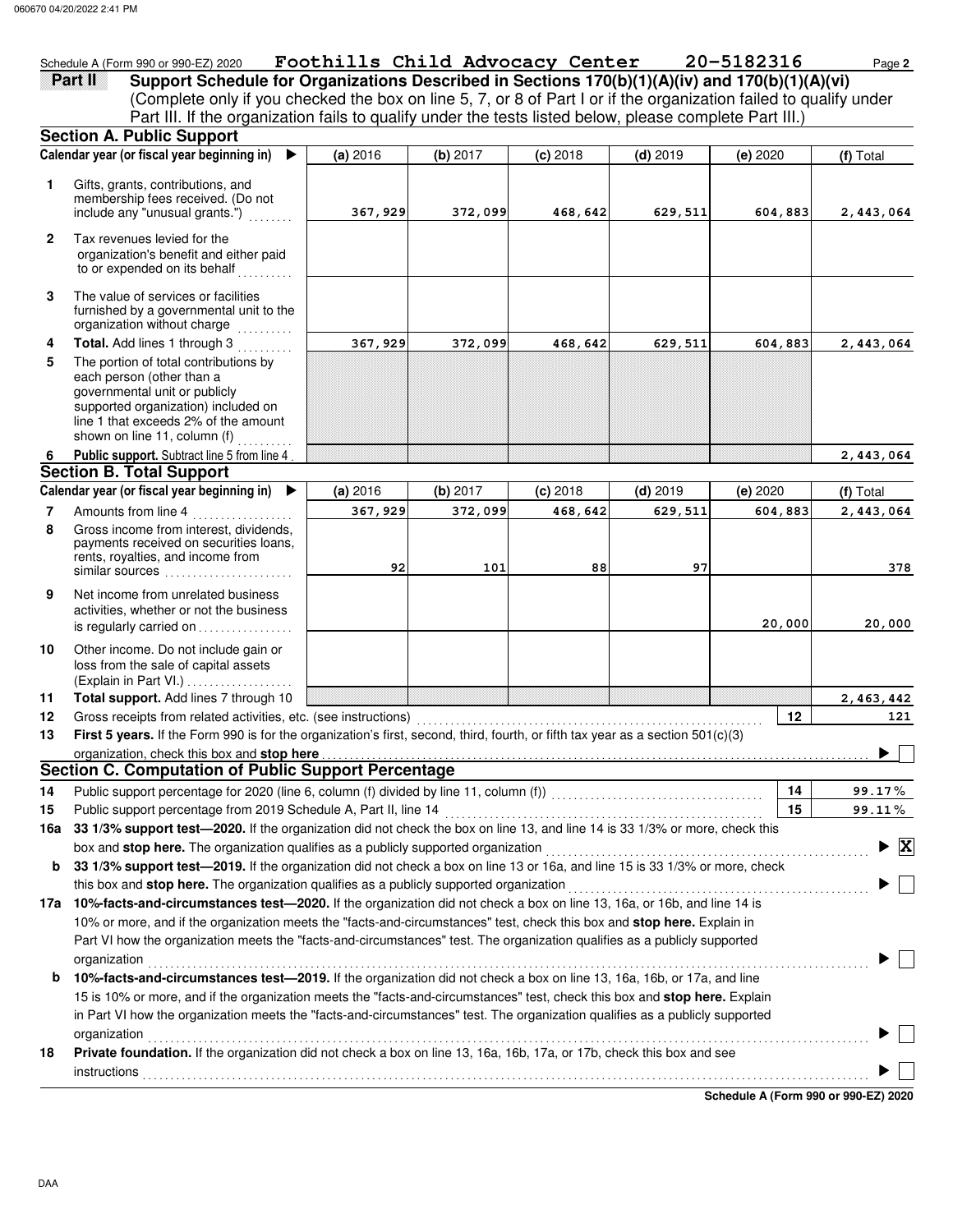| 20-5182316<br>Foothills Child Advocacy Center<br>Schedule A (Form 990 or 990-EZ) 2020 | Page 3 |
|---------------------------------------------------------------------------------------|--------|
|---------------------------------------------------------------------------------------|--------|

# **Part III** Support Schedule for Organizations Described in Section 509(a)(2)

(Complete only if you checked the box on line 10 of Part I or if the organization failed to qualify under Part II. If the organization fails to qualify under the tests listed below, please complete Part II.)

|              | <b>Section A. Public Support</b>                                                                                                                                                  |          |          |            |            |          |                          |
|--------------|-----------------------------------------------------------------------------------------------------------------------------------------------------------------------------------|----------|----------|------------|------------|----------|--------------------------|
|              | Calendar year (or fiscal year beginning in)                                                                                                                                       | (a) 2016 | (b) 2017 | $(c)$ 2018 | $(d)$ 2019 | (e) 2020 | (f) Total                |
| 1            | Gifts, grants, contributions, and membership fees<br>received. (Do not include any "unusual grants.")                                                                             |          |          |            |            |          |                          |
| $\mathbf{2}$ | Gross receipts from admissions, merchandise<br>sold or services performed, or facilities<br>furnished in any activity that is related to the<br>organization's tax-exempt purpose |          |          |            |            |          |                          |
| 3            | Gross receipts from activities that are not an<br>unrelated trade or business under section 513                                                                                   |          |          |            |            |          |                          |
| 4            | Tax revenues levied for the<br>organization's benefit and either paid<br>to or expended on its behalf<br>.                                                                        |          |          |            |            |          |                          |
| 5            | The value of services or facilities<br>furnished by a governmental unit to the<br>organization without charge<br>.                                                                |          |          |            |            |          |                          |
| 6            | Total. Add lines 1 through 5                                                                                                                                                      |          |          |            |            |          |                          |
|              | 7a Amounts included on lines 1, 2, and 3<br>received from disqualified persons                                                                                                    |          |          |            |            |          |                          |
| b            | Amounts included on lines 2 and 3<br>received from other than disqualified<br>persons that exceed the greater of \$5,000<br>or 1% of the amount on line 13 for the year           |          |          |            |            |          |                          |
| c            | Add lines 7a and 7b<br>.                                                                                                                                                          |          |          |            |            |          |                          |
| 8            | Public support. (Subtract line 7c from<br>line $6.$ )                                                                                                                             |          |          |            |            |          |                          |
|              | <b>Section B. Total Support</b>                                                                                                                                                   |          |          |            |            |          |                          |
|              | Calendar year (or fiscal year beginning in) $\blacktriangleright$                                                                                                                 | (a) 2016 | (b) 2017 | $(c)$ 2018 | $(d)$ 2019 | (e) 2020 | (f) Total                |
| 9            | Amounts from line 6<br>.                                                                                                                                                          |          |          |            |            |          |                          |
| 10a          | Gross income from interest, dividends,<br>payments received on securities loans, rents,<br>royalties, and income from similar sources.                                            |          |          |            |            |          |                          |
| b            | Unrelated business taxable income (less<br>section 511 taxes) from businesses<br>acquired after June 30, 1975                                                                     |          |          |            |            |          |                          |
| c            | Add lines 10a and 10b $\ldots$                                                                                                                                                    |          |          |            |            |          |                          |
| 11           | Net income from unrelated business<br>activities not included in line 10b, whether<br>or not the business is regularly carried on                                                 |          |          |            |            |          |                          |
| 12           | Other income. Do not include gain or<br>loss from the sale of capital assets<br>(Explain in Part VI.)<br>.                                                                        |          |          |            |            |          |                          |
| 13           | Total support. (Add lines 9, 10c, 11,                                                                                                                                             |          |          |            |            |          |                          |
|              | and 12.)                                                                                                                                                                          |          |          |            |            |          |                          |
| 14           | First 5 years. If the Form 990 is for the organization's first, second, third, fourth, or fifth tax year as a section 501(c)(3)                                                   |          |          |            |            |          |                          |
|              | organization, check this box and stop here<br><b>Section C. Computation of Public Support Percentage</b>                                                                          |          |          |            |            |          |                          |
| 15           |                                                                                                                                                                                   |          |          |            |            | 15       | %                        |
| 16           |                                                                                                                                                                                   |          |          |            |            | 16       | $\%$                     |
|              | Section D. Computation of Investment Income Percentage                                                                                                                            |          |          |            |            |          |                          |
| 17           |                                                                                                                                                                                   |          |          |            |            | 17       | %                        |
|              | 18 Investment income percentage from 2019 Schedule A, Part III, line 17                                                                                                           |          |          |            |            | 18       | $\%$                     |
|              | 19a 33 1/3% support tests-2020. If the organization did not check the box on line 14, and line 15 is more than 33 1/3%, and line                                                  |          |          |            |            |          |                          |
|              | 17 is not more than 33 1/3%, check this box and stop here. The organization qualifies as a publicly supported organization.                                                       |          |          |            |            |          | $\overline{\phantom{0}}$ |
| b            | 33 1/3% support tests-2019. If the organization did not check a box on line 14 or line 19a, and line 16 is more than 33 1/3%, and                                                 |          |          |            |            |          |                          |
|              | line 18 is not more than 33 1/3%, check this box and stop here. The organization qualifies as a publicly supported organization                                                   |          |          |            |            |          |                          |
| 20           |                                                                                                                                                                                   |          |          |            |            |          |                          |

**Schedule A (Form 990 or 990-EZ) 2020**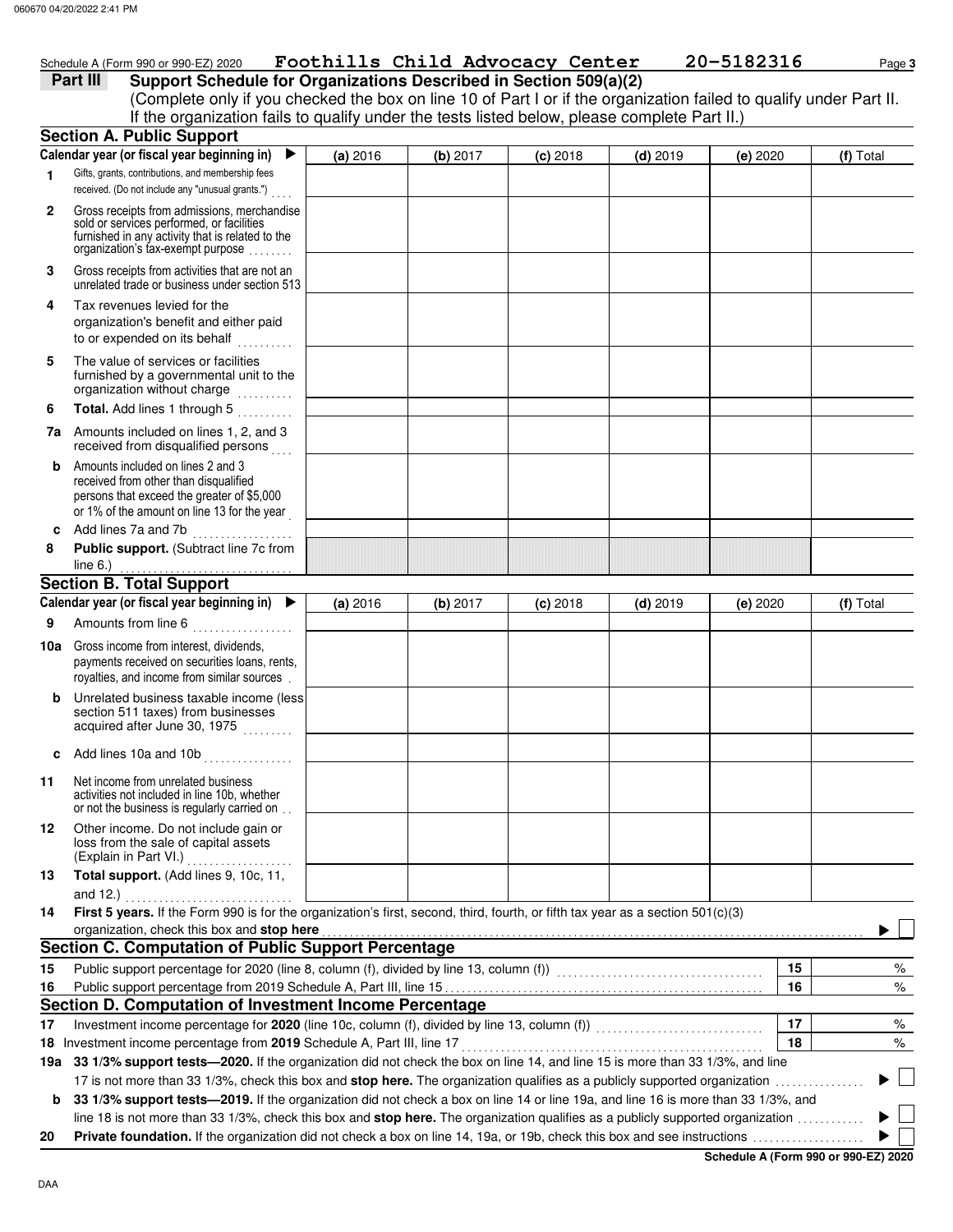# Schedule A (Form 990 or 990-EZ) 2020 **Foothills Child Advocacy Center 20-5182316** Page 4

| Part IV |  | <b>Supporting Organizations</b> |
|---------|--|---------------------------------|
|---------|--|---------------------------------|

Sections A, D, and E. If you checked box 12d, Part I, complete Sections A and D, and complete Part V.) (Complete only if you checked a box in line 12 on Part I. If you checked box 12a, Part I, complete Sections A and B. If you checked box 12b, Part I, complete Sections A and C. If you checked box 12c, Part I, complete

# **Section A. All Supporting Organizations**

- Are all of the organization's supported organizations listed by name in the organization's governing documents? If "No," describe in **Part VI** how the supported organizations are designated. If designated by class or purpose, describe the designation. If historic and continuing relationship, explain. **1**
- Did the organization have any supported organization that does not have an IRS determination of status under section 509(a)(1) or (2)? If "Yes," explain in **Part VI** how the organization determined that the supported organization was described in section 509(a)(1) or (2). **2**
- **3a** Did the organization have a supported organization described in section 501(c)(4), (5), or (6)? If "Yes," answer lines 3b and 3c below.
- **b** Did the organization confirm that each supported organization qualified under section 501(c)(4), (5), or (6) and satisfied the public support tests under section 509(a)(2)? If "Yes," describe in **Part VI** when and how the organization made the determination.
- **c** Did the organization ensure that all support to such organizations was used exclusively for section  $170(c)(2)(B)$ purposes? If "Yes," explain in **Part VI** what controls the organization put in place to ensure such use.
- **4a** Was any supported organization not organized in the United States ("foreign supported organization")? If "Yes," and if you checked 12a or 12b in Part I, answer (b) and (c) below.
- **b** Did the organization have ultimate control and discretion in deciding whether to make grants to the foreign supported organization? If "Yes," describe in **Part VI** how the organization had such control and discretion despite being controlled or supervised by or in connection with its supported organizations.
- **c** Did the organization support any foreign supported organization that does not have an IRS determination under sections 501(c)(3) and 509(a)(1) or (2)? If "Yes," explain in **Part VI** what controls the organization used to ensure that all support to the foreign supported organization was used exclusively for section 170(c)(2)(B) purposes.
- **5a** Did the organization add, substitute, or remove any supported organizations during the tax year? If "Yes," answer lines 5b and 5c below (if applicable). Also, provide detail in **Part VI,** including (i) the names and EIN numbers of the supported organizations added, substituted, or removed; (ii) the reasons for each such action; (iii) the authority under the organization's organizing document authorizing such action; and (iv) how the action was accomplished (such as by amendment to the organizing document).
- **b Type I or Type II only.** Was any added or substituted supported organization part of a class already designated in the organization's organizing document?
- **c Substitutions only.** Was the substitution the result of an event beyond the organization's control?
- **6** Did the organization provide support (whether in the form of grants or the provision of services or facilities) to anyone other than (i) its supported organizations, (ii) individuals that are part of the charitable class benefited by one or more of its supported organizations, or (iii) other supporting organizations that also support or benefit one or more of the filing organization's supported organizations? If "Yes," provide detail in **Part VI.**
- **7** Did the organization provide a grant, loan, compensation, or other similar payment to a substantial contributor (as defined in section 4958(c)(3)(C)), a family member of a substantial contributor, or a 35% controlled entity with regard to a substantial contributor? If "Yes," complete Part I of Schedule L (Form 990 or 990-EZ).
- **8** Did the organization make a loan to a disqualified person (as defined in section 4958) not described in line 7? If "Yes," complete Part I of Schedule L (Form 990 or 990-EZ).
- **9a** Was the organization controlled directly or indirectly at any time during the tax year by one or more disqualified persons, as defined in section 4946 (other than foundation managers and organizations described in section 509(a)(1) or (2))? If "Yes," provide detail in **Part VI.**
- **b** Did one or more disqualified persons (as defined in line 9a) hold a controlling interest in any entity in which the supporting organization had an interest? If "Yes," provide detail in **Part VI.**
- **c** Did a disqualified person (as defined in line 9a) have an ownership interest in, or derive any personal benefit from, assets in which the supporting organization also had an interest? If "Yes," provide detail in **Part VI.**
- **10a** Was the organization subject to the excess business holdings rules of section 4943 because of section 4943(f) (regarding certain Type II supporting organizations, and all Type III non-functionally integrated supporting organizations)? If "Yes," answer line 10b below.
- **b** Did the organization have any excess business holdings in the tax year? (Use Schedule C, Form 4720, to determine whether the organization had excess business holdings.)

Yes | No **1 2 3a 3b 3c 4a 4b 4c 5a 5b 5c 6 7 8 9a 9b 9c 10a 10b**

**Schedule A (Form 990 or 990-EZ) 2020**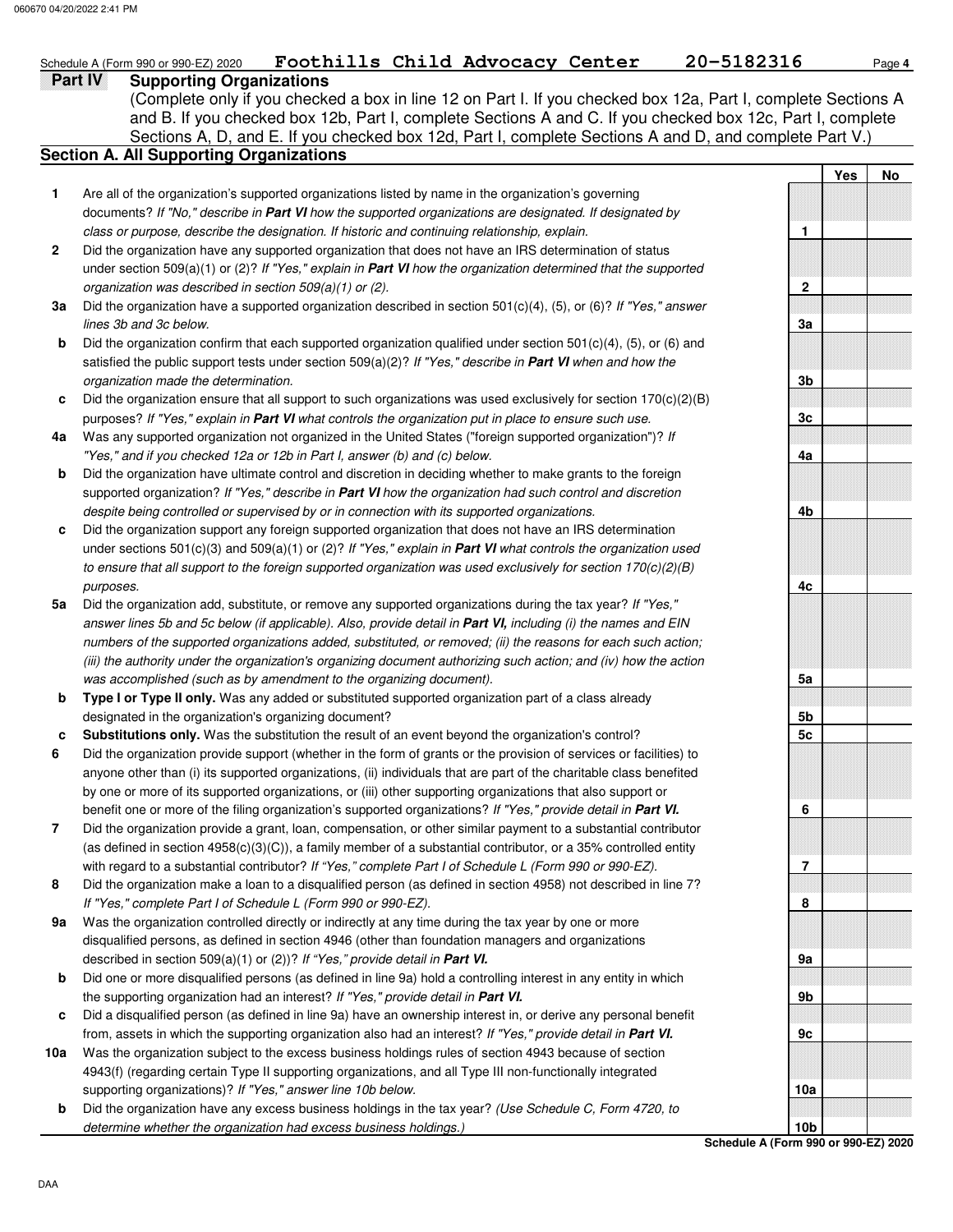#### **Part IV** Supporting Organizations (continued) Schedule A (Form 990 or 990-EZ) 2020 Poothills Child Advocacy Center 20-5182316 Page 5 **Yes No Section B. Type I Supporting Organizations 11 c** A 35% controlled entity of a person described in line 11a or 11b above? If "Yes" to line 11a, 11b, or 11c, provide **b** A family member of a person described in line 11a above? **a** A person who directly or indirectly controls, either alone or together with persons described in lines 11b and Has the organization accepted a gift or contribution from any of the following persons? 11c below, the governing body of a supported organization? detail in **Part VI. 11a 11b 11c Yes No**

**2 1** supported organizations and what conditions or restrictions, if any, applied to such powers during the tax year. organization, describe how the powers to appoint and/or remove officers, directors, or trustees were allocated among the effectively operated, supervised, or controlled the organization's activities. If the organization had more than one supported directors, or trustees at all times during the tax year? If "No," describe in **Part VI** how the supported organization(s) more supported organizations have the power to regularly appoint or elect at least a majority of the organization's officers, Did the governing body, members of the governing body, officers acting in their official capacity, or membership of one or Did the organization operate for the benefit of any supported organization other than the supported organization(s) that operated, supervised, or controlled the supporting organization? If "Yes," explain in **Part 1**

**VI** how providing such benefit carried out the purposes of the supported organization(s) that operated, supervised, or controlled the supporting organization.

# **Section C. Type II Supporting Organizations**

Were a majority of the organization's directors or trustees during the tax year also a majority of the directors or trustees of each of the organization's supported organization(s)? If "No," describe in **Part VI** how control **1** or management of the supporting organization was vested in the same persons that controlled or managed the supported organization(s). Yes | No **1**

# **Section D. All Type III Supporting Organizations**

|              |                                                                                                                        |   | Yes | No |
|--------------|------------------------------------------------------------------------------------------------------------------------|---|-----|----|
|              | Did the organization provide to each of its supported organizations, by the last day of the fifth month of the         |   |     |    |
|              | organization's tax year, (i) a written notice describing the type and amount of support provided during the prior tax  |   |     |    |
|              | year, (ii) a copy of the Form 990 that was most recently filed as of the date of notification, and (iii) copies of the |   |     |    |
|              | organization's governing documents in effect on the date of notification, to the extent not previously provided?       |   |     |    |
| $\mathbf{2}$ | Were any of the organization's officers, directors, or trustees either (i) appointed or elected by the supported       |   |     |    |
|              | organization(s) or (ii) serving on the governing body of a supported organization? If "No," explain in Part VI how     |   |     |    |
|              | the organization maintained a close and continuous working relationship with the supported organization(s).            | ≏ |     |    |
| 3            | By reason of the relationship described in line 2, above, did the organization's supported organizations have          |   |     |    |
|              | a significant voice in the organization's investment policies and in directing the use of the organization's           |   |     |    |
|              | income or assets at all times during the tax year? If "Yes," describe in Part VI the role the organization's           |   |     |    |
|              | supported organizations played in this regard.                                                                         | 3 |     |    |

### **Section E. Type III Functionally-Integrated Supporting Organizations**

- The organization satisfied the Activities Test. Complete **line 2** below. **a**
- The organization is the parent of each of its supported organizations. Complete **line 3** below. **b**

|  | The organization supported a governmental entity. Describe in Part VI how you supported a governmental entity (see instructions). |  |  |
|--|-----------------------------------------------------------------------------------------------------------------------------------|--|--|
|--|-----------------------------------------------------------------------------------------------------------------------------------|--|--|

- **2** Activities Test. **Answer lines 2a and 2b below.**
- **a** Did substantially all of the organization's activities during the tax year directly further the exempt purposes of the supported organization(s) to which the organization was responsive? If "Yes," then in **Part VI identify those supported organizations and explain** how these activities directly furthered their exempt purposes, how the organization was responsive to those supported organizations, and how the organization determined that these activities constituted substantially all of its activities.
- **b** Did the activities described in line 2a, above, constitute activities that, but for the organization's involvement, one or more of the organization's supported organization(s) would have been engaged in? If "Yes," explain in Part VI the reasons for the organization's position that its supported organization(s) would have engaged in these activities but for the organization's involvement.
- **3** Parent of Supported Organizations. **Answer lines 3a and 3b below.**
	- **a** Did the organization have the power to regularly appoint or elect a majority of the officers, directors, or trustees of each of the supported organizations? If "Yes" or "No," provide details in **Part VI.**
- DAA **Schedule A (Form 990 or 990-EZ) 2020 b** Did the organization exercise a substantial degree of direction over the policies, programs, and activities of each of its supported organizations? If "Yes," describe in **Part VI** the role played by the organization in this regard.

**2a**

**2b**

**3a**

**Yes No**

**2**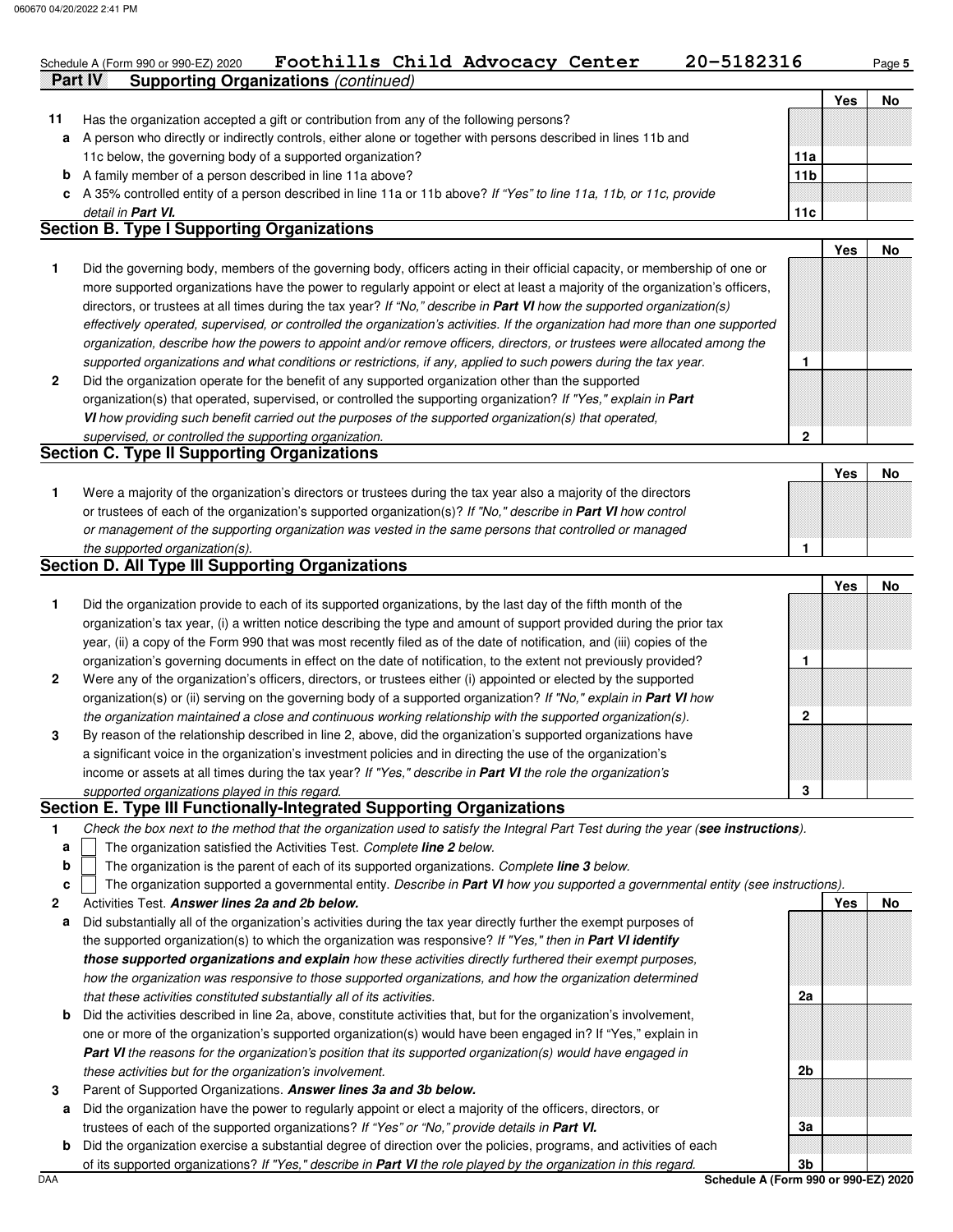|                | Foothills Child Advocacy Center<br>Schedule A (Form 990 or 990-EZ) 2020                                                          |                | 20-5182316     | Page 6                         |
|----------------|----------------------------------------------------------------------------------------------------------------------------------|----------------|----------------|--------------------------------|
|                | Part V<br>Type III Non-Functionally Integrated 509(a)(3) Supporting Organizations                                                |                |                |                                |
| 1.             | Check here if the organization satisfied the Integral Part Test as a qualifying trust on Nov. 20, 1970 (explain in Part VI). See |                |                |                                |
|                | instructions. All other Type III non-functionally integrated supporting organizations must complete Sections A through E.        |                |                |                                |
|                | Section A - Adjusted Net Income                                                                                                  |                | (A) Prior Year | (B) Current Year<br>(optional) |
| 1.             | Net short-term capital gain                                                                                                      | 1              |                |                                |
| $\mathbf{2}$   | Recoveries of prior-year distributions                                                                                           | $\overline{2}$ |                |                                |
| 3              | Other gross income (see instructions)                                                                                            | 3              |                |                                |
| 4              | Add lines 1 through 3.                                                                                                           | 4              |                |                                |
| 5              | Depreciation and depletion                                                                                                       | 5              |                |                                |
| 6              | Portion of operating expenses paid or incurred for production or collection of                                                   |                |                |                                |
|                | gross income or for management, conservation, or maintenance of property                                                         |                |                |                                |
|                | held for production of income (see instructions)                                                                                 | 6              |                |                                |
| $\overline{7}$ | Other expenses (see instructions)                                                                                                | $\overline{7}$ |                |                                |
| 8              | Adjusted Net Income (subtract lines 5, 6, and 7 from line 4)                                                                     | 8              |                |                                |
|                | <b>Section B - Minimum Asset Amount</b>                                                                                          |                | (A) Prior Year | (B) Current Year<br>(optional) |
| 1              | Aggregate fair market value of all non-exempt-use assets (see                                                                    |                |                |                                |
|                | instructions for short tax year or assets held for part of year):                                                                |                |                |                                |
|                | <b>a</b> Average monthly value of securities                                                                                     | 1a             |                |                                |
|                | <b>b</b> Average monthly cash balances                                                                                           | 1b             |                |                                |
|                | c Fair market value of other non-exempt-use assets                                                                               | 1c             |                |                                |
|                | <b>d Total</b> (add lines 1a, 1b, and 1c)                                                                                        | 1d             |                |                                |
|                | e Discount claimed for blockage or other factors                                                                                 |                |                |                                |
|                | (explain in detail in <b>Part VI</b> ):                                                                                          |                |                |                                |
| $\overline{2}$ | Acquisition indebtedness applicable to non-exempt-use assets                                                                     | $\mathbf 2$    |                |                                |
| 3              | Subtract line 2 from line 1d.                                                                                                    | 3              |                |                                |
| 4              | Cash deemed held for exempt use. Enter 0.015 of line 3 (for greater amount,                                                      |                |                |                                |
|                | see instructions).                                                                                                               | 4              |                |                                |
| 5              | Net value of non-exempt-use assets (subtract line 4 from line 3)                                                                 | 5              |                |                                |
| 6              | Multiply line 5 by 0.035.                                                                                                        | 6              |                |                                |
| 7              | Recoveries of prior-year distributions                                                                                           | $\overline{7}$ |                |                                |
| 8              | Minimum Asset Amount (add line 7 to line 6)                                                                                      | 8              |                |                                |
|                | <b>Section C - Distributable Amount</b>                                                                                          |                |                | <b>Current Year</b>            |
| 1              | Adjusted net income for prior year (from Section A, line 8, column A)                                                            | $\mathbf{1}$   |                |                                |
| $\mathbf{2}$   | Enter 0.85 of line 1.                                                                                                            | $\mathbf 2$    |                |                                |
| 3              | Minimum asset amount for prior year (from Section B, line 8, column A)                                                           | 3              |                |                                |
| 4              | Enter greater of line 2 or line 3.                                                                                               | 4              |                |                                |
| 5              | Income tax imposed in prior year                                                                                                 | 5              |                |                                |
| 6              | <b>Distributable Amount.</b> Subtract line 5 from line 4, unless subject to                                                      |                |                |                                |
|                | emergency temporary reduction (see instructions).                                                                                | 6              |                |                                |

**7**  $\,$   $\,$   $\,$   $\,$   $\,$   $\,$  Check here if the current year is the organization's first as a non-functionally integrated Type III supporting organization (see instructions).

**Schedule A (Form 990 or 990-EZ) 2020**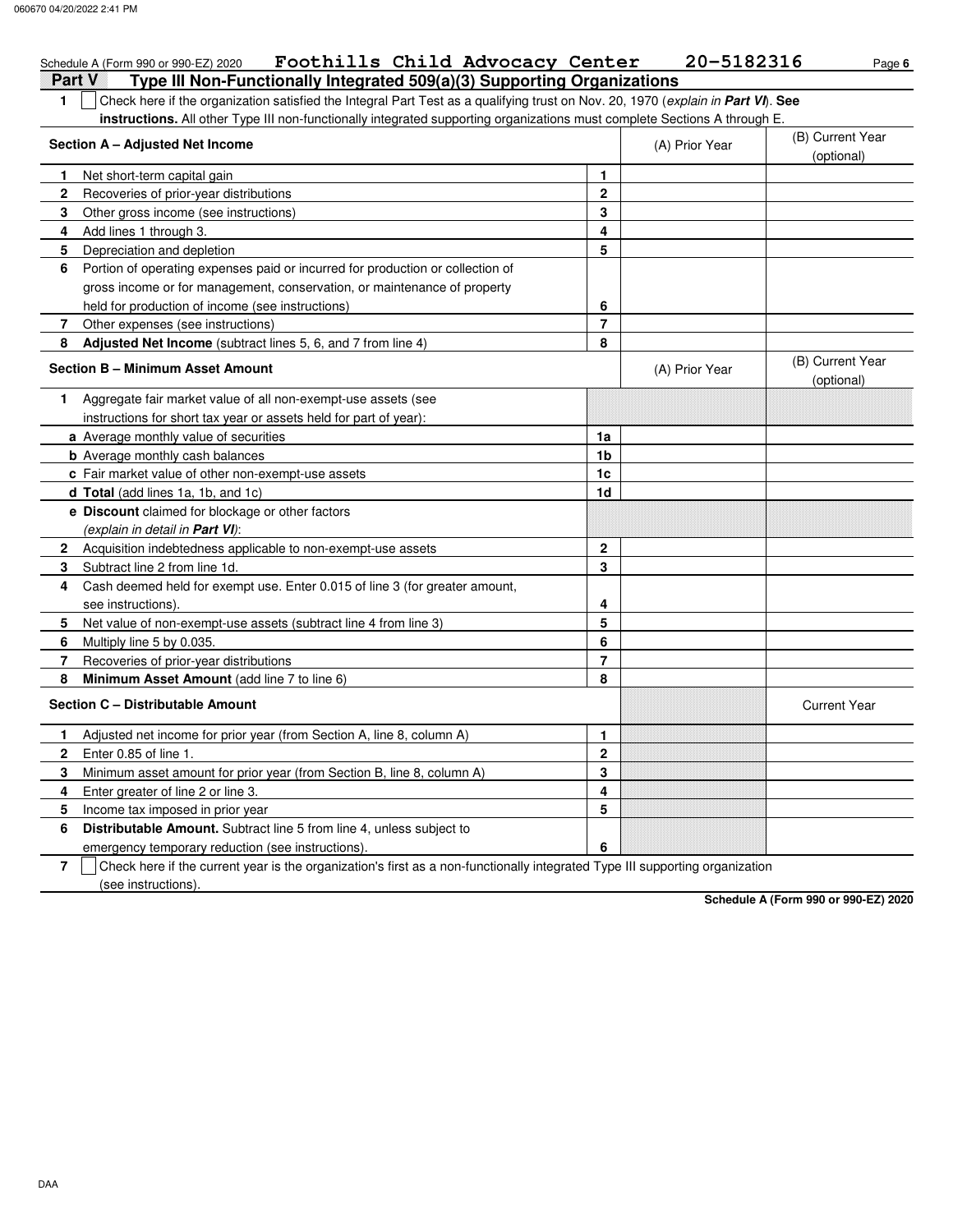#### Schedule A (Form 990 or 990-EZ) 2020 Poothills Child Advocacy Center 20-5182316 Page 7 **Part V** Type III Non-Functionally Integrated 509(a)(3) Supporting Organizations (continued) **Section D – Distributions Current Year 1 2 3 4 5 6 7 8 9 10** Amounts paid to supported organizations to accomplish exempt purposes Amounts paid to perform activity that directly furthers exempt purposes of supported organizations, in excess of income from activity Administrative expenses paid to accomplish exempt purposes of supported organizations Amounts paid to acquire exempt-use assets Qualified set-aside amounts (prior IRS approval required—provide details in **Part VI**) Other distributions (describe in **Part VI**). See instructions. **Total annual distributions.** Add lines 1 through 6. Distributions to attentive supported organizations to which the organization is responsive (provide details in **Part VI**). See instructions. Distributable amount for 2020 from Section C, line 6 Line 8 amount divided by line 9 amount **Section E – Distribution Allocations** (see instructions) **Excess Distributions (i) (ii) Underdistributions Pre-2020 (iii) Distributable Amount for 2020 8 7 6 5 4 3** Excess distributions carryover, if any, to 2020 **2 1 a** From 2015 . . . . . . . . . . . . . . . . . . . . . . . . . . . . . . . **b** From 2016 . . . . . . . . . . . . . . . . . . . . . . . . . . . . . . . **c** From 2017 . . . . . . . . . . . . . . . . . . . . . . . . . . . . . . . **d** From 2018 . . . . . . . . . . . . . . . . . . . . . . . . . . . . . . . . **e** From 2019 . . . . . . . . . . . . . . . . . . . . . . . . . . . . . . . . **f Total** of lines 3a through 3e **g** Applied to underdistributions of prior years **h** Applied to 2020 distributable amount **i** Carryover from 2015 not applied (see instructions) **j** Remainder. Subtract lines 3g, 3h, and 3i from line 3f. **a** Applied to underdistributions of prior years **b** Applied to 2020 distributable amount **c** Remainder. Subtract lines 4a and 4b from line 4. **a** Excess from 2016 . . . . . . . . . . . . . . . . . . . . . . . **b** Excess from 2017 . . . . . . . . . . . . . . . . . . . . . . . **c** Excess from 2018 . . . . . . . . . . . . . . . . . . . . . . . . **d** Excess from 2019 . . . . . . . . . . . . . . . . . . . . . . . . Distributable amount for 2020 from Section C, line 6 Underdistributions, if any, for years prior to 2020 (reasonable cause required–explain in **Part VI**). See Distributions for 2020 from Section D, line 7: \$ Remaining underdistributions for years prior to 2020, if any. Subtract lines 3g and 4a from line 2. For result greater than zero, explain in **Part VI**. See instructions. Remaining underdistributions for 2020 Subtract lines 3h and 4b from line 1. For result greater than zero, explain in **Part VI.** See instructions. **Excess distributions carryover to 2021.** Add lines 3j and 4c. Breakdown of line 7: instructions.

**Schedule A (Form 990 or 990-EZ) 2020**

**e** Excess from 2020 . . . . . . . . . . . . . . . . . . . . . . . .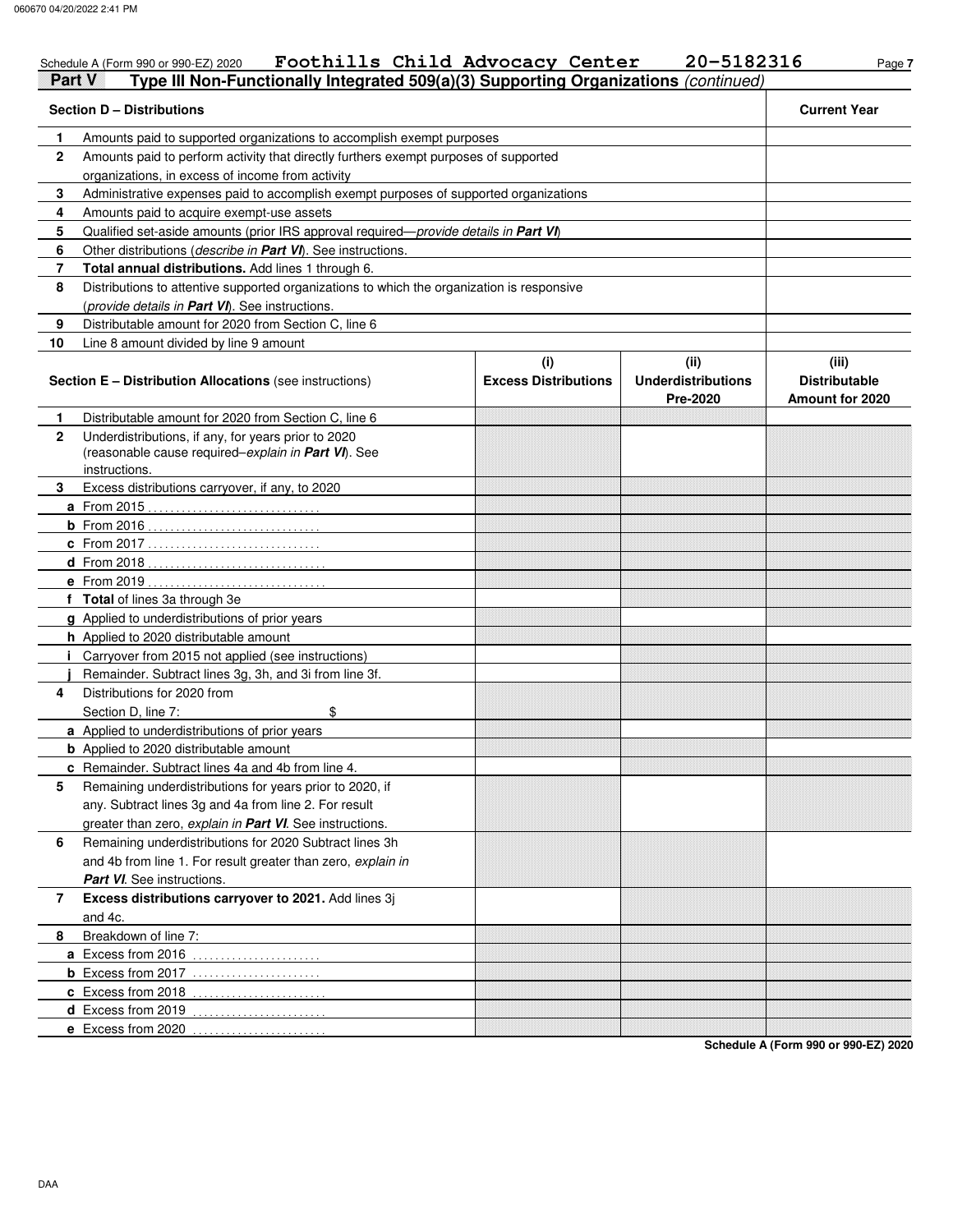|         | Schedule A (Form 990 or 990-EZ) 2020 | Foothills Child Advocacy Center |                                                                                                | 20-5182316                                                                                                                                                                                                                                                                                                                                                                                                                                                                                | Page 8 |
|---------|--------------------------------------|---------------------------------|------------------------------------------------------------------------------------------------|-------------------------------------------------------------------------------------------------------------------------------------------------------------------------------------------------------------------------------------------------------------------------------------------------------------------------------------------------------------------------------------------------------------------------------------------------------------------------------------------|--------|
| Part VI |                                      |                                 |                                                                                                | Supplemental Information. Provide the explanations required by Part II, line 10; Part II, line 17a or 17b; Part<br>III, line 12; Part IV, Section A, lines 1, 2, 3b, 3c, 4b, 4c, 5a, 6, 9a, 9b, 9c, 11a, 11b, and 11c; Part IV, Section<br>B, lines 1 and 2; Part IV, Section C, line 1; Part IV, Section D, lines 2 and 3; Part IV, Section E, lines 1c, 2a, 2b,<br>3a, and 3b; Part V, line 1; Part V, Section B, line 1e; Part V, Section D, lines 5, 6, and 8; and Part V, Section E, |        |
|         |                                      |                                 | lines 2, 5, and 6. Also complete this part for any additional information. (See instructions.) |                                                                                                                                                                                                                                                                                                                                                                                                                                                                                           |        |
|         |                                      |                                 |                                                                                                |                                                                                                                                                                                                                                                                                                                                                                                                                                                                                           |        |
|         |                                      |                                 |                                                                                                |                                                                                                                                                                                                                                                                                                                                                                                                                                                                                           |        |
|         |                                      |                                 |                                                                                                |                                                                                                                                                                                                                                                                                                                                                                                                                                                                                           |        |
|         |                                      |                                 |                                                                                                |                                                                                                                                                                                                                                                                                                                                                                                                                                                                                           |        |
|         |                                      |                                 |                                                                                                |                                                                                                                                                                                                                                                                                                                                                                                                                                                                                           |        |
|         |                                      |                                 |                                                                                                |                                                                                                                                                                                                                                                                                                                                                                                                                                                                                           |        |
|         |                                      |                                 |                                                                                                |                                                                                                                                                                                                                                                                                                                                                                                                                                                                                           |        |
|         |                                      |                                 |                                                                                                |                                                                                                                                                                                                                                                                                                                                                                                                                                                                                           |        |
|         |                                      |                                 |                                                                                                |                                                                                                                                                                                                                                                                                                                                                                                                                                                                                           |        |
|         |                                      |                                 |                                                                                                |                                                                                                                                                                                                                                                                                                                                                                                                                                                                                           |        |
|         |                                      |                                 |                                                                                                |                                                                                                                                                                                                                                                                                                                                                                                                                                                                                           |        |
|         |                                      |                                 |                                                                                                |                                                                                                                                                                                                                                                                                                                                                                                                                                                                                           |        |
|         |                                      |                                 |                                                                                                |                                                                                                                                                                                                                                                                                                                                                                                                                                                                                           |        |
|         |                                      |                                 |                                                                                                |                                                                                                                                                                                                                                                                                                                                                                                                                                                                                           |        |
|         |                                      |                                 |                                                                                                |                                                                                                                                                                                                                                                                                                                                                                                                                                                                                           |        |
|         |                                      |                                 |                                                                                                |                                                                                                                                                                                                                                                                                                                                                                                                                                                                                           |        |
|         |                                      |                                 |                                                                                                |                                                                                                                                                                                                                                                                                                                                                                                                                                                                                           |        |
|         |                                      |                                 |                                                                                                |                                                                                                                                                                                                                                                                                                                                                                                                                                                                                           |        |
|         |                                      |                                 |                                                                                                |                                                                                                                                                                                                                                                                                                                                                                                                                                                                                           |        |
|         |                                      |                                 |                                                                                                |                                                                                                                                                                                                                                                                                                                                                                                                                                                                                           |        |
|         |                                      |                                 |                                                                                                |                                                                                                                                                                                                                                                                                                                                                                                                                                                                                           |        |
|         |                                      |                                 |                                                                                                |                                                                                                                                                                                                                                                                                                                                                                                                                                                                                           |        |
|         |                                      |                                 |                                                                                                |                                                                                                                                                                                                                                                                                                                                                                                                                                                                                           |        |
|         |                                      |                                 |                                                                                                |                                                                                                                                                                                                                                                                                                                                                                                                                                                                                           |        |
|         |                                      |                                 |                                                                                                |                                                                                                                                                                                                                                                                                                                                                                                                                                                                                           |        |
|         |                                      |                                 |                                                                                                |                                                                                                                                                                                                                                                                                                                                                                                                                                                                                           |        |
|         |                                      |                                 |                                                                                                |                                                                                                                                                                                                                                                                                                                                                                                                                                                                                           |        |
|         |                                      |                                 |                                                                                                |                                                                                                                                                                                                                                                                                                                                                                                                                                                                                           |        |
|         |                                      |                                 |                                                                                                |                                                                                                                                                                                                                                                                                                                                                                                                                                                                                           |        |
|         |                                      |                                 |                                                                                                |                                                                                                                                                                                                                                                                                                                                                                                                                                                                                           |        |
|         |                                      |                                 |                                                                                                |                                                                                                                                                                                                                                                                                                                                                                                                                                                                                           |        |
|         |                                      |                                 |                                                                                                |                                                                                                                                                                                                                                                                                                                                                                                                                                                                                           |        |
|         |                                      |                                 |                                                                                                |                                                                                                                                                                                                                                                                                                                                                                                                                                                                                           |        |
|         |                                      |                                 |                                                                                                |                                                                                                                                                                                                                                                                                                                                                                                                                                                                                           |        |
|         |                                      |                                 |                                                                                                |                                                                                                                                                                                                                                                                                                                                                                                                                                                                                           |        |
|         |                                      |                                 |                                                                                                |                                                                                                                                                                                                                                                                                                                                                                                                                                                                                           |        |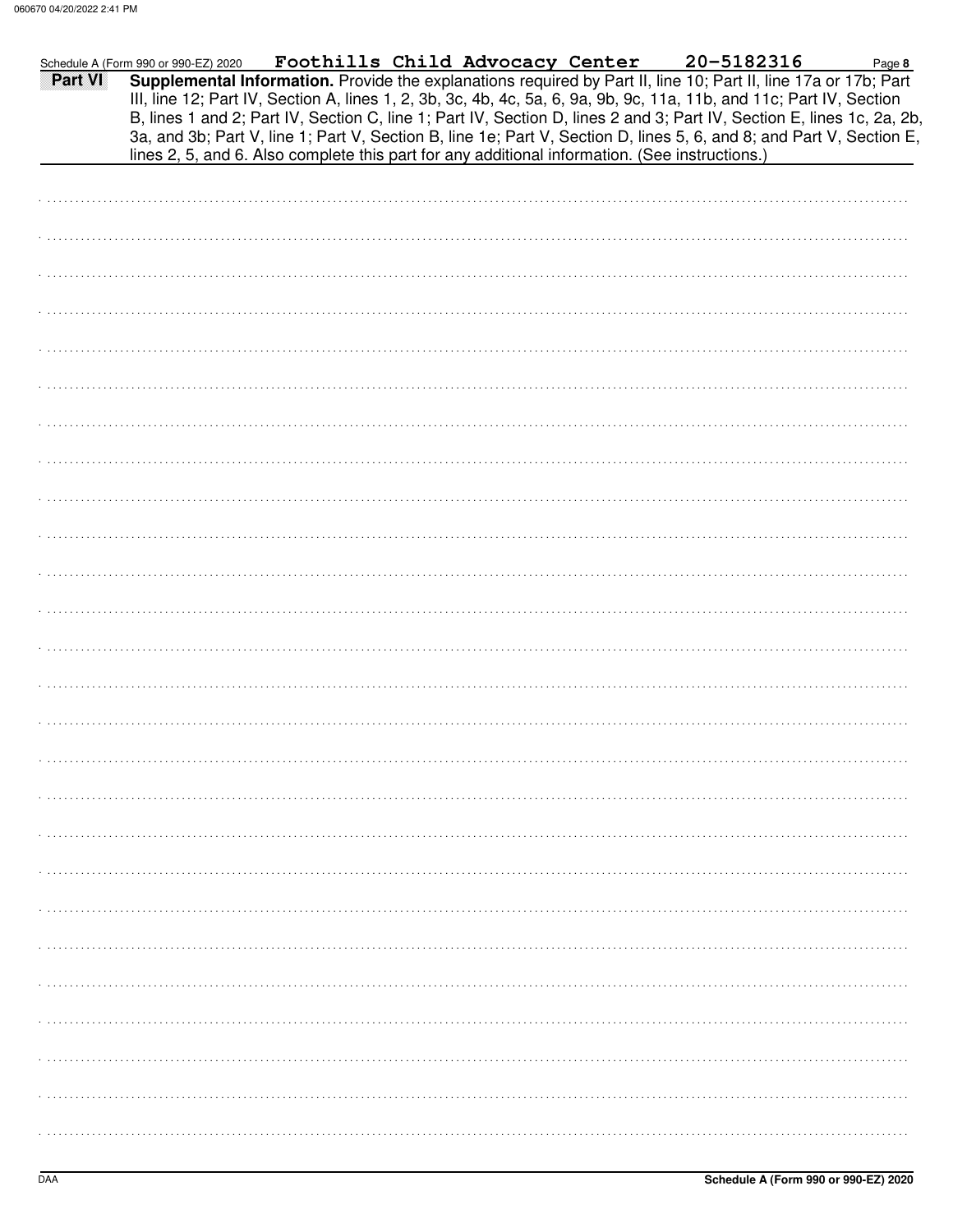#### OMB No. 1545-0047 Department of the Treasury Internal Revenue Service Name of the organization **2020 Schedule of Contributors Schedule B (Form 990, 990-EZ, or 990-PF)** - **Attach to Form 990, Form 990-EZ, or Form 990-PF. Employer identification number Organization type** (check one): - **Go to www.irs.gov/Form990 for the latest information. Foothills Child Advocacy Center 20-5182316**

| Filers of:         | Section:                                                                           |
|--------------------|------------------------------------------------------------------------------------|
| Form 990 or 990-EZ | $ \mathbf{X} $ 501(c)(<br>$3$ ) (enter number) organization                        |
|                    | $4947(a)(1)$ nonexempt charitable trust <b>not</b> treated as a private foundation |
|                    | 527 political organization                                                         |
| Form 990-PF        | $501(c)(3)$ exempt private foundation                                              |
|                    | $4947(a)(1)$ nonexempt charitable trust treated as a private foundation            |
|                    | 501(c)(3) taxable private foundation                                               |
|                    |                                                                                    |

Check if your organization is covered by the **General Rule** or a **Special Rule. Note:** Only a section 501(c)(7), (8), or (10) organization can check boxes for both the General Rule and a Special Rule. See instructions.

### **General Rule**

For an organization filing Form 990, 990-EZ, or 990-PF that received, during the year, contributions totaling \$5,000 or more (in money or property) from any one contributor. Complete Parts I and II. See instructions for determining a contributor's total contributions.

### **Special Rules**

| <b>X</b> For an organization described in section 501(c)(3) filing Form 990 or 990-EZ that met the 33 <sup>1</sup> /3% support test of the |
|--------------------------------------------------------------------------------------------------------------------------------------------|
| regulations under sections 509(a)(1) and 170(b)(1)(A)(vi), that checked Schedule A (Form 990 or 990-EZ), Part II, line                     |
| 13, 16a, or 16b, and that received from any one contributor, during the year, total contributions of the greater of (1)                    |
| \$5,000; or (2) 2% of the amount on (i) Form 990, Part VIII, line 1h; or (ii) Form 990-EZ, line 1. Complete Parts I and II.                |

literary, or educational purposes, or for the prevention of cruelty to children or animals. Complete Parts I (entering For an organization described in section  $501(c)(7)$ , (8), or (10) filing Form 990 or 990-EZ that received from any one contributor, during the year, total contributions of more than \$1,000 exclusively for religious, charitable, scientific, "N/A" in column (b) instead of the contributor name and address), II, and III.

For an organization described in section 501(c)(7), (8), or (10) filing Form 990 or 990-EZ that received from any one contributor, during the year, contributions exclusively for religious, charitable, etc., purposes, but no such contributions totaled more than \$1,000. If this box is checked, enter here the total contributions that were received during the year for an exclusively religious, charitable, etc., purpose. Don't complete any of the parts unless the **General Rule** applies to this organization because it received nonexclusively religious, charitable, etc., contributions totaling \$5,000 or more during the year . . . . . . . . . . . . . . . . . . . . . . . . . . . . . . . . . . . . . . . . . . . . . . . . . . . . . . . . . . . . . . . . . . . . . . . . .  $\triangleright$  \$

990-EZ, or 990-PF), but it **must** answer "No" on Part IV, line 2, of its Form 990; or check the box on line H of its Form 990-EZ or on its Form 990-PF, Part I, line 2, to certify that it doesn't meet the filing requirements of Schedule B (Form 990, 990-EZ, or 990-PF). **Caution:** An organization that isn't covered by the General Rule and/or the Special Rules doesn't file Schedule B (Form 990,

**For Paperwork Reduction Act Notice, see the instructions for Form 990, 990-EZ, or 990-PF.**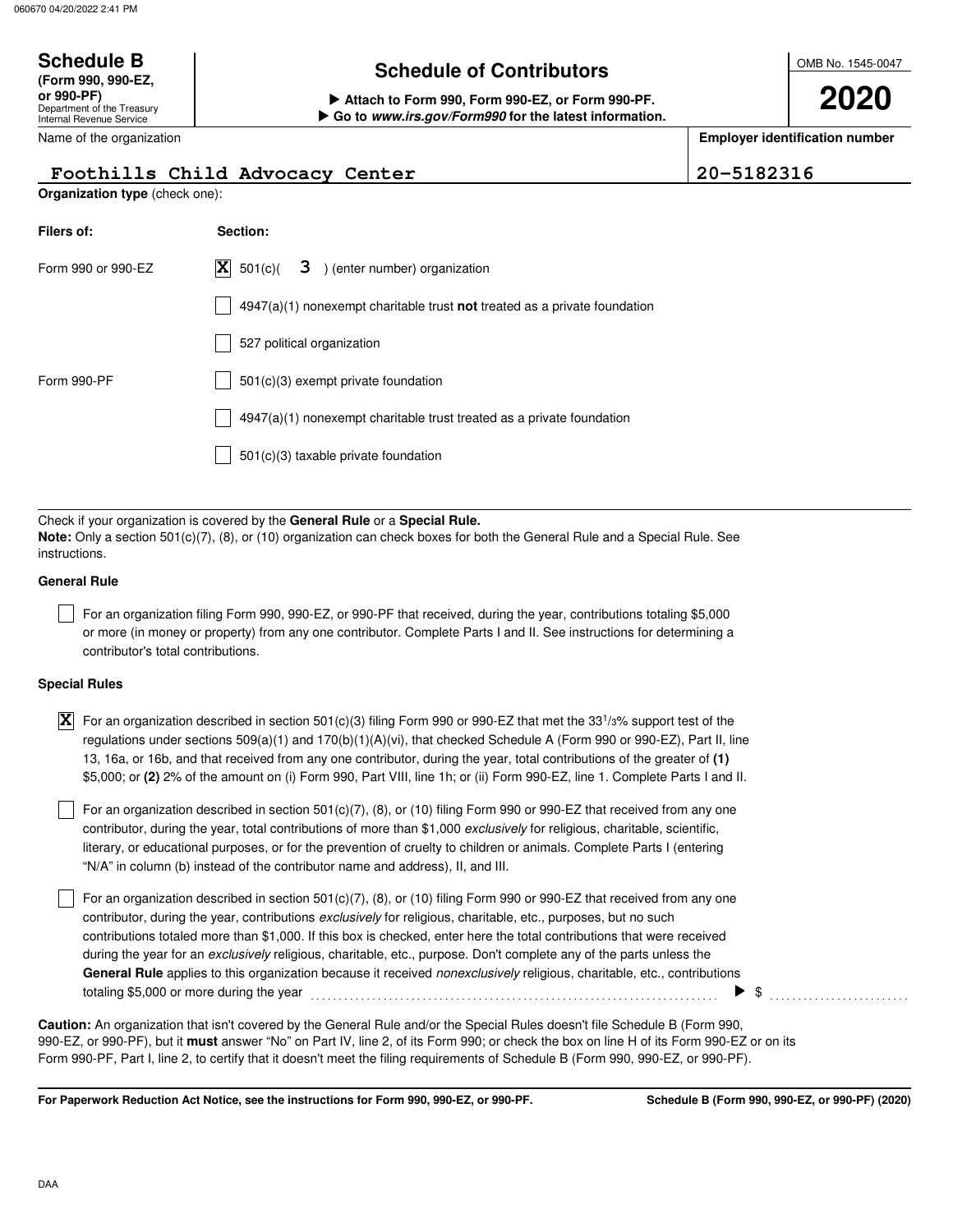| Name of organization | Schedule B (Form 990, 990-EZ, or 990-PF) (2020)<br>Foothills Child Advocacy Center             |                                   | Page 1 of 1<br>Page 2<br><b>Employer identification number</b><br>20-5182316                 |
|----------------------|------------------------------------------------------------------------------------------------|-----------------------------------|----------------------------------------------------------------------------------------------|
| Part I               | Contributors (see instructions). Use duplicate copies of Part I if additional space is needed. |                                   |                                                                                              |
| (a)<br>No.           | (b)<br>Name, address, and ZIP + 4                                                              | (c)<br><b>Total contributions</b> | (d)<br>Type of contribution                                                                  |
| 1                    |                                                                                                | 15,000<br>\$                      | X<br>Person<br>Payroll<br><b>Noncash</b><br>(Complete Part II for<br>noncash contributions.) |
| (a)<br>No.           | (b)<br>Name, address, and ZIP + 4                                                              | (c)<br><b>Total contributions</b> | (d)<br>Type of contribution                                                                  |
|                      |                                                                                                | \$                                | Person<br>Payroll<br><b>Noncash</b><br>(Complete Part II for<br>noncash contributions.)      |
| (a)<br>No.           | (b)<br>Name, address, and ZIP + 4                                                              | (c)<br><b>Total contributions</b> | (d)<br>Type of contribution                                                                  |
|                      |                                                                                                | \$                                | Person<br>Payroll<br><b>Noncash</b><br>(Complete Part II for<br>noncash contributions.)      |
| (a)<br>No.           | (b)<br>Name, address, and ZIP + 4                                                              | (c)<br><b>Total contributions</b> | (d)<br>Type of contribution                                                                  |
|                      |                                                                                                | \$                                | Person<br>Payroll<br>Noncash<br>(Complete Part II for<br>noncash contributions.)             |
| (a)<br>No.           | (b)<br>Name, address, and ZIP + 4                                                              | (c)<br><b>Total contributions</b> | (d)<br>Type of contribution                                                                  |
|                      |                                                                                                | \$                                | Person<br>Payroll<br>Noncash<br>(Complete Part II for<br>noncash contributions.)             |
| (a)<br>No.           | (b)<br>Name, address, and ZIP + 4                                                              | (c)<br><b>Total contributions</b> | (d)<br>Type of contribution                                                                  |
|                      |                                                                                                | \$                                | Person<br>Payroll<br>Noncash<br>(Complete Part II for<br>noncash contributions.)             |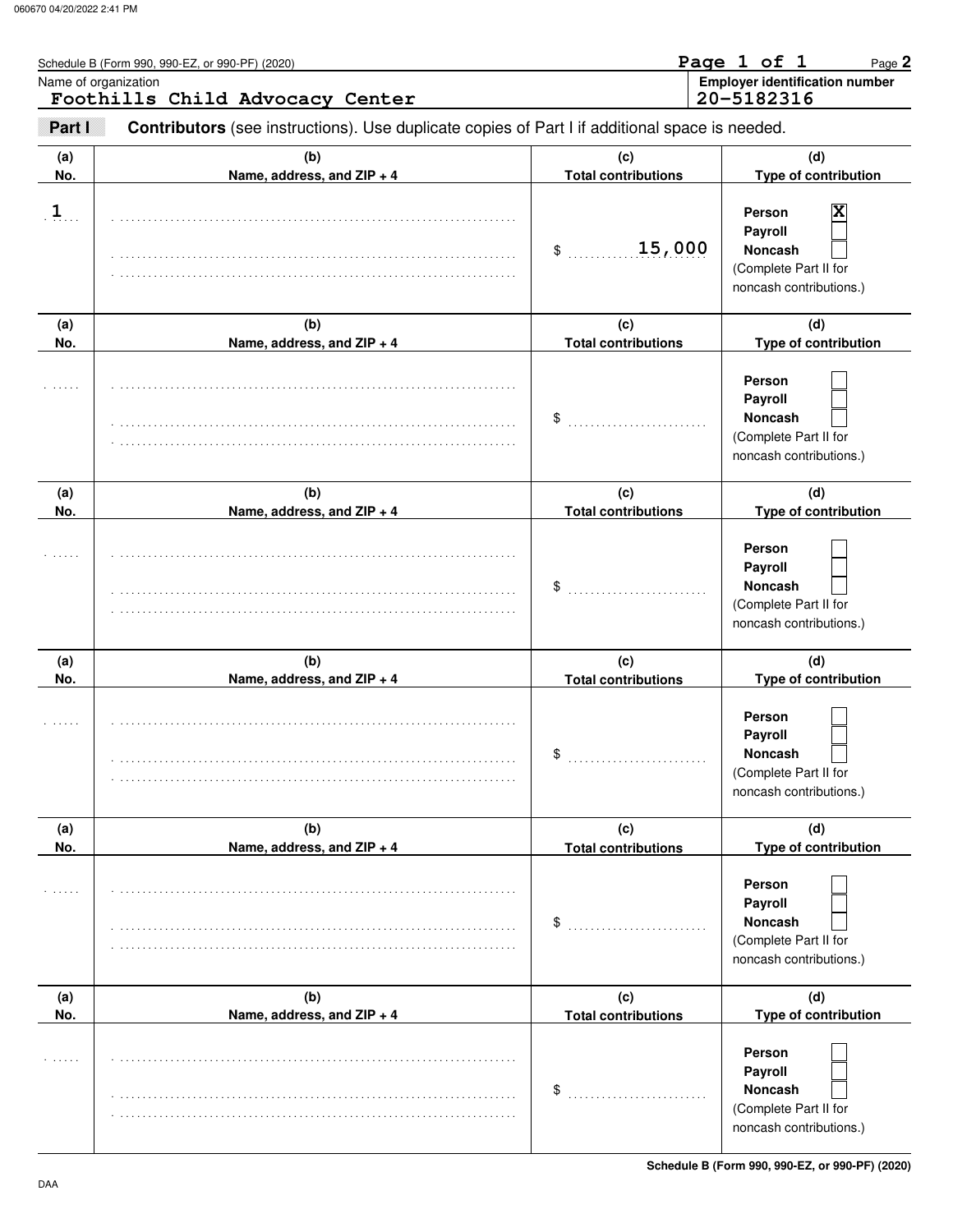| <b>SCHEDULE D</b><br>(Form 990)<br>Department of the Treasury |                                                                                                                                                                | Supplemental Financial Statements<br>$\triangleright$ Complete if the organization answered "Yes" on Form 990,<br>Part IV, line 6, 7, 8, 9, 10, 11a, 11b, 11c, 11d, 11e, 11f, 12a, or 12b.<br>Attach to Form 990. | OMB No. 1545-0047<br>2020<br><b>Open to Public</b>  |
|---------------------------------------------------------------|----------------------------------------------------------------------------------------------------------------------------------------------------------------|-------------------------------------------------------------------------------------------------------------------------------------------------------------------------------------------------------------------|-----------------------------------------------------|
| Internal Revenue Service                                      |                                                                                                                                                                | $\triangleright$ Go to <i>www.irs.gov/Form990</i> for instructions and the latest information.                                                                                                                    | Inspection                                          |
| Name of the organization                                      | Foothills Child Advocacy Center                                                                                                                                |                                                                                                                                                                                                                   | <b>Employer identification number</b><br>20-5182316 |
| Part I                                                        | Organizations Maintaining Donor Advised Funds or Other Similar Funds or Accounts.<br>Complete if the organization answered "Yes" on Form 990, Part IV, line 6. |                                                                                                                                                                                                                   |                                                     |
|                                                               |                                                                                                                                                                | (a) Donor advised funds                                                                                                                                                                                           | (b) Funds and other accounts                        |
| Total number at end of year                                   |                                                                                                                                                                |                                                                                                                                                                                                                   |                                                     |

#### **Conservation Easements.**  Does each conservation easement reported on line 2(d) above satisfy the requirements of section 170(h)(4)(B)(i) Number of states where property subject to conservation easement is located  $\blacktriangleright$  ...... If the organization received or held works of art, historical treasures, or other similar assets for financial gain, provide the **2 a** Total number of conservation easements . . . . . . . . . . . . . . . . . . . . . . . . . . . . . . . . . . . . . . . . . . . . . . . . . . . . . . . . . . . . . . . . . . . . . **b** Total acreage restricted by conservation easements with all accommunity conservations of the set of the set o **c** Number of conservation easements on a certified historic structure included in (a) will consumed that the structure **d** Number of conservation easements included in (c) acquired after 7/25/06, and not on a Assets included in Form 990, Part X . . . . . . . . . . . . . . . . . . . . . . . . . . . . . . . . . . . . . . . . . . . . . . . . . . . . . . . . . . . . . . . . . . . . . . . . . . **(ii)** Revenue included on Form 990, Part VIII, line 1 . . . . . . . . . . . . . . . . . . . . . . . . . . . . . . . . . . . . . . . . . . . . . . . . . . . . . . . . . . . . . . . . . . . **a Held at the End of the Tax Year** of art, historical treasures, or other similar assets held for public exhibition, education, or research in furtherance of public service, provide in Part XIII the text of the footnote to its financial statements that describes these items. If the organization elected, as permitted under FASB ASC 958, to report in its revenue statement and balance sheet works of **b** art, historical treasures, or other similar assets held for public exhibition, education, or research in furtherance of public service, provide the following amounts relating to these items: **(i)** Revenue included on Form 990, Part VIII, line 1 . . . . . . . . . . . . . . . . . . . . . . . . . . . . . . . . . . . . . . . . . . . . . . . . . . . . . . . . . . . . . . . **2 3 4 5 6** Aggregate value of contributions to (during year) ................... Aggregate value of grants from (during year) . . . . . . . . . . . . . . . . . . . . . . Aggregate value at end of year . . . . . . . . . . . . . . . . . . . . . . . . . . . . . . . . . . . . Did the organization inform all donors and donor advisors in writing that the assets held in donor advised funds are the organization's property, subject to the organization's exclusive legal control? Did the organization inform all grantees, donors, and donor advisors in writing that grant funds can be used only for charitable purposes and not for the benefit of the donor or donor advisor, or for any other purpose **Yes Yes No No Part II** Complete lines 2a through 2d if the organization held a qualified conservation contribution in the form of a conservation Purpose(s) of conservation easements held by the organization (check all that apply). **2 1** easement on the last day of the tax year. Preservation of land for public use (for example, recreation or education) Protection of natural habitat Preservation of open space Preservation of a certified historic structure Preservation of a historically important land area  $\mathsf{tax\, year} \blacktriangleright$  .............. **3** Number of conservation easements modified, transferred, released, extinguished, or terminated by the organization during the **4 5** Does the organization have a written policy regarding the periodic monitoring, inspection, handling of violations, and enforcement of the conservation easements it holds? . . . . . . . . . . . . . . . . . . . . . . . . . . . . . . . . . . . . . . . . . . . . . . . . . . . . . . . . . . . . **6** Staff and volunteer hours devoted to monitoring, inspecting, handling of violations, and enforcing conservation easements during the year **7** Amount of expenses incurred in monitoring, inspecting, handling of violations, and enforcing conservation easements during the year **8** and section 170(h)(4)(B)(ii)? . . . . . . . . . . . . . . . . . . . . . . . . . . . . . . . . . . . . . . . . . . . . . . . . . . . . . . . . . . . . . . . . . . . . . . . . . . . . . . . . . . . . . . . . . . . . . . . . . . . . balance sheet, and include, if applicable, the text of the footnote to the organization's financial statements that describes the **9** In Part XIII, describe how the organization reports conservation easements in its revenue and expense statement and organization's accounting for conservation easements. **Yes No Yes No** Complete if the organization answered "Yes" on Form 990, Part IV, line 8. **Part III Organizations Maintaining Collections of Art, Historical Treasures, or Other Similar Assets. 1a** If the organization elected, as permitted under FASB ASC 958, not to report in its revenue statement and balance sheet works following amounts required to be reported under FASB ASC 958 relating to these items: \$ . . . . . . . . . . . . . . . . . . . . . . . . . \$ . . . . . . . . . . . . . . . . . . . . . . . . . \$ . . . . . . . . . . . . . . . . . . . . . . . . . conferring impermissible private benefit? **2a 2b 2c 2d**  $\blacktriangleright$  . . . . . . . . . . . . . . . - \$ . . . . . . . . . . . . . . . . . . . . . . . . .  $\blacktriangleright$  $\blacktriangleright$  s  $\blacktriangleright$  $\blacktriangleright$ historic structure listed in the National Register . . . . . . . . . . . . . . . . . . . . . . . . . . . . . . . . . . . . . . . . . . . . . . . . . . . . . . . . . . . . . . . . Complete if the organization answered "Yes" on Form 990, Part IV, line 7.

| <b>b</b> Assets included in Form 990. Part X |
|----------------------------------------------|
|----------------------------------------------|

| For Paperwork Reduction Act Notice, see the Instructions for Form 990. |  |  |
|------------------------------------------------------------------------|--|--|
| <b>DAA</b>                                                             |  |  |

\$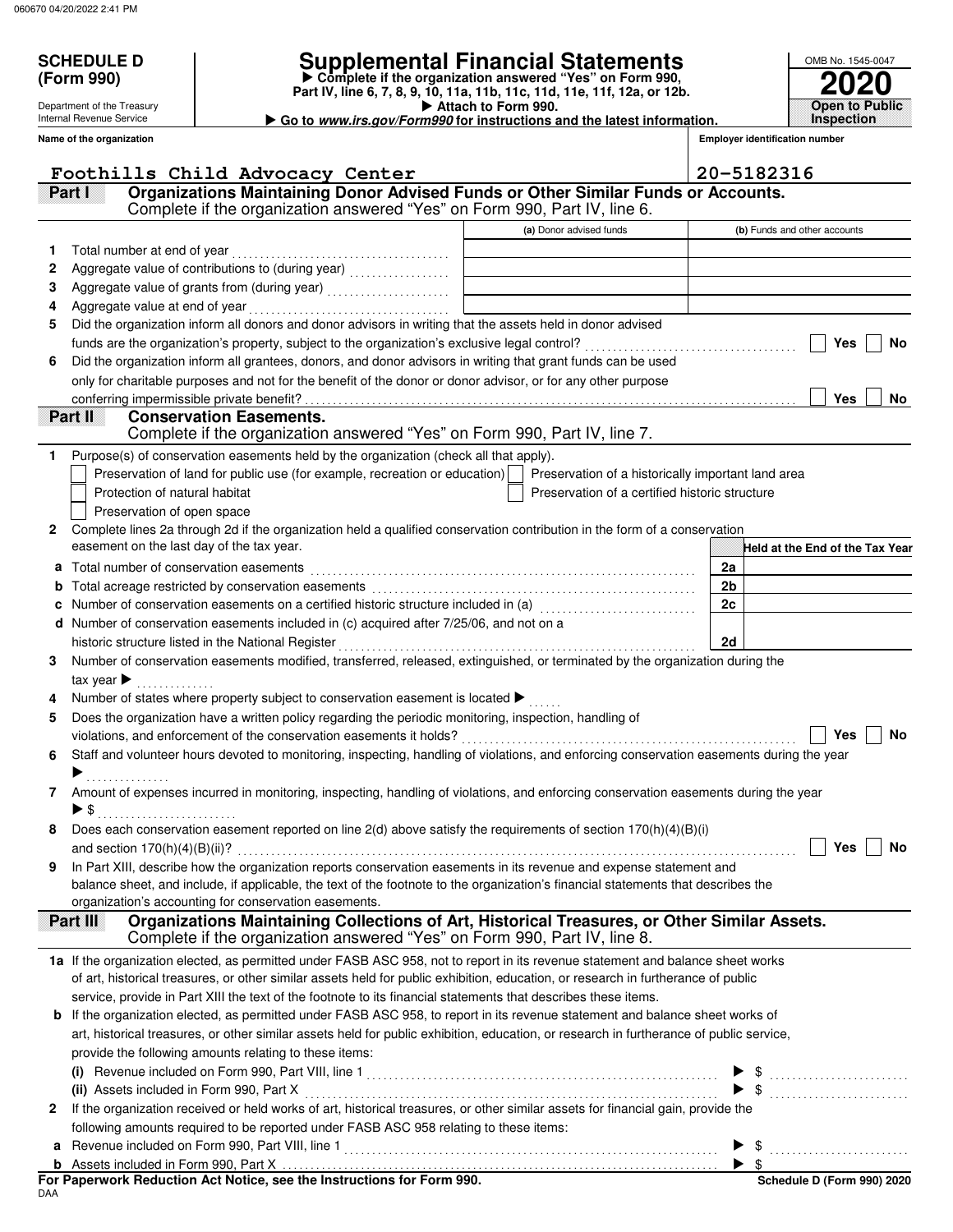|   | Schedule D (Form 990) 2020 Foothills Child Advocacy Center 20-5182316<br>Part III                                                                                                                                                          |                                         |                          |                                    |                                 |                      |                | Page 2              |
|---|--------------------------------------------------------------------------------------------------------------------------------------------------------------------------------------------------------------------------------------------|-----------------------------------------|--------------------------|------------------------------------|---------------------------------|----------------------|----------------|---------------------|
| 3 | Organizations Maintaining Collections of Art, Historical Treasures, or Other Similar Assets (continued)<br>Using the organization's acquisition, accession, and other records, check any of the following that make significant use of its |                                         |                          |                                    |                                 |                      |                |                     |
|   | collection items (check all that apply):                                                                                                                                                                                                   |                                         |                          |                                    |                                 |                      |                |                     |
| a | Public exhibition                                                                                                                                                                                                                          | d                                       | Loan or exchange program |                                    |                                 |                      |                |                     |
| b | Scholarly research                                                                                                                                                                                                                         | е                                       |                          |                                    |                                 |                      |                |                     |
| c | Preservation for future generations<br>Provide a description of the organization's collections and explain how they further the organization's exempt purpose in Part                                                                      |                                         |                          |                                    |                                 |                      |                |                     |
| 4 | XIII.                                                                                                                                                                                                                                      |                                         |                          |                                    |                                 |                      |                |                     |
| 5 | During the year, did the organization solicit or receive donations of art, historical treasures, or other similar                                                                                                                          |                                         |                          |                                    |                                 |                      |                |                     |
|   | assets to be sold to raise funds rather than to be maintained as part of the organization's collection?                                                                                                                                    |                                         |                          |                                    |                                 |                      | Yes            | No                  |
|   | <b>Escrow and Custodial Arrangements.</b><br>Part IV                                                                                                                                                                                       |                                         |                          |                                    |                                 |                      |                |                     |
|   | Complete if the organization answered "Yes" on Form 990, Part IV, line 9, or reported an amount on Form                                                                                                                                    |                                         |                          |                                    |                                 |                      |                |                     |
|   | 990, Part X, line 21.                                                                                                                                                                                                                      |                                         |                          |                                    |                                 |                      |                |                     |
|   | 1a Is the organization an agent, trustee, custodian or other intermediary for contributions or other assets not                                                                                                                            |                                         |                          |                                    |                                 |                      |                |                     |
|   | <b>b</b> If "Yes," explain the arrangement in Part XIII and complete the following table:                                                                                                                                                  |                                         |                          |                                    |                                 |                      | Yes            | No                  |
|   |                                                                                                                                                                                                                                            |                                         |                          |                                    |                                 |                      | Amount         |                     |
|   | c Beginning balance expressions and the contract of the contract of the contract of the contract of the contract of the contract of the contract of the contract of the contract of the contract of the contract of the contra             |                                         |                          |                                    |                                 | 1c                   |                |                     |
|   |                                                                                                                                                                                                                                            |                                         |                          |                                    |                                 | 1d                   |                |                     |
|   |                                                                                                                                                                                                                                            |                                         |                          |                                    |                                 | 1e                   |                |                     |
|   | f Ending balance encourance and account of the contract of the contract of the contract of the contract of the contract of the contract of the contract of the contract of the contract of the contract of the contract of the             |                                         |                          |                                    |                                 | 1f                   |                |                     |
|   | 2a Did the organization include an amount on Form 990, Part X, line 21, for escrow or custodial account liability?                                                                                                                         |                                         |                          |                                    |                                 |                      | Yes            | No                  |
|   | b If "Yes," explain the arrangement in Part XIII. Check here if the explanation has been provided on Part XIII<br><b>Endowment Funds.</b><br>Part V                                                                                        |                                         |                          |                                    |                                 | .                    |                |                     |
|   | Complete if the organization answered "Yes" on Form 990, Part IV, line 10.                                                                                                                                                                 |                                         |                          |                                    |                                 |                      |                |                     |
|   |                                                                                                                                                                                                                                            | (a) Current year                        | (b) Prior year           | (c) Two years back                 |                                 | (d) Three years back |                | (e) Four years back |
|   | 1a Beginning of year balance [11][11][11] Beginning of year balance                                                                                                                                                                        |                                         |                          |                                    |                                 |                      |                |                     |
|   | <b>b</b> Contributions                                                                                                                                                                                                                     |                                         |                          |                                    |                                 |                      |                |                     |
|   | c Net investment earnings, gains, and                                                                                                                                                                                                      |                                         |                          |                                    |                                 |                      |                |                     |
|   |                                                                                                                                                                                                                                            |                                         |                          |                                    |                                 |                      |                |                     |
|   | d Grants or scholarships                                                                                                                                                                                                                   |                                         |                          |                                    |                                 |                      |                |                     |
|   | e Other expenditures for facilities and                                                                                                                                                                                                    |                                         |                          |                                    |                                 |                      |                |                     |
|   | programs<br>f Administrative expenses                                                                                                                                                                                                      |                                         |                          |                                    |                                 |                      |                |                     |
|   | <b>g</b> End of year balance $\ldots$                                                                                                                                                                                                      |                                         |                          |                                    |                                 |                      |                |                     |
|   | 2 Provide the estimated percentage of the current year end balance (line 1g, column (a)) held as:                                                                                                                                          |                                         |                          |                                    |                                 |                      |                |                     |
|   | a Board designated or quasi-endowment >                                                                                                                                                                                                    |                                         |                          |                                    |                                 |                      |                |                     |
|   | <b>b</b> Permanent endowment > %                                                                                                                                                                                                           |                                         |                          |                                    |                                 |                      |                |                     |
|   | <b>c</b> Term endowment $\blacktriangleright$<br>.                                                                                                                                                                                         |                                         |                          |                                    |                                 |                      |                |                     |
|   | The percentages on lines 2a, 2b, and 2c should equal 100%.                                                                                                                                                                                 |                                         |                          |                                    |                                 |                      |                |                     |
|   | 3a Are there endowment funds not in the possession of the organization that are held and administered for the                                                                                                                              |                                         |                          |                                    |                                 |                      |                | Yes<br>No.          |
|   | organization by:                                                                                                                                                                                                                           |                                         |                          |                                    |                                 |                      | 3a(i)          |                     |
|   | (ii) Related organizations entertainment and all the contract of the contract of the contract or contract or contract or contract or contract or contract or contract or contract or contract or contract or contract or contr             |                                         |                          |                                    |                                 |                      | 3a(ii)         |                     |
|   |                                                                                                                                                                                                                                            |                                         |                          |                                    |                                 |                      | 3b             |                     |
| 4 | Describe in Part XIII the intended uses of the organization's endowment funds.                                                                                                                                                             |                                         |                          |                                    |                                 |                      |                |                     |
|   | Land, Buildings, and Equipment.<br>Part VI                                                                                                                                                                                                 |                                         |                          |                                    |                                 |                      |                |                     |
|   | Complete if the organization answered "Yes" on Form 990, Part IV, line 11a. See Form 990, Part X, line 10.                                                                                                                                 |                                         |                          |                                    |                                 |                      |                |                     |
|   | Description of property                                                                                                                                                                                                                    | (a) Cost or other basis<br>(investment) |                          | (b) Cost or other basis<br>(other) | (c) Accumulated<br>depreciation |                      | (d) Book value |                     |
|   |                                                                                                                                                                                                                                            |                                         |                          |                                    |                                 |                      |                |                     |
|   |                                                                                                                                                                                                                                            |                                         |                          |                                    |                                 |                      |                |                     |
|   |                                                                                                                                                                                                                                            |                                         |                          |                                    |                                 |                      |                |                     |
|   | d Equipment                                                                                                                                                                                                                                |                                         |                          |                                    |                                 |                      |                |                     |
|   |                                                                                                                                                                                                                                            |                                         |                          |                                    |                                 |                      |                |                     |
|   |                                                                                                                                                                                                                                            |                                         |                          |                                    |                                 |                      |                |                     |

**Schedule D (Form 990) 2020**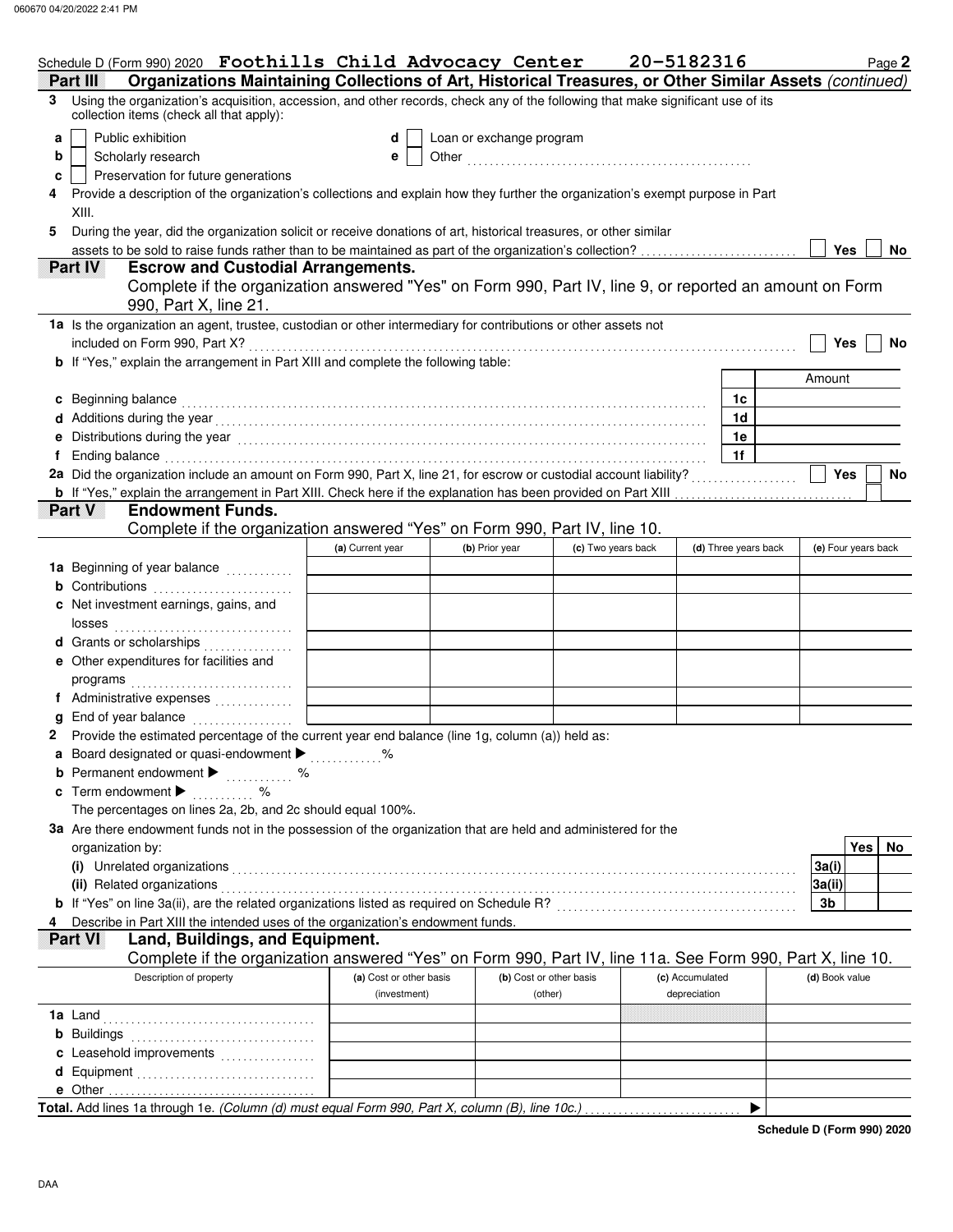|                           | Schedule D (Form 990) 2020 Foothills Child Advocacy Center                                                 |                | 20-5182316                                                   | Page 3         |
|---------------------------|------------------------------------------------------------------------------------------------------------|----------------|--------------------------------------------------------------|----------------|
| <b>Part VII</b>           | <b>Investments - Other Securities.</b>                                                                     |                |                                                              |                |
|                           | Complete if the organization answered "Yes" on Form 990, Part IV, line 11b. See Form 990, Part X, line 12. |                |                                                              |                |
|                           | (a) Description of security or category<br>(including name of security)                                    | (b) Book value | (c) Method of valuation:<br>Cost or end-of-year market value |                |
|                           |                                                                                                            |                |                                                              |                |
| (1) Financial derivatives |                                                                                                            |                |                                                              |                |
| $(3)$ Other               |                                                                                                            |                |                                                              |                |
| (A)                       |                                                                                                            |                |                                                              |                |
| (B)                       |                                                                                                            |                |                                                              |                |
| (C)                       |                                                                                                            |                |                                                              |                |
|                           |                                                                                                            |                |                                                              |                |
|                           |                                                                                                            |                |                                                              |                |
| (F)                       |                                                                                                            |                |                                                              |                |
| (G)                       |                                                                                                            |                |                                                              |                |
| (H)                       |                                                                                                            |                |                                                              |                |
|                           | Total. (Column (b) must equal Form 990, Part X, col. (B) line 12.)                                         |                |                                                              |                |
| <b>Part VIII</b>          | <b>Investments - Program Related.</b>                                                                      |                |                                                              |                |
|                           | Complete if the organization answered "Yes" on Form 990, Part IV, line 11c. See Form 990, Part X, line 13. |                |                                                              |                |
|                           | (a) Description of investment                                                                              | (b) Book value | (c) Method of valuation:<br>Cost or end-of-year market value |                |
|                           |                                                                                                            |                |                                                              |                |
| (1)<br>(2)                |                                                                                                            |                |                                                              |                |
| (3)                       |                                                                                                            |                |                                                              |                |
| (4)                       |                                                                                                            |                |                                                              |                |
| (5)                       |                                                                                                            |                |                                                              |                |
| (6)                       |                                                                                                            |                |                                                              |                |
| (7)                       |                                                                                                            |                |                                                              |                |
| (8)                       |                                                                                                            |                |                                                              |                |
| (9)                       |                                                                                                            |                |                                                              |                |
|                           | Total. (Column (b) must equal Form 990, Part X, col. (B) line 13.)                                         |                |                                                              |                |
| Part IX                   | <b>Other Assets.</b>                                                                                       |                |                                                              |                |
|                           | Complete if the organization answered "Yes" on Form 990, Part IV, line 11d. See Form 990, Part X, line 15. |                |                                                              |                |
|                           | (a) Description                                                                                            |                |                                                              | (b) Book value |
| (1)                       |                                                                                                            |                |                                                              |                |
| (2)<br>(3)                |                                                                                                            |                |                                                              |                |
| (4)                       |                                                                                                            |                |                                                              |                |
| (5)                       |                                                                                                            |                |                                                              |                |
| (6)                       |                                                                                                            |                |                                                              |                |
| (7)                       |                                                                                                            |                |                                                              |                |
| (8)                       |                                                                                                            |                |                                                              |                |
| (9)                       |                                                                                                            |                |                                                              |                |
|                           | Total. (Column (b) must equal Form 990, Part X, col. (B) line 15.)                                         |                |                                                              |                |
| Part X                    | <b>Other Liabilities.</b>                                                                                  |                |                                                              |                |
|                           | Complete if the organization answered "Yes" on Form 990, Part IV, line 11e or 11f. See Form 990, Part X,   |                |                                                              |                |
|                           | line 25.                                                                                                   |                |                                                              |                |
| 1.                        | (a) Description of liability                                                                               |                |                                                              | (b) Book value |
| (1)<br>PPP Loan           | Federal income taxes                                                                                       |                |                                                              | 58,645         |
| (2)<br>(3)                | Payroll Liabilities                                                                                        |                |                                                              | 37             |
| (4)                       |                                                                                                            |                |                                                              |                |
| (5)                       |                                                                                                            |                |                                                              |                |
| (6)                       |                                                                                                            |                |                                                              |                |
|                           |                                                                                                            |                |                                                              |                |
|                           |                                                                                                            |                |                                                              |                |
|                           |                                                                                                            |                |                                                              |                |
| (7)<br>(8)<br>(9)         |                                                                                                            |                |                                                              |                |

Liability for uncertain tax positions. In Part XIII, provide the text of the footnote to the organization's financial statements that reports the **2.** organization's liability for uncertain tax positions under FASB ASC 740. Check here if the text of the footnote has been provided in Part XIII

┓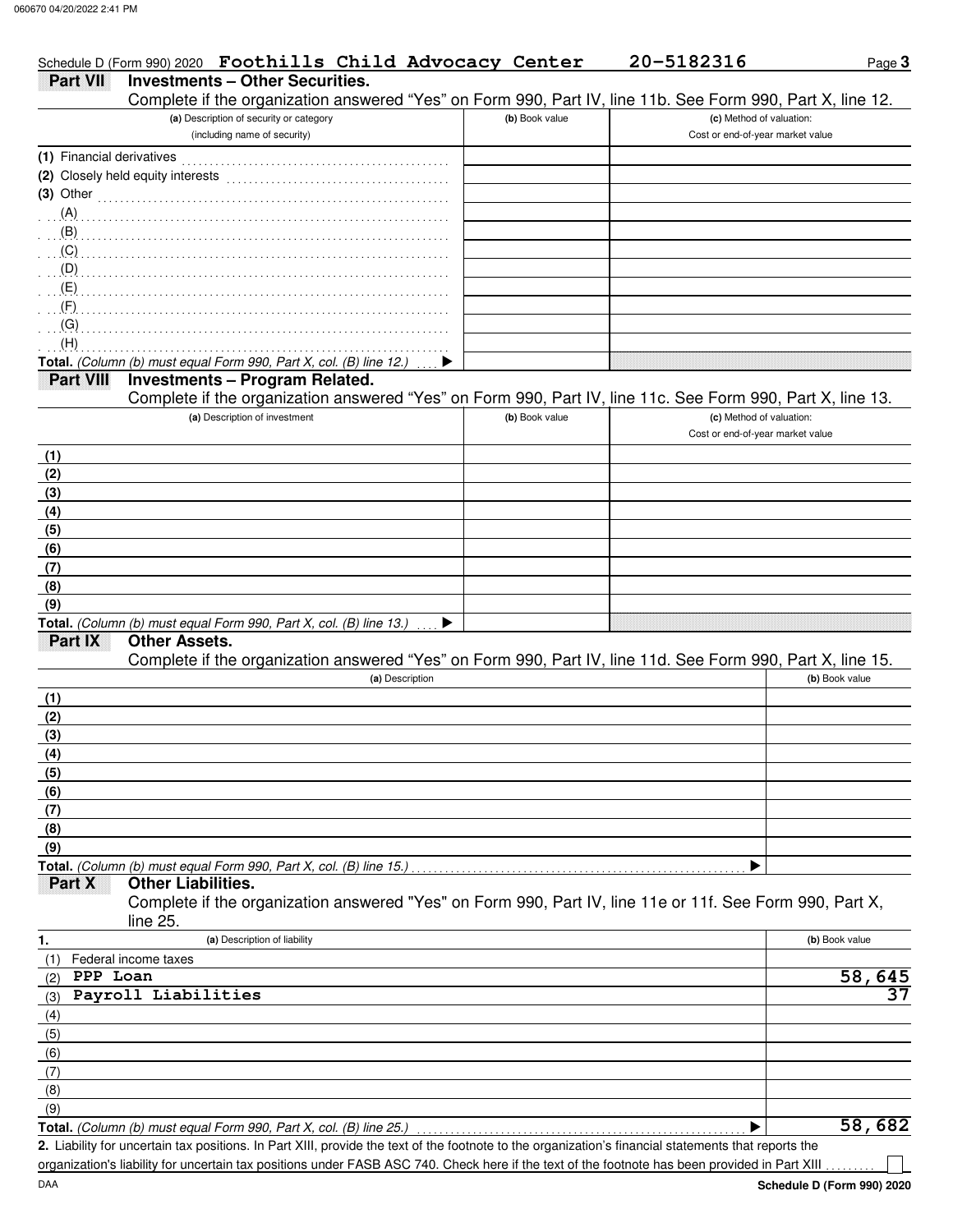| Schedule D (Form 990) 2020 Foothills Child Advocacy Center<br>Reconciliation of Revenue per Audited Financial Statements With Revenue per Return.<br>Part XI                                                                   |                | 20-5182316 |    | Page 4  |
|--------------------------------------------------------------------------------------------------------------------------------------------------------------------------------------------------------------------------------|----------------|------------|----|---------|
| Complete if the organization answered "Yes" on Form 990, Part IV, line 12a.                                                                                                                                                    |                |            |    |         |
| Total revenue, gains, and other support per audited financial statements<br>Total revenue, gains, and other support per audited financial statements<br>1.                                                                     |                |            | 1. | 641,222 |
| Amounts included on line 1 but not on Form 990, Part VIII, line 12:<br>$\mathbf{2}$                                                                                                                                            |                |            |    |         |
|                                                                                                                                                                                                                                | 2a             |            |    |         |
|                                                                                                                                                                                                                                | 2 <sub>b</sub> | 15,218     |    |         |
|                                                                                                                                                                                                                                | 2c             |            |    |         |
|                                                                                                                                                                                                                                | 2d             |            |    |         |
| e Add lines 2a through 2d (a) and the contract of the Add lines 2a through 2d (a) and the contract of the Add lines 2a through 2d (a) and the contract of the Additional Contract of Additional Contract of Additional Contrac |                |            | 2e | 15,218  |
| 3.                                                                                                                                                                                                                             |                |            | 3  | 626,004 |
| Amounts included on Form 990, Part VIII, line 12, but not on line 1:<br>4                                                                                                                                                      |                |            |    |         |
| a Investment expenses not included on Form 990, Part VIII, line 7b                                                                                                                                                             | 4a             |            |    |         |
|                                                                                                                                                                                                                                | 4b             |            |    |         |
| c Add lines 4a and 4b                                                                                                                                                                                                          |                |            | 4c |         |
|                                                                                                                                                                                                                                |                |            | 5  | 626,004 |
| Reconciliation of Expenses per Audited Financial Statements With Expenses per Return.<br>Part XII                                                                                                                              |                |            |    |         |
| Complete if the organization answered "Yes" on Form 990, Part IV, line 12a.                                                                                                                                                    |                |            |    |         |
| Total expenses and losses per audited financial statements<br>1.                                                                                                                                                               |                |            | 1. | 654,962 |
| Amounts included on line 1 but not on Form 990, Part IX, line 25:<br>$\mathbf{2}$                                                                                                                                              |                |            |    |         |
|                                                                                                                                                                                                                                | 2a             | 15,218     |    |         |
|                                                                                                                                                                                                                                | 2 <sub>b</sub> |            |    |         |
|                                                                                                                                                                                                                                | 2c             |            |    |         |
|                                                                                                                                                                                                                                | 2d             |            |    |         |
| e Add lines 2a through 2d (a) and the contract of the Add lines 2a through 1                                                                                                                                                   |                |            | 2e | 15,218  |
| 3                                                                                                                                                                                                                              |                |            | 3  | 639,744 |
| Amounts included on Form 990, Part IX, line 25, but not on line 1:<br>4                                                                                                                                                        |                |            |    |         |
|                                                                                                                                                                                                                                | 4a             |            |    |         |
| <b>b</b> Other (Describe in Part XIII.) <b>CONSIDENT DESCRIPTION DESCRIPTION DESCRIPTION DESCRIPTION DESCRIPTION DESCRIPTION DESCRIPTION DESCRIPTION DESCRIPTION DESCRIPTION DESCRIPTION DESCRIPTION DESCRI</b>                | 4b             |            |    |         |
| c Add lines 4a and 4b                                                                                                                                                                                                          |                |            | 4c |         |
|                                                                                                                                                                                                                                |                |            | 5  | 639,744 |
| Part XIII Supplemental Information.                                                                                                                                                                                            |                |            |    |         |
| Provide the descriptions required for Part II, lines 3, 5, and 9; Part III, lines 1a and 4; Part IV, lines 1b and 2b; Part V, line 4; Part X, line                                                                             |                |            |    |         |
| 2; Part XI, lines 2d and 4b; and Part XII, lines 2d and 4b. Also complete this part to provide any additional information.                                                                                                     |                |            |    |         |
|                                                                                                                                                                                                                                |                |            |    |         |
|                                                                                                                                                                                                                                |                |            |    |         |
|                                                                                                                                                                                                                                |                |            |    |         |
|                                                                                                                                                                                                                                |                |            |    |         |
|                                                                                                                                                                                                                                |                |            |    |         |
|                                                                                                                                                                                                                                |                |            |    |         |
|                                                                                                                                                                                                                                |                |            |    |         |
|                                                                                                                                                                                                                                |                |            |    |         |
|                                                                                                                                                                                                                                |                |            |    |         |
|                                                                                                                                                                                                                                |                |            |    |         |
|                                                                                                                                                                                                                                |                |            |    |         |
|                                                                                                                                                                                                                                |                |            |    |         |
|                                                                                                                                                                                                                                |                |            |    |         |
|                                                                                                                                                                                                                                |                |            |    |         |
|                                                                                                                                                                                                                                |                |            |    |         |
|                                                                                                                                                                                                                                |                |            |    |         |
|                                                                                                                                                                                                                                |                |            |    |         |
|                                                                                                                                                                                                                                |                |            |    |         |
|                                                                                                                                                                                                                                |                |            |    |         |
|                                                                                                                                                                                                                                |                |            |    |         |
|                                                                                                                                                                                                                                |                |            |    |         |
|                                                                                                                                                                                                                                |                |            |    |         |
|                                                                                                                                                                                                                                |                |            |    |         |
|                                                                                                                                                                                                                                |                |            |    |         |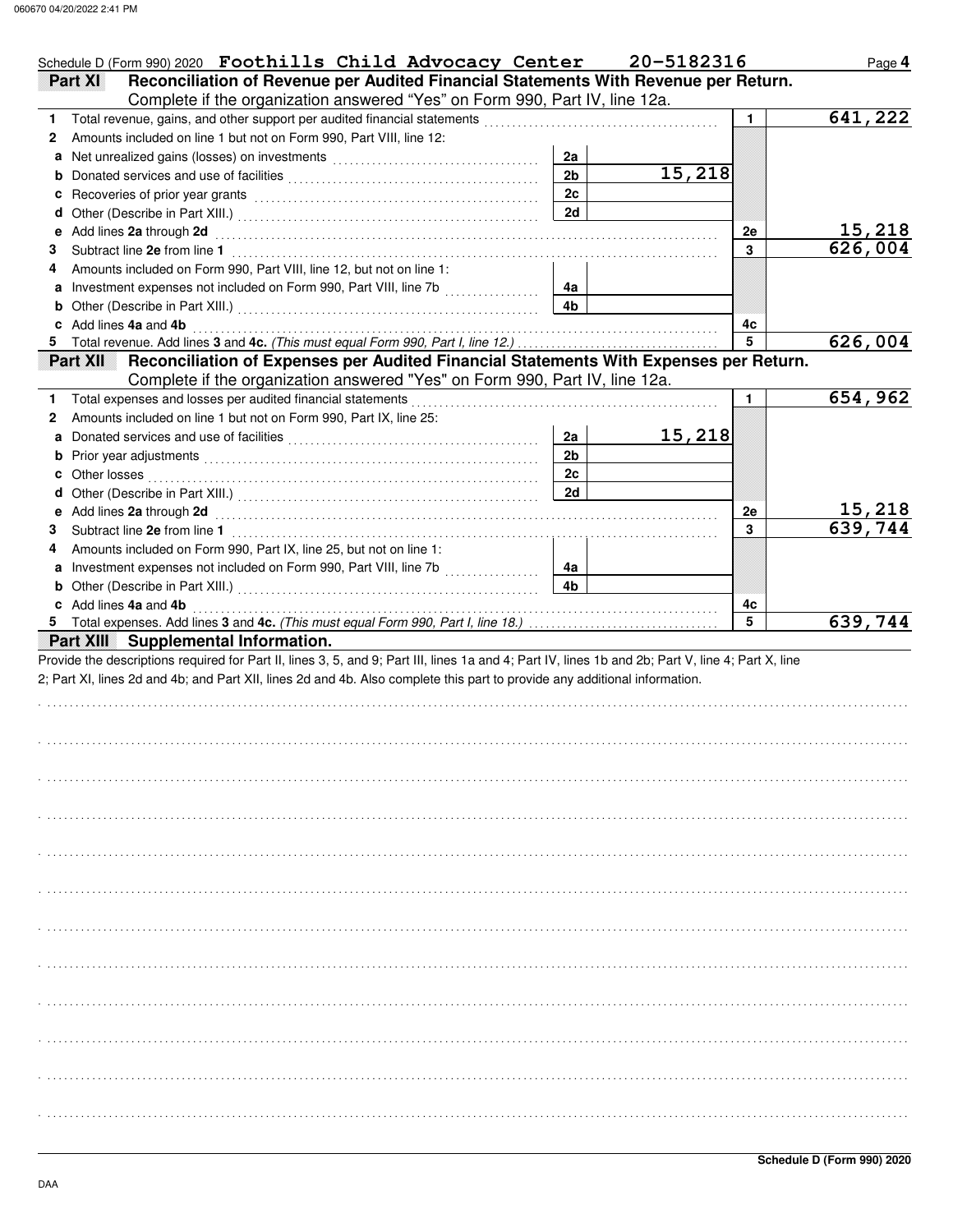| Schedule D (Form 990) 2020 Foothills Child Advocacy Center<br>Part XIII Supplemental Information (continued) | 20-5182316 | Page 5 |
|--------------------------------------------------------------------------------------------------------------|------------|--------|
|                                                                                                              |            |        |
|                                                                                                              |            |        |
|                                                                                                              |            |        |
|                                                                                                              |            |        |
|                                                                                                              |            |        |
|                                                                                                              |            |        |
|                                                                                                              |            |        |
|                                                                                                              |            |        |
|                                                                                                              |            |        |
|                                                                                                              |            |        |
|                                                                                                              |            |        |
|                                                                                                              |            |        |
|                                                                                                              |            |        |
|                                                                                                              |            |        |
|                                                                                                              |            |        |
|                                                                                                              |            |        |
|                                                                                                              |            |        |
|                                                                                                              |            |        |
|                                                                                                              |            |        |
|                                                                                                              |            |        |
|                                                                                                              |            |        |
|                                                                                                              |            |        |
|                                                                                                              |            |        |
|                                                                                                              |            |        |
|                                                                                                              |            |        |
|                                                                                                              |            |        |
|                                                                                                              |            |        |
|                                                                                                              |            |        |
|                                                                                                              |            |        |
|                                                                                                              |            |        |
|                                                                                                              |            |        |
|                                                                                                              |            |        |
|                                                                                                              |            |        |
|                                                                                                              |            |        |
|                                                                                                              |            |        |
|                                                                                                              |            |        |
|                                                                                                              |            |        |
|                                                                                                              |            |        |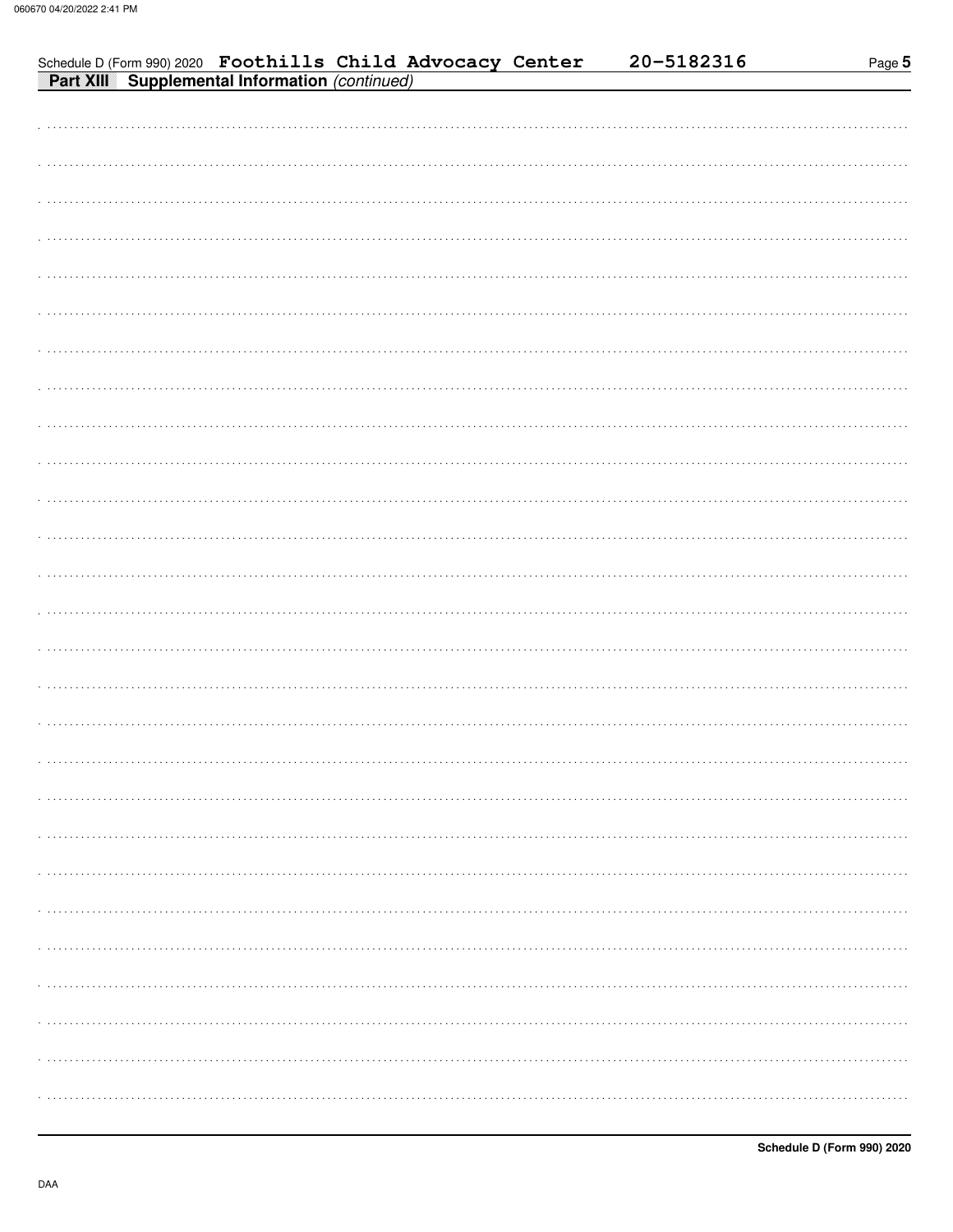| <b>SCHEDULE O</b>                                      | Supplemental Information to Form 990 or 990-EZ                                                                                         |                                       | OMB No. 1545-0047     |
|--------------------------------------------------------|----------------------------------------------------------------------------------------------------------------------------------------|---------------------------------------|-----------------------|
| (Form 990 or 990-EZ)                                   | Complete to provide information for responses to specific questions on<br>Form 990 or 990-EZ or to provide any additional information. | 2020                                  |                       |
| Department of the Treasury<br>Internal Revenue Service | Attach to Form 990 or 990-EZ.<br>Go to www.irs.gov/Form990 for the latest information.                                                 | Inspection                            | <b>Open to Public</b> |
| Name of the organization                               |                                                                                                                                        | <b>Employer identification number</b> |                       |
|                                                        | Foothills Child Advocacy Center                                                                                                        | 20-5182316                            |                       |
|                                                        | Form 990 - Additional Information                                                                                                      |                                       |                       |
|                                                        | Form 990 - Organization's Mission                                                                                                      |                                       |                       |
|                                                        | Statement: Foothills Child Advocacy Center provides a coordinated system of                                                            |                                       |                       |
|                                                        | effective response and intervention to children who have been victimized.                                                              |                                       |                       |
|                                                        | Our goals are to minimize trauma, promote healing, and ensure child safety.                                                            |                                       |                       |
|                                                        | Most significant activities: To provide a well coordinated                                                                             |                                       |                       |
|                                                        | multidisciplinary team response to allegation of child abuse or                                                                        |                                       |                       |
|                                                        | victimization, beginning with a forensic interview and including case                                                                  |                                       |                       |
|                                                        | management services for children and their non-offending family members or                                                             |                                       |                       |
| quardians                                              |                                                                                                                                        |                                       |                       |
|                                                        |                                                                                                                                        |                                       |                       |
|                                                        | Form 990, Part III - Additional Information                                                                                            |                                       |                       |
|                                                        | Form 990, Part III, Line 4a - First Accomplishment                                                                                     |                                       |                       |
|                                                        | MDT/Forensic Assessment Program:                                                                                                       |                                       |                       |
|                                                        | Foothills (1) coordinates multidisciplinary teams (MDTs) of local                                                                      |                                       |                       |
|                                                        | government and nonprofit agencies to increase communication and mutual                                                                 |                                       |                       |
|                                                        | accountability, reduce duplication of services, and help ensure that                                                                   |                                       |                       |
|                                                        | children are safe and that their needs are met; (2) conducts coordinated                                                               |                                       |                       |
|                                                        | forensic interviews that reduce the number of times a child is interviewed                                                             |                                       |                       |
|                                                        | and so reduces the child's trauma and that provide accurate information                                                                |                                       |                       |
|                                                        | that helps the team to make decisions in the best interest of the child;                                                               |                                       |                       |
|                                                        | and (3) provides ongoing support, assessment, and referral services to help                                                            |                                       |                       |
|                                                        | families create and maintain safe, healing environments for their children.                                                            |                                       |                       |
|                                                        | In FY 2021, Foothills served 255 new children and families, who represented                                                            |                                       |                       |
|                                                        | many cases of alleged maltreatment.                                                                                                    |                                       |                       |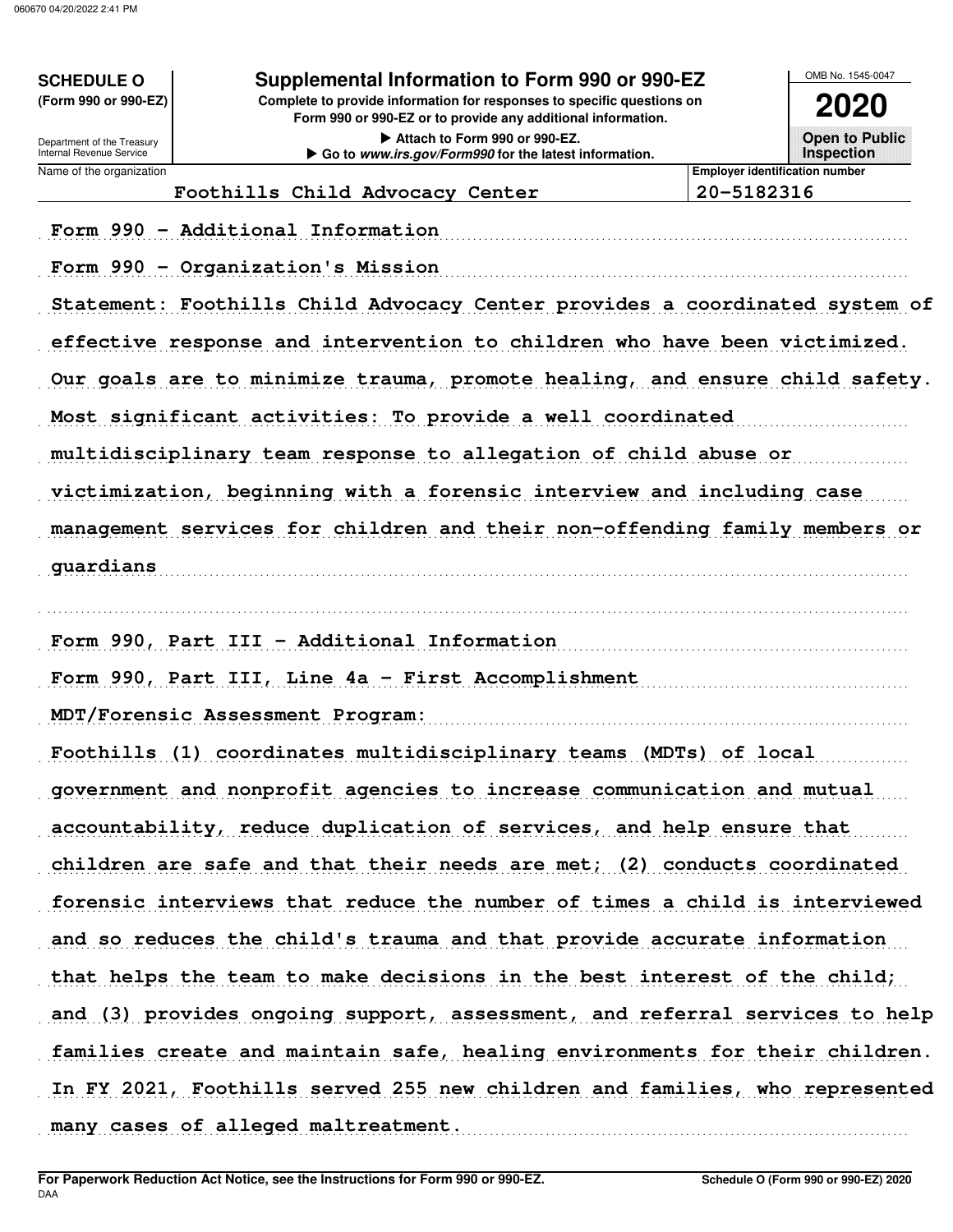060670 04/20/2022 2:41 PM

| Schedule O (Form 990 or 990-EZ) 2020<br>Name of the organization            | Page 2<br><b>Employer identification number</b> |
|-----------------------------------------------------------------------------|-------------------------------------------------|
| Foothills Child Advocacy Center                                             | 20-5182316                                      |
| Form 990, Part III, Line 4d - All Other Accomplishments                     |                                                 |
| Training for Professionals:                                                 |                                                 |
| Foothills provides local professionals who work with child victims training |                                                 |
| on best practices in serving child victims and their families. In FY2021,   |                                                 |
| Foothills provided training on a trauma-informed response to child victims  |                                                 |
| and families to investigators and on trauma-informed care, the prevalence   |                                                 |
| of child abuse, and the appropriate response to child victims and families  |                                                 |
| to medical professionals.                                                   |                                                 |
| Form 990, Part VI - Additional Information                                  |                                                 |
|                                                                             |                                                 |
| Form 990, Part VI, Line 11b - Organization's Process to Review Form 990     |                                                 |
| The Foothills Child Advocacy Center Board of Directors receives a copy of   |                                                 |
| the Form 990 and supporting schedules for review before filing and has a    |                                                 |
| minimum of five (5) business days to review the form and respond with       |                                                 |
| questions or corrections.                                                   |                                                 |
| Form 990, Part VI, Line 12c - Enforcement of Conflicts Policy               |                                                 |
| Once a year, the officers, directors, trustees, and key employees are       |                                                 |
| required to review the Conflict of Interest Disclosure Statement. The       |                                                 |
| Executive Director reviews the statements and maintains awareness of        |                                                 |
| potential conflicts of interest throughout the year and addresses any that  |                                                 |
| may arise.                                                                  |                                                 |
| Form 990, Part VI, Line 19 - Governing Documents Disclosure Explanation     |                                                 |
| Made available upon request. All reports are backed up electronically and   |                                                 |
| stored.                                                                     |                                                 |
| Form 990, Part VI, Line 11b - Organization's Process to Review Form 990     |                                                 |
| See Schedule O                                                              |                                                 |

Page 1 of 2 Schedule O (Form 990 or 990-EZ) 2020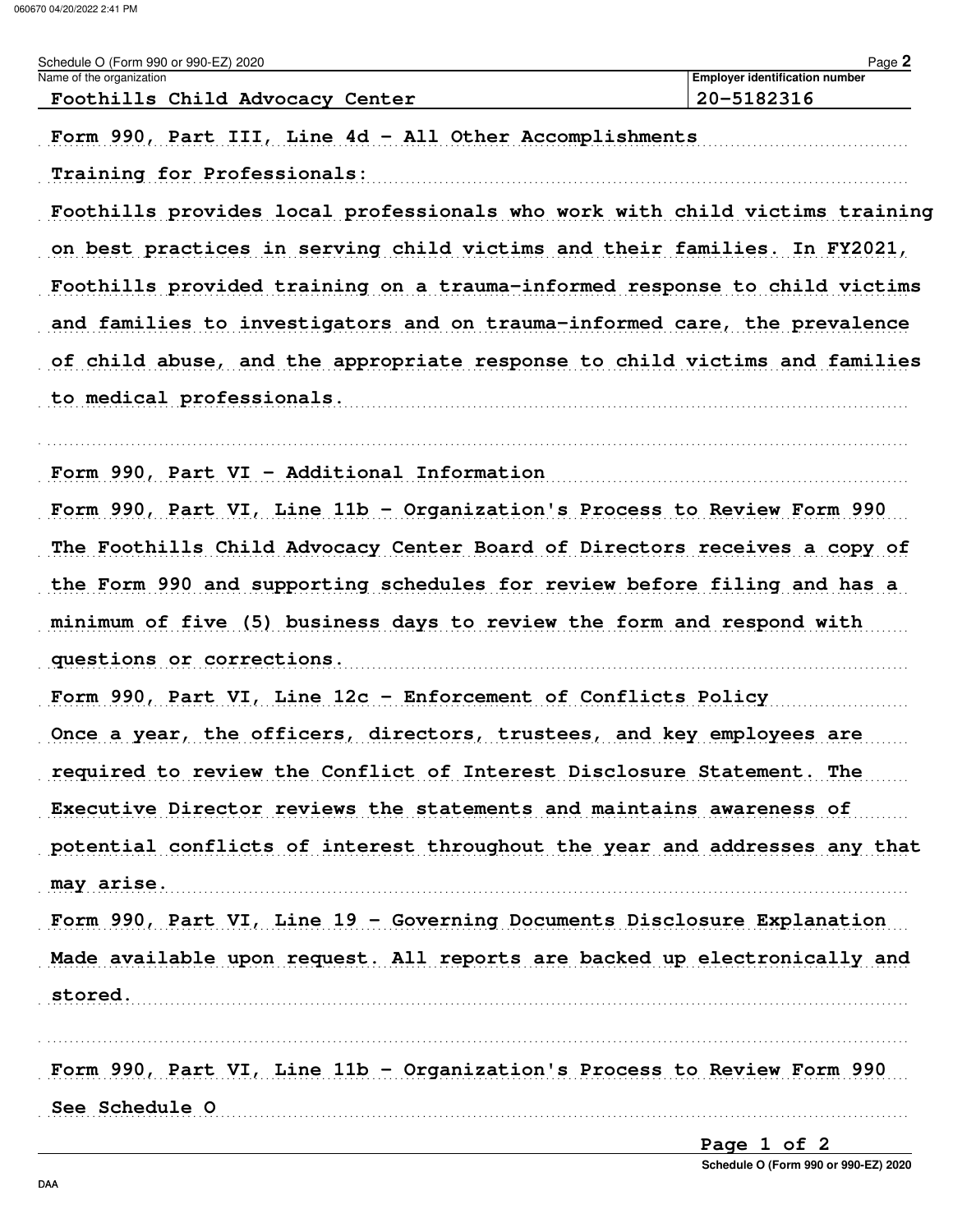| Schedule O (Form 990 or 990-EZ) 2020<br>Name of the organization        | Page 2<br><b>Employer identification number</b> |
|-------------------------------------------------------------------------|-------------------------------------------------|
| Foothills Child Advocacy Center                                         | 20-5182316                                      |
|                                                                         |                                                 |
|                                                                         |                                                 |
| Form 990, Part VI, Line 12c - Enforcement of Conflicts Policy           |                                                 |
| See Schedule O                                                          |                                                 |
|                                                                         |                                                 |
|                                                                         |                                                 |
| Form 990, Part VI, Line 19 - Governing Documents Disclosure Explanation |                                                 |
| See Schedule O                                                          |                                                 |
|                                                                         |                                                 |
|                                                                         |                                                 |
|                                                                         |                                                 |
|                                                                         |                                                 |
|                                                                         |                                                 |
|                                                                         |                                                 |
|                                                                         |                                                 |
|                                                                         |                                                 |
|                                                                         |                                                 |
|                                                                         |                                                 |
|                                                                         |                                                 |
|                                                                         |                                                 |
|                                                                         |                                                 |
|                                                                         |                                                 |
|                                                                         |                                                 |
|                                                                         |                                                 |
|                                                                         |                                                 |
|                                                                         |                                                 |
|                                                                         |                                                 |
|                                                                         |                                                 |
|                                                                         |                                                 |
|                                                                         |                                                 |
|                                                                         |                                                 |
|                                                                         |                                                 |
|                                                                         |                                                 |
|                                                                         |                                                 |
|                                                                         |                                                 |
|                                                                         |                                                 |

| Page 2 of 2 |  |                                      |
|-------------|--|--------------------------------------|
|             |  | Schedule O (Form 990 or 990-EZ) 2020 |

DAA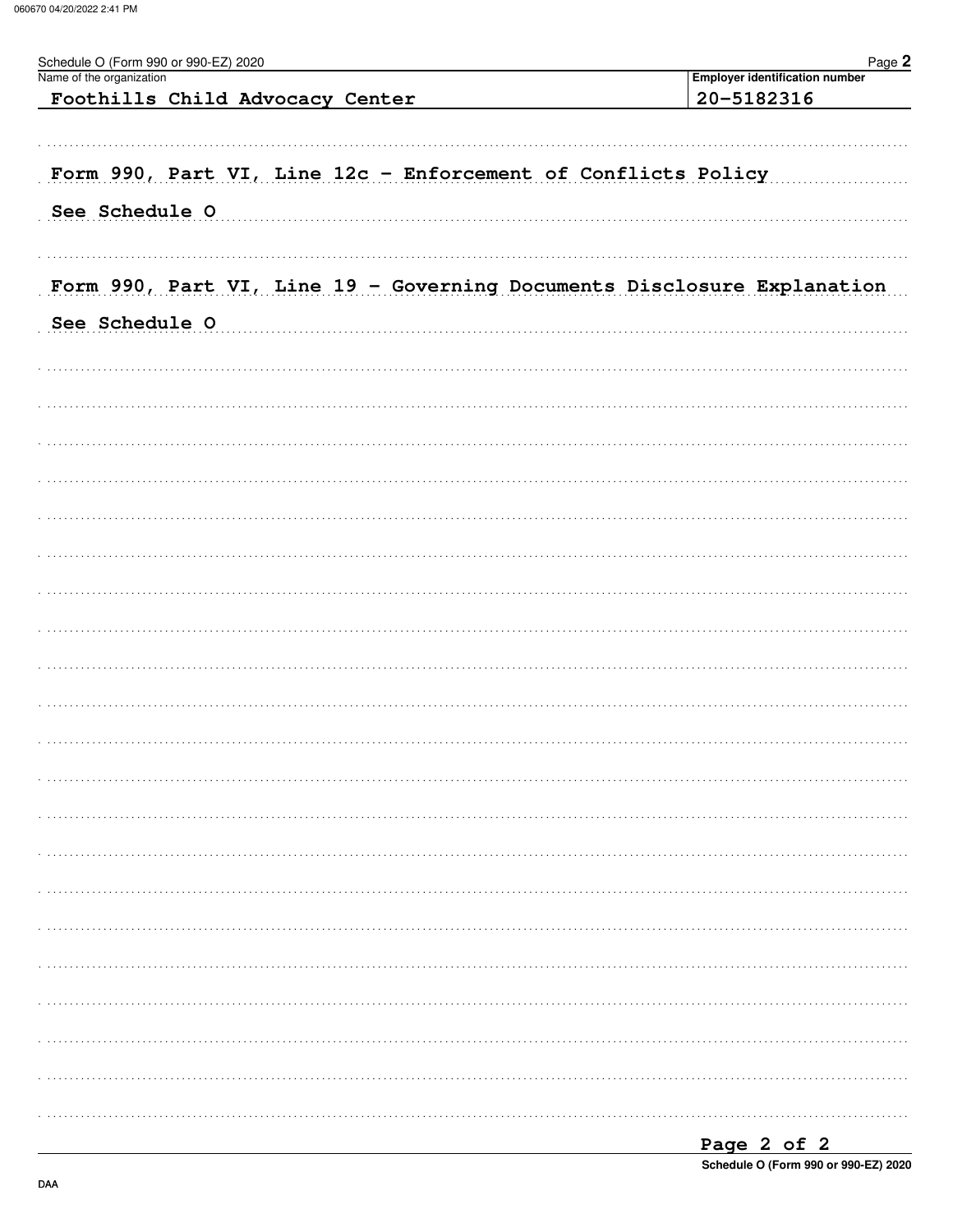060670 04/20/2022 2:41 PM

Name(s) shown on return

(99)

Form 4562

**(Including Information on Listed Property)**  $4562$  **Lepreciation and Amortization**<br>(Including Information on Listed Property) **2020** 

- **Attach to your tax return.**

Department of the Treasury (99) **Contract Manual Properties Contract information.**<br>
Internal Revenue Service (99) **Contract on** *WWW.irs.gov/Form4562* **for instructions and the latest information.** 

| Foothills Child Advocacy Center |  |  |  |
|---------------------------------|--|--|--|
|---------------------------------|--|--|--|

|     | Business or activity to which this form relates                                                                                         |                      |                                                                                                                             |                              |                 |                  |    |                            |
|-----|-----------------------------------------------------------------------------------------------------------------------------------------|----------------------|-----------------------------------------------------------------------------------------------------------------------------|------------------------------|-----------------|------------------|----|----------------------------|
|     | Indirect Depreciation                                                                                                                   |                      |                                                                                                                             |                              |                 |                  |    |                            |
|     | <b>Election To Expense Certain Property Under Section 179</b><br>Part I                                                                 |                      |                                                                                                                             |                              |                 |                  |    |                            |
|     | Note: If you have any listed property, complete Part V before you complete Part I.                                                      |                      |                                                                                                                             |                              |                 |                  |    |                            |
| 1   | Maximum amount (see instructions)                                                                                                       |                      |                                                                                                                             |                              |                 |                  | 1  | 1,040,000                  |
| 2   | Total cost of section 179 property placed in service (see instructions)                                                                 |                      | $\mathbf{2}$                                                                                                                |                              |                 |                  |    |                            |
| 3   |                                                                                                                                         |                      | 3                                                                                                                           | 2,590,000                    |                 |                  |    |                            |
| 4   | Reduction in limitation. Subtract line 3 from line 2. If zero or less, enter -0-                                                        |                      |                                                                                                                             |                              |                 |                  | 4  |                            |
| 5   | Dollar limitation for tax year. Subtract line 4 from line 1. If zero or less, enter -0-. If married filing separately, see instructions |                      |                                                                                                                             |                              |                 |                  | 5  |                            |
| 6   | (a) Description of property                                                                                                             |                      |                                                                                                                             | (b) Cost (business use only) |                 | (c) Elected cost |    |                            |
|     |                                                                                                                                         |                      |                                                                                                                             |                              |                 |                  |    |                            |
|     |                                                                                                                                         |                      |                                                                                                                             |                              |                 |                  |    |                            |
| 7   | Listed property. Enter the amount from line 29                                                                                          |                      |                                                                                                                             |                              | $\overline{7}$  |                  |    |                            |
| 8   | Total elected cost of section 179 property. Add amounts in column (c), lines 6 and 7 [[[[[[[[[[[[[[[[[[[[[[[[                           |                      |                                                                                                                             |                              |                 |                  | 8  |                            |
| 9   | Tentative deduction. Enter the smaller of line 5 or line 8                                                                              |                      |                                                                                                                             |                              |                 |                  | 9  |                            |
| 10  | Carryover of disallowed deduction from line 13 of your 2019 Form 4562                                                                   |                      |                                                                                                                             |                              |                 |                  | 10 |                            |
| 11  | Business income limitation. Enter the smaller of business income (not less than zero) or line 5. See instructions                       |                      |                                                                                                                             |                              |                 |                  | 11 |                            |
| 12  | Section 179 expense deduction. Add lines 9 and 10, but don't enter more than line 11                                                    |                      |                                                                                                                             |                              |                 |                  | 12 |                            |
| 13  | Carryover of disallowed deduction to 2021. Add lines 9 and 10, less line 12                                                             |                      |                                                                                                                             |                              | 13              |                  |    |                            |
|     | Note: Don't use Part II or Part III below for listed property. Instead, use Part V.                                                     |                      |                                                                                                                             |                              |                 |                  |    |                            |
|     | Part II<br>Special Depreciation Allowance and Other Depreciation (Don't include listed property. See instructions.)                     |                      |                                                                                                                             |                              |                 |                  |    |                            |
| 14  | Special depreciation allowance for qualified property (other than listed property) placed in service                                    |                      |                                                                                                                             |                              |                 |                  |    |                            |
|     | during the tax year. See instructions                                                                                                   |                      |                                                                                                                             |                              |                 |                  | 14 |                            |
| 15  |                                                                                                                                         |                      |                                                                                                                             |                              |                 |                  | 15 |                            |
| 16  |                                                                                                                                         |                      |                                                                                                                             |                              |                 |                  | 16 | 13,540                     |
|     | MACRS Depreciation (Don't include listed property. See instructions.)<br>Part III                                                       |                      | <b>Section A</b>                                                                                                            |                              |                 |                  |    |                            |
|     |                                                                                                                                         |                      |                                                                                                                             |                              |                 |                  |    |                            |
| 17  | MACRS deductions for assets placed in service in tax years beginning before 2020                                                        |                      |                                                                                                                             |                              |                 |                  | 17 | 0                          |
| 18  | If you are electing to group any assets placed in service during the tax year into one or more general asset accounts, check here       |                      |                                                                                                                             |                              |                 |                  |    |                            |
|     |                                                                                                                                         | (b) Month and year   | Section B-Assets Placed in Service During 2020 Tax Year Using the General Depreciation System<br>(c) Basis for depreciation |                              |                 |                  |    |                            |
|     | (a) Classification of property                                                                                                          | placed in<br>service | (business/investment use<br>only-see instructions)                                                                          | (d) Recovery<br>period       | (e) Convention  | (f) Method       |    | (g) Depreciation deduction |
| 19a | 3-year property                                                                                                                         |                      |                                                                                                                             |                              |                 |                  |    |                            |
| b   | 5-year property                                                                                                                         |                      |                                                                                                                             |                              |                 |                  |    |                            |
| c   | 7-year property                                                                                                                         |                      |                                                                                                                             |                              |                 |                  |    |                            |
| d   | 10-year property                                                                                                                        |                      |                                                                                                                             |                              |                 |                  |    |                            |
| е   | 15-year property                                                                                                                        |                      |                                                                                                                             |                              |                 |                  |    |                            |
|     | f 20-year property                                                                                                                      |                      |                                                                                                                             |                              |                 |                  |    |                            |
|     | g 25-year property                                                                                                                      |                      |                                                                                                                             | 25 yrs.                      |                 | S/L              |    |                            |
|     | h Residential rental                                                                                                                    |                      |                                                                                                                             | 27.5 yrs.                    | MM              | S/L              |    |                            |
|     | property                                                                                                                                |                      |                                                                                                                             | 27.5 yrs.                    | MM              | S/L              |    |                            |
|     | <i>i</i> Nonresidential real<br>property                                                                                                |                      |                                                                                                                             | 39 yrs.                      | МM<br><b>MM</b> | S/L<br>S/L       |    |                            |
|     |                                                                                                                                         |                      | Section C-Assets Placed in Service During 2020 Tax Year Using the Alternative Depreciation System                           |                              |                 |                  |    |                            |
| 20a | Class life                                                                                                                              |                      |                                                                                                                             |                              |                 | S/L              |    |                            |
|     | $b$ 12-year                                                                                                                             |                      |                                                                                                                             | 12 yrs.                      |                 | S/L              |    |                            |
|     |                                                                                                                                         |                      |                                                                                                                             |                              |                 |                  |    |                            |

|    | 30-year                                                                                                                                                                                                       |    | 30 vrs.    | MM | S/L |  |  |
|----|---------------------------------------------------------------------------------------------------------------------------------------------------------------------------------------------------------------|----|------------|----|-----|--|--|
|    | 40-vear                                                                                                                                                                                                       |    | 40 vrs.    | MМ | S/L |  |  |
|    | Part IV<br><b>Summary</b> (See instructions.)                                                                                                                                                                 |    |            |    |     |  |  |
| 21 | Listed property. Enter amount from line 28                                                                                                                                                                    |    | 21         |    |     |  |  |
| 22 | Total. Add amounts from line 12, lines 14 through 17, lines 19 and 20 in column (g), and line 21. Enter<br>here and on the appropriate lines of your return. Partnerships and S corporations—see instructions | 22 | 540<br>13. |    |     |  |  |

| 23 For assets shown above and placed in service during the current year, enter the |  |  |  |
|------------------------------------------------------------------------------------|--|--|--|
| perties of the besig ettributeble to section 060A sector                           |  |  |  |

DAA

portion of the basis attributable to section 263A costs . . . . . . . **For Paperwork Reduction Act Notice, see separate instructions. 23**

**179**

OMB No. 1545-0172

|  | entifying number |  |
|--|------------------|--|
|  | -------          |  |

| Identifying number |
|--------------------|
| 20-5182316         |